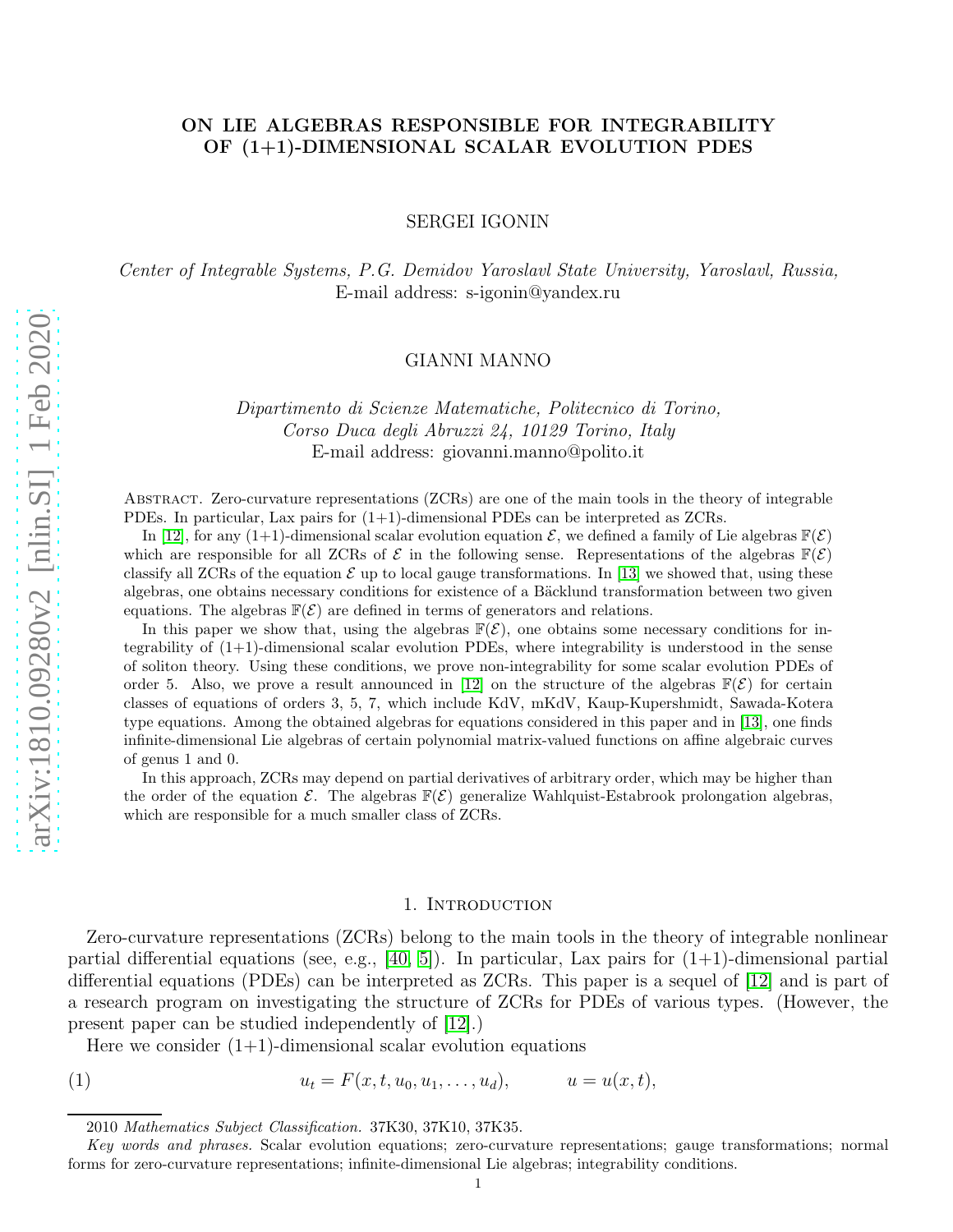where one uses the notation

(2) 
$$
u_t = \frac{\partial u}{\partial t}, \qquad u_0 = u, \qquad u_k = \frac{\partial^k u}{\partial x^k}, \qquad k \in \mathbb{Z}_{\geq 0}.
$$

The number  $d \in \mathbb{Z}_{>0}$  in [\(1\)](#page-0-0) is such that the function F may depend only on x, t,  $u_k$  for  $k \leq d$ . The symbols  $\mathbb{Z}_{>0}$  and  $\mathbb{Z}_{>0}$  denote the sets of positive and nonnegative integers respectively.

The methods of this paper can be applied also to  $(1+1)$ -dimensional multicomponent evolution PDEs, which are discussed in Remark [7.](#page-6-0)

<span id="page-1-4"></span>**Remark 1.** When we consider a function  $Q = Q(x, t, u_0, u_1, \dots, u_l)$  for some  $l \in \mathbb{Z}_{\geq 0}$ , we always assume that this function is analytic on an open subset of the space V with the coordinates  $x, t, u_0, u_1, \ldots, u_l$ . For example, Q may be a meromorphic function, because a meromorphic function is analytic on some open subset. If we say that Q is defined on a neighborhood of a point  $a \in V$ , we assume that the function Q is analytic on this neighborhood.

PDEs of the form [\(1\)](#page-0-0) have attracted a lot of attention in the last 50 years and have been a source of many remarkable results on integrability. In particular, some types of equations [\(1\)](#page-0-0) possessing higherorder symmetries and conservation laws have been classified (see, e.g., [\[24,](#page-28-3) [25,](#page-28-4) [31\]](#page-28-5) and references therein). However, the problem of complete understanding of all integrability properties for equations [\(1\)](#page-0-0) is still far from being solved.

Examples of integrable PDEs of the form [\(1\)](#page-0-0) include the Korteweg-de Vries (KdV), Krichever-Novikov [\[20,](#page-28-6) [38\]](#page-28-7), Kaup-Kupershmidt [\[16\]](#page-28-8), Sawada-Kotera [\[32\]](#page-28-9) (Caudrey-Dodd-Gibbon [\[1\]](#page-27-1)) equations (these equations are discussed below). Many more examples can be found in [\[24,](#page-28-3) [25,](#page-28-4) [31\]](#page-28-5) and references therein.

In the present paper, integrability is understood in the sense of soliton theory and the inverse scattering method, relying on the use of ZCRs. (This is sometimes called S-integrability.) As discussed in Remark [16,](#page-23-0) this approach to integrability is not equivalent to the approach of symmetries and conservation laws.

<span id="page-1-3"></span>**Definition 1.** Let g be a finite-dimensional Lie algebra. For an equation of the form [\(1\)](#page-0-0), a zero-curvature representation (*ZCR*) with values in  $\mathfrak g$  is given by  $\mathfrak g$ -valued functions

<span id="page-1-1"></span>(3) 
$$
A = A(x, t, u_0, u_1, \dots, u_p), \qquad B = B(x, t, u_0, u_1, \dots, u_{p+d-1})
$$

satisfying

<span id="page-1-0"></span>(4) 
$$
D_x(B) - D_t(A) + [A, B] = 0.
$$

The total derivative operators  $D_x$ ,  $D_t$  in [\(4\)](#page-1-0) are

<span id="page-1-2"></span>(5) 
$$
D_x = \frac{\partial}{\partial x} + \sum_{k \geq 0} u_{k+1} \frac{\partial}{\partial u_k}, \qquad D_t = \frac{\partial}{\partial t} + \sum_{k \geq 0} D_x^k (F(x, t, u_0, u_1, \dots, u_d)) \frac{\partial}{\partial u_k}.
$$

The number p in [\(3\)](#page-1-1) is such that the function A may depend only on the variables x, t,  $u_k$  for  $k \leq p$ . Then equation [\(4\)](#page-1-0) implies that the function B may depend only on x, t,  $u_{k'}$  for  $k' \leq p + d - 1$ .

Such ZCRs are said to be *of order*  $\leq p$ . In other words, a ZCR given by A, B is of order  $\leq p$  iff  $\partial$  $(A) = 0$  for all  $l > p$ .

 $\partial u_l$ The right-hand side  $F = F(x, t, u_0, \ldots, u_d)$  of [\(1\)](#page-0-0) appears in condition [\(4\)](#page-1-0), because F appears in the formula for the operator  $D_t$  in [\(5\)](#page-1-2). Note that [\(4\)](#page-1-0) can be written as  $[D_x + A, D_t + B] = 0$ , because  $[D_x, D_t] = 0.$ 

Remark 2. The methods of this paper are applicable also to ZCRs with values in infinite-dimensional Lie algebras. Such ZCRs are discussed in Section [5](#page-20-0) and in Section [6.3.](#page-26-0)

In [\[12\]](#page-28-0) and in this paper we study the following problem. How to describe all ZCRs [\(3\)](#page-1-1), [\(4\)](#page-1-0) for a given equation [\(1\)](#page-0-0)?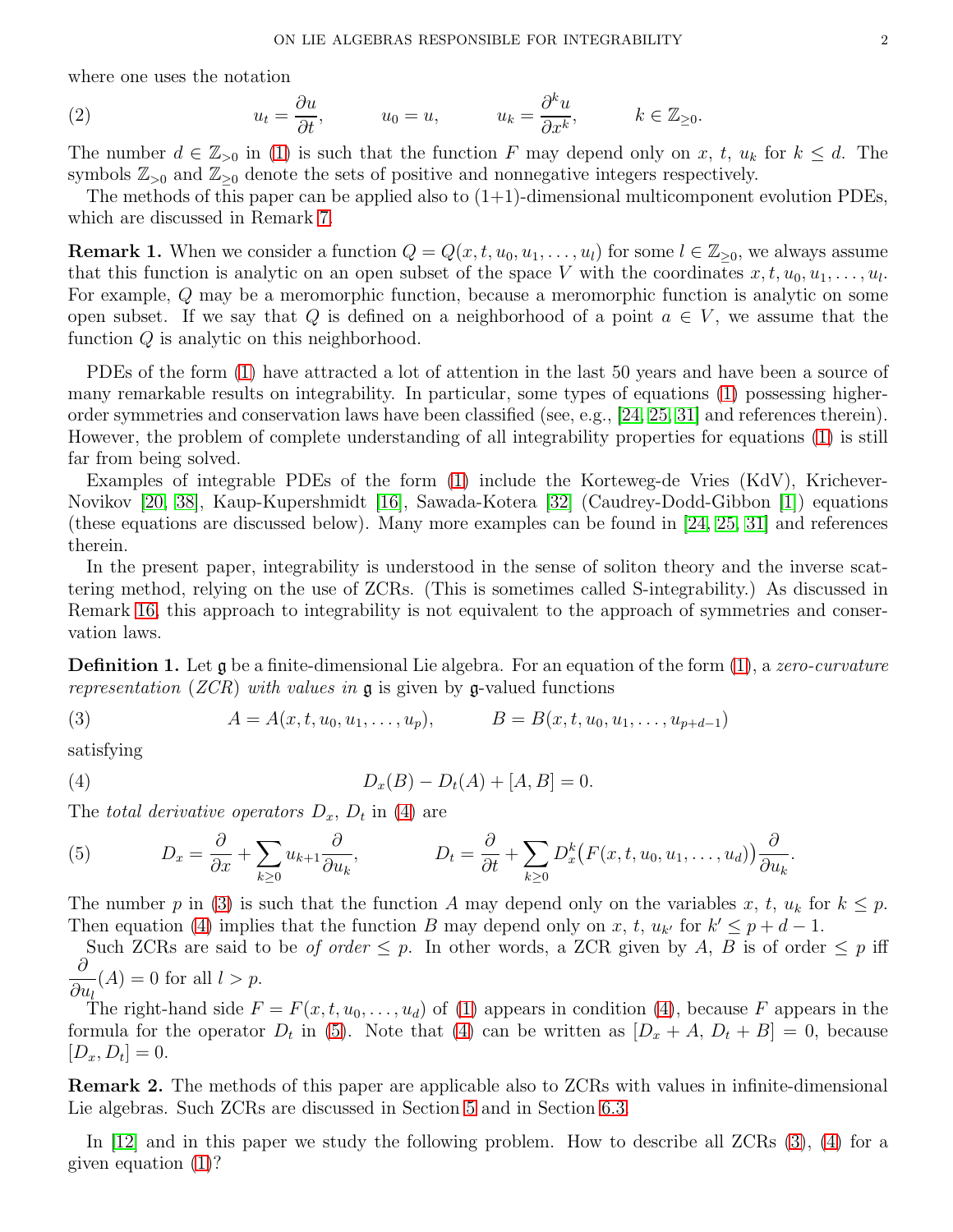In the case when  $p = 0$  and the functions F, A, B do not depend on x, t, a partial answer to this question is provided by the Wahlquist-Estabrook prolongation method (WE method for short). Namely, for a given equation of the form  $u_t = F(u_0, u_1, \ldots, u_d)$ , the WE method constructs a Lie algebra so that ZCRs of the form

<span id="page-2-0"></span>(6) 
$$
A = A(u_0),
$$
  $B = B(u_0, u_1, ..., u_{d-1}),$   $D_x(B) - D_t(A) + [A, B] = 0$ 

correspond to representations of this algebra (see, e.g.,  $[39, 17, 2, 11]$  $[39, 17, 2, 11]$  $[39, 17, 2, 11]$  $[39, 17, 2, 11]$  $[39, 17, 2, 11]$ ). It is called the *Wahlquist*-Estabrook prolongation algebra. Note that in [\(6\)](#page-2-0) the function  $A = A(u_0)$  depends only on  $u_0$ .

To study the general case of  $ZCRs$  [\(3\)](#page-1-1), [\(4\)](#page-1-0) with arbitrary p for any equation [\(1\)](#page-0-0), we need to consider gauge transformations, which are defined below.

Without loss of generality, one can assume that  $\mathfrak g$  is a Lie subalgebra of  $\mathfrak{gl}_N$  for some  $N \in \mathbb{Z}_{>0}$ , where  $\mathfrak{gl}_N$  is the algebra of  $N \times N$  matrices with entries from R or C. So our considerations are applicable to both cases  $\mathfrak{gl}_N = \mathfrak{gl}_N(\mathbb{R})$  and  $\mathfrak{gl}_N = \mathfrak{gl}_N(\mathbb{C})$ . And we denote by  $GL_N$  the group of invertible  $N \times N$ matrices.

Let K be either C or R. Then  $\mathfrak{gl}_N = \mathfrak{gl}_N(\mathbb{K})$  and  $GL_N = GL_N(\mathbb{K})$ . In this paper, all algebras are supposed to be over the field K.

<span id="page-2-2"></span>**Definition 2.** Let  $\mathcal{G} \subset GL_N$  be the connected matrix Lie group corresponding to the Lie algebra  $\mathfrak{g} \subset \mathfrak{gl}_N$ . (That is, G is the connected immersed Lie subgroup of  $GL_N$  corresponding to the Lie subalgebra  $\mathfrak{g} \subset \mathfrak{gl}_N$ .) A gauge transformation is given by a matrix-function  $G = G(x, t, u_0, u_1, \ldots, u_l)$  with values in  $\mathcal G$ . Here l can be any nonnegative integer.

<span id="page-2-1"></span>For any ZCR [\(3\)](#page-1-1), [\(4\)](#page-1-0) and any gauge transformation  $G = G(x, t, u_0, \ldots, u_l)$ , the functions

(7) 
$$
\tilde{A} = GAG^{-1} - D_x(G) \cdot G^{-1}, \qquad \tilde{B} = GBG^{-1} - D_t(G) \cdot G^{-1}
$$

satisfy  $D_x(\tilde{B}) - D_t(\tilde{A}) + [\tilde{A}, \tilde{B}] = 0$  and, therefore, form a ZCR. (This is explained in Remark [8.](#page-6-1))

Since A, B take values in  $\mathfrak g$  and G takes values in  $\mathcal G$ , the functions  $\tilde A$ ,  $\tilde B$  take values in  $\mathfrak g$ .

The ZCR [\(7\)](#page-2-1) is said to be *gauge equivalent* to the ZCR  $(3)$ ,  $(4)$ . For a given equation  $(1)$ , formulas  $(7)$ determine an action of the group of gauge transformations on the set of ZCRs of this equation.

<span id="page-2-3"></span>**Remark 3.** According to Definition [2,](#page-2-2) we study gauge transformations with values in  $\mathcal{G}$ . Alternatively, one can take some other Lie group  $\mathcal{G} \subset GL_N$  whose Lie algebra is g and consider gauge transformations with values in  $\tilde{\mathcal{G}}$ . The results of this paper will remain valid, if one replaces  $\mathcal{G}$  by  $\tilde{\mathcal{G}}$  everywhere.

We would like to emphasize that equation [\(1\)](#page-0-0) remains fixed and does not change under the action of gauge transformations. Also, we do not have any action on solutions  $u(x, t)$  of equation [\(1\)](#page-0-0). In the literature on integrable PDEs, other authors sometimes consider transformations of different nature with different properties and call them gauge transformations. So, when one speaks about gauge transformations, one should carefully define what they are.

The WE method does not use gauge transformations in a systematic way. In the classification of ZCRs [\(6\)](#page-2-0) this is acceptable, because the class of ZCRs [\(6\)](#page-2-0) is relatively small.

The class of ZCRs  $(3)$ ,  $(4)$  is much larger than that of  $(6)$ . Gauge transformations play a very important role in the classification of ZCRs [\(3\)](#page-1-1), [\(4\)](#page-1-0). Because of this, the classical WE method does not produce satisfactory results for  $(3)$ ,  $(4)$ , especially in the case  $p > 0$ .

To overcome this problem, in [\[12\]](#page-28-0) we found a normal form for ZCRs [\(3\)](#page-1-1), [\(4\)](#page-1-0) with respect to the action of the group of gauge transformations. Using the normal form of ZCRs, for any given equation [\(1\)](#page-0-0), in [\[12\]](#page-28-0) we defined a Lie algebra  $\mathbb{F}^p$  for each  $p \in \mathbb{Z}_{\geq 0}$  so that the following property holds.

For every finite-dimensional Lie algebra g, any g-valued ZCR [\(3\)](#page-1-1), [\(4\)](#page-1-0) of order  $\leq p$  is locally gauge equivalent to the ZCR arising from a homomorphism  $\mathbb{F}^p \to \mathfrak{g}$ .

More precisely, as discussed below, in [\[12\]](#page-28-0) we defined a Lie algebra  $\mathbb{F}^p$  for each  $p \in \mathbb{Z}_{\geq 0}$  and each point a of the infinite prolongation  $\mathcal E$  of equation [\(1\)](#page-0-0). So the full notation for the algebra is  $\mathbb F^p(\mathcal E,a)$ . The definition of  $\mathbb{F}^p(\mathcal{E},a)$  from [\[12\]](#page-28-0) is recalled in Section [3](#page-7-0) of the present paper.

The family of Lie algebras  $\mathbb{F}(\mathcal{E})$  mentioned in the abstract of this paper consists of the algebras  $\mathbb{F}^p(\mathcal{E}, a)$  for all  $p \in \mathbb{Z}_{\geq 0}, a \in \mathcal{E}$ .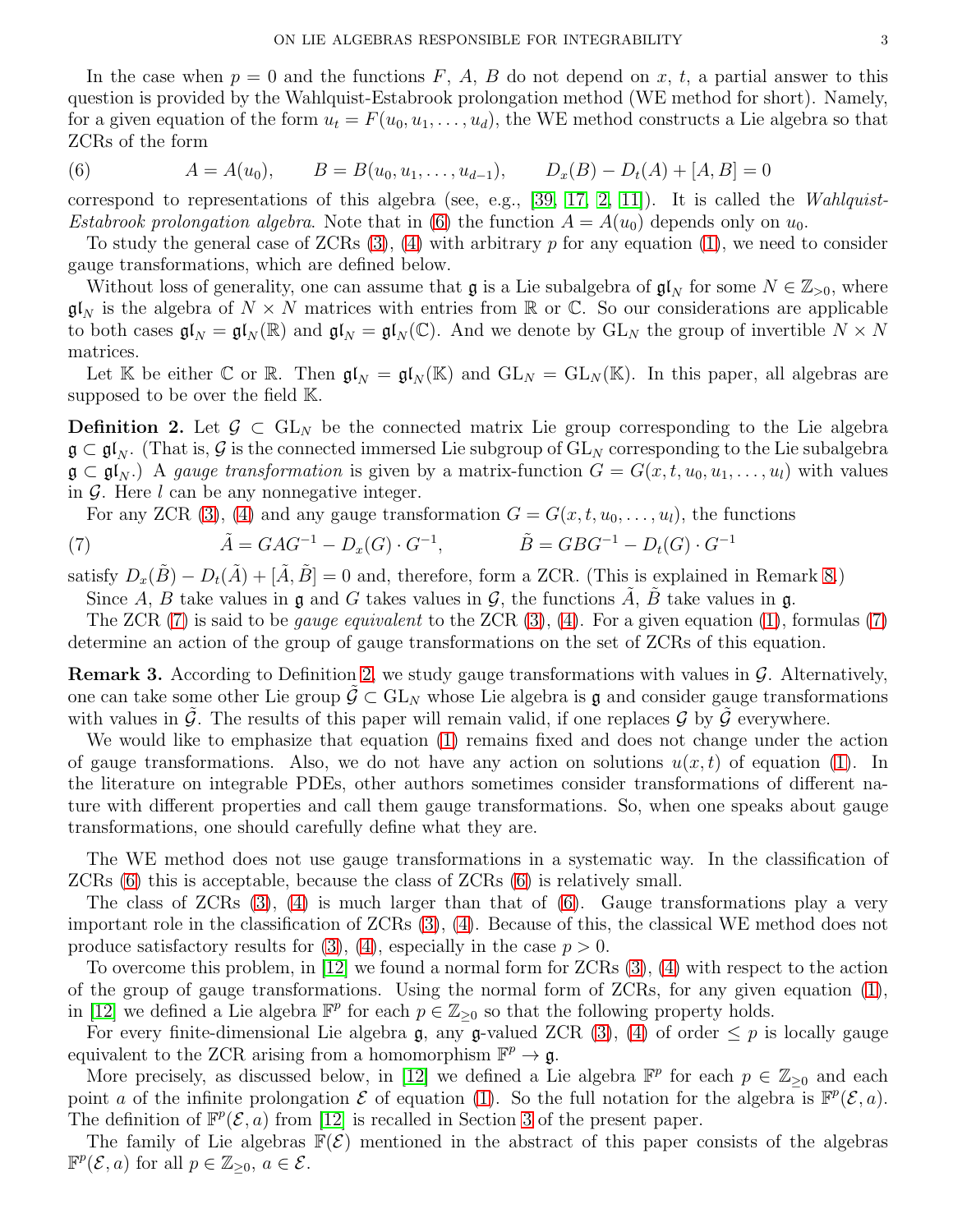Recall that the *infinite prolongation*  $\mathcal E$  of equation [\(1\)](#page-0-0) is an infinite-dimensional manifold with the coordinates x, t,  $u_k$  for  $k \in \mathbb{Z}_{\geq 0}$ . The precise definitions of the manifold  $\mathcal E$  and the algebras  $\mathbb{F}^p(\mathcal E, a)$ for any equation [\(1\)](#page-0-0) are presented in Section [3.](#page-7-0) For every  $p \in \mathbb{Z}_{\geq 0}$  and  $a \in \mathcal{E}$ , the algebra  $\mathbb{F}^p(\mathcal{E},a)$  is defined in terms of generators and relations. (To clarify the main idea, in Example [1](#page-4-0) we consider the case  $p=1$ .)

For every finite-dimensional Lie algebra  $\mathfrak{g}$ , homomorphisms  $\mathbb{F}^p(\mathcal{E},a) \to \mathfrak{g}$  classify (up to gauge equiv-alence) all g-valued ZCRs [\(3\)](#page-1-1), [\(4\)](#page-1-0) of order  $\leq p$ , where functions A, B are defined on a neighborhood of the point  $a \in \mathcal{E}$ . See Section [3](#page-7-0) for more details.

According to Section [3,](#page-7-0) the algebras  $\mathbb{F}^p(\mathcal{E},a)$  for  $p \in \mathbb{Z}_{\geq 0}$  are arranged in a sequence of surjective homomorphisms

<span id="page-3-0"></span>(8) 
$$
\cdots \to \mathbb{F}^p(\mathcal{E}, a) \to \mathbb{F}^{p-1}(\mathcal{E}, a) \to \cdots \to \mathbb{F}^1(\mathcal{E}, a) \to \mathbb{F}^0(\mathcal{E}, a).
$$

According to Remark [14,](#page-12-0) for each  $p \in \mathbb{Z}_{>0}$ , the algebra  $\mathbb{F}^p(\mathcal{E}, a)$  is responsible for ZCRs of order  $\leq p$ , and the algebra  $\mathbb{F}^{p-1}(\mathcal{E},a)$  is responsible for ZCRs of order  $\leq p-1$ . The surjective homomorphism  $\mathbb{F}^p(\mathcal{E},a) \to \mathbb{F}^{p-1}(\mathcal{E},a)$  in [\(8\)](#page-3-0) reflects the fact that any ZCR of order  $\leq p-1$  is at the same time of order  $\leq p$ . The homomorphism  $\mathbb{F}^p(\mathcal{E},a) \to \mathbb{F}^{p-1}(\mathcal{E},a)$  is defined by formulas [\(57\)](#page-12-1), using generators of the algebras  $\mathbb{F}^p(\mathcal{E}, a)$ ,  $\mathbb{F}^{p-1}(\mathcal{E}, a)$ .

Using  $\mathbb{F}^p(\mathcal{E},a)$ , we obtain some necessary conditions for integrability of equations [\(1\)](#page-0-0) and necessary conditions for existence of a Bäcklund transformation between two given equations. To get such results, one needs to study certain properties of  $ZCRs(3)$ , [\(4\)](#page-1-0) with arbitrary p, and we do this by means of the algebras  $\mathbb{F}^p(\mathcal{E},a)$ . As explained above, the classical WE method (which studies ZCRs of the form [\(6\)](#page-2-0)) is not sufficient for this.

Applications of  $\mathbb{F}^p(\mathcal{E},a)$  to obtaining necessary conditions for integrability of equations [\(1\)](#page-0-0) are presented in Section [6.](#page-22-0) Examples of the use of these conditions in proving non-integrability for some equations of order 5 are given in Section [6](#page-22-0) as well. Applications of  $\mathbb{F}^p(\mathcal{E},a)$  to the theory of Bäcklund transformations are described in [\[13\]](#page-28-1). See also Remark [6](#page-6-2) below.

Furthermore, we present a number of results on the structure of the algebras  $\mathbb{F}^p(\mathcal{E},a)$  for some classes of scalar evolution PDEs of orders 3, 5, 7 and concrete examples. The KdV equation is considered in [\[12\]](#page-28-0) and in Example [2](#page-5-0) below. The Krichever-Novikov equation is discussed in Proposition [2,](#page-7-1) which is proved in [\[13\]](#page-28-1). In Section [6.2](#page-24-0) we study the algebras  $\mathbb{F}^p(\mathcal{E},a)$  and integrability properties for a parameterdependent 5th-order scalar evolution equation, which was considered by A. P. Fordy [\[6\]](#page-27-3) in connection with the Hénon-Heiles system. The problem to study this equation was suggested to us by A. P. Fordy.

In the theory of integrable (1+1)-dimensional PDEs, one is especially interested in ZCRs depending on a parameter. That is, one studies ZCRs of the form

$$
A = A(\lambda, x, t, u_0, \dots, u_p), \quad B = B(\lambda, x, t, u_0, \dots, u_{p+d-1}), \quad D_x(B) - D_t(A) + [A, B] = 0,
$$

where g-valued functions A, B depend on x, t,  $u_k$  and a parameter  $\lambda$ . For a given equation [\(1\)](#page-0-0), existence of a nontrivial parameter-dependent ZCR is reflected in the structure of the algebras  $\mathbb{F}^p(\mathcal{E}, a)$ of equation [\(1\)](#page-0-0). This is illustrated by Examples [2,](#page-5-0) [3.](#page-6-3)

In this paper we mostly study equations of the form

(9) 
$$
u_t = u_{2q+1} + f(x, t, u_0, u_1, \dots, u_{2q-1}), \qquad q \in \{1, 2, 3\},
$$

where  $f$  is an arbitrary function. Examples of such PDEs include

- <span id="page-3-1"></span>• the KdV equation  $u_t = u_3 + u_0 u_1$ ,
- the modified KdV (mKdV) equation  $u_t = u_3 + u_0^2 u_1$ ,
- the Kaup-Kupershmidt equation [\[16\]](#page-28-8)  $u_t = u_5 + 10u_0u_3 + 25u_1u_2 + 20u_0^2u_1$ ,
- the Sawada-Kotera equation [\[32\]](#page-28-9)  $u_t = u_5 + 5u_0u_3 + 5u_1u_2 + 5u_0^2u_1$ , which is sometimes called the Caudrey-Dodd-Gibbon equation [\[1\]](#page-27-1).

Many more examples of integrable PDEs of this type can be found in [\[24,](#page-28-3) [25\]](#page-28-4) and references therein.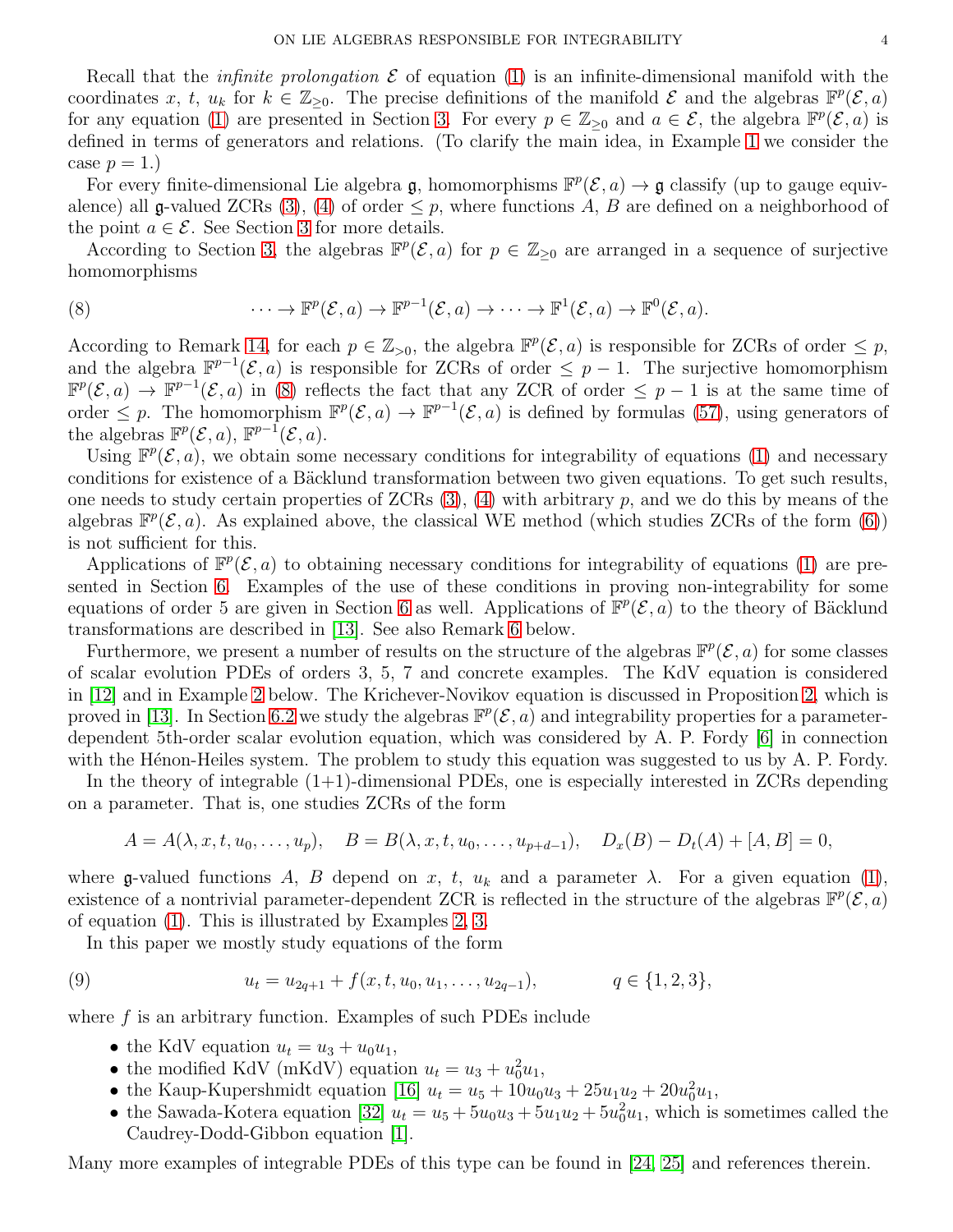Remark 4. A classification of equations of the form

$$
u_t = u_3 + g(x, u_0, u_1, u_2), \qquad u_t = u_5 + g(u_0, u_1, u_2, u_3, u_4)
$$

satisfying certain integrability conditions related to generalized symmetries and conservation laws is presented in [\[24\]](#page-28-3). We study the problem of describing all ZCRs [\(3\)](#page-1-1), [\(4\)](#page-1-0) for a given equation [\(1\)](#page-0-0). This problem is very different from the description of generalized symmetries and conservation laws.

Let  $\mathfrak{L}, \mathfrak{L}_1, \mathfrak{L}_2$  be Lie algebras. One says that  $\mathfrak{L}_1$  is obtained from  $\mathfrak{L}$  by central extension if there is an ideal  $\mathfrak{I} \subset \mathfrak{L}_1$  such that  $\mathfrak{I}$  is contained in the center of  $\mathfrak{L}_1$  and  $\mathfrak{L}_1/\mathfrak{I} \cong \mathfrak{L}$ . Note that  $\mathfrak{I}$  may be of arbitrary dimension.

We say that  $\mathfrak{L}_2$  is obtained from  $\mathfrak{L}$  by applying several times the operation of central extension if there is a finite collection of Lie algebras  $\mathfrak{g}_0, \mathfrak{g}_1, \ldots, \mathfrak{g}_k$  such that  $\mathfrak{g}_0 \cong \mathfrak{L}, \mathfrak{g}_k \cong \mathfrak{L}_2$  and  $\mathfrak{g}_i$  is obtained from  $\mathfrak{g}_{i-1}$ by central extension for each  $i = 1, \ldots, k$ .

Equations of the form [\(9\)](#page-3-1) are considered in Theorem [3.](#page-18-0) Some consequences of Theorem [3](#page-18-0) are summarized in Remark [5.](#page-4-1)

<span id="page-4-1"></span>**Remark 5.** Theorem [3](#page-18-0) implies that, for any equation of the form [\(9\)](#page-3-1) with  $q \in \{1, 2, 3\}$ ,

- for every  $p \ge q + \delta_{q,3}$  the algebra  $\mathbb{F}^p(\mathcal{E}, a)$  is obtained from  $\mathbb{F}^{p-1}(\mathcal{E}, a)$  by central extension,
- for every  $p \geq q + \delta_{q,3}$  the algebra  $\mathbb{F}^p(\mathcal{E}, a)$  is obtained from  $\mathbb{F}^{q-1+\delta_{q,3}}(\mathcal{E}, a)$  by applying several times the operation of central extension.

Here  $\delta_{q,3}$  is the Kronecker delta. So  $\delta_{3,3} = 1$ , and  $\delta_{q,3} = 0$  if  $q \neq 3$ .

Theorem [3](#page-18-0) was announced without proof in [\[12\]](#page-28-0). In Section [4](#page-13-0) we give a detailed proof for it.

Applications of Theorem [3](#page-18-0) to obtaining necessary conditions for integrability of equations [\(9\)](#page-3-1) are presented in Section [6.](#page-22-0) Results similar to Theorem [3](#page-18-0) can be proved for many other evolution equations as well. See, e.g., Proposition [2](#page-7-1) about the Krichever-Novikov equation.

Other approaches to the study of the action of gauge transformations on ZCRs can be found in [\[21,](#page-28-13) [22,](#page-28-14) [23,](#page-28-15) [29,](#page-28-16) [30,](#page-28-17) [33\]](#page-28-18) and references therein. For a given ZCR with values in a matrix Lie algebra g, the papers [\[21,](#page-28-13) [22,](#page-28-14) [29\]](#page-28-16) define certain g-valued functions, which transform by conjugation when the ZCR transforms by gauge. Applications of these functions to construction and classification of some types of ZCRs are described in [\[21,](#page-28-13) [22,](#page-28-14) [23,](#page-28-15) [29,](#page-28-16) [30,](#page-28-17) [33\]](#page-28-18).

<span id="page-4-3"></span>To our knowledge, the theory of [\[21,](#page-28-13) [22,](#page-28-14) [23,](#page-28-15) [29,](#page-28-16) [30,](#page-28-17) [33\]](#page-28-18) does not produce any infinite-dimensional Lie algebras responsible for ZCRs. So this theory does not contain the algebras  $\mathbb{F}^p(\mathcal{E},a)$ .

## 2. Preliminaries

We continue to use the notations introduced in Section [1.](#page-0-1) In particular,  $\mathcal E$  is the infinite prolongation of equation [\(1\)](#page-0-0). According to Definition [3](#page-8-0) in Section [3,](#page-7-0)  $\mathcal E$  is an infinite-dimensional manifold with the coordinates x, t,  $u_k$  for  $k \in \mathbb{Z}_{\geq 0}$ .

We suppose that the variables x, t,  $u_k$  take values in K, where K is either  $\mathbb C$  or R. A point  $a \in \mathcal E$  is determined by the values of the coordinates  $x, t, u_k$  at  $a$ . Let

$$
a = (x = x_a, t = t_a, u_k = a_k) \in \mathcal{E}, \qquad x_a, t_a, a_k \in \mathbb{K}, \qquad k \in \mathbb{Z}_{\geq 0},
$$

be a point of  $\mathcal E$ . In other words, the constants  $x_a, t_a, a_k$  are the coordinates of the point  $a \in \mathcal E$  in the coordinate system  $x, t, u_k$ .

The general theory of the Lie algebras  $\mathbb{F}^p(\mathcal{E},a)$ ,  $p \in \mathbb{Z}_{\geq 0}$ , is presented in Section [3.](#page-7-0) Before describing the general theory, we would like to discuss some examples and applications.

<span id="page-4-0"></span>**Example 1.** To clarify the definition of  $\mathbb{F}^p(\mathcal{E}, a)$  presented in Section [3,](#page-7-0) let us consider the case  $p = 1$ . To this end, we fix an equation [\(1\)](#page-0-0) and study ZCRs of order  $\leq 1$  for this equation.

<span id="page-4-2"></span>According to Theorem [1,](#page-9-0) any ZCR of order  $\leq 1$ 

$$
(10) \qquad A = A(x, t, u_0, u_1), \qquad B = B(x, t, u_0, u_1, \dots, u_d), \qquad D_x(B) - D_t(A) + [A, B] = 0
$$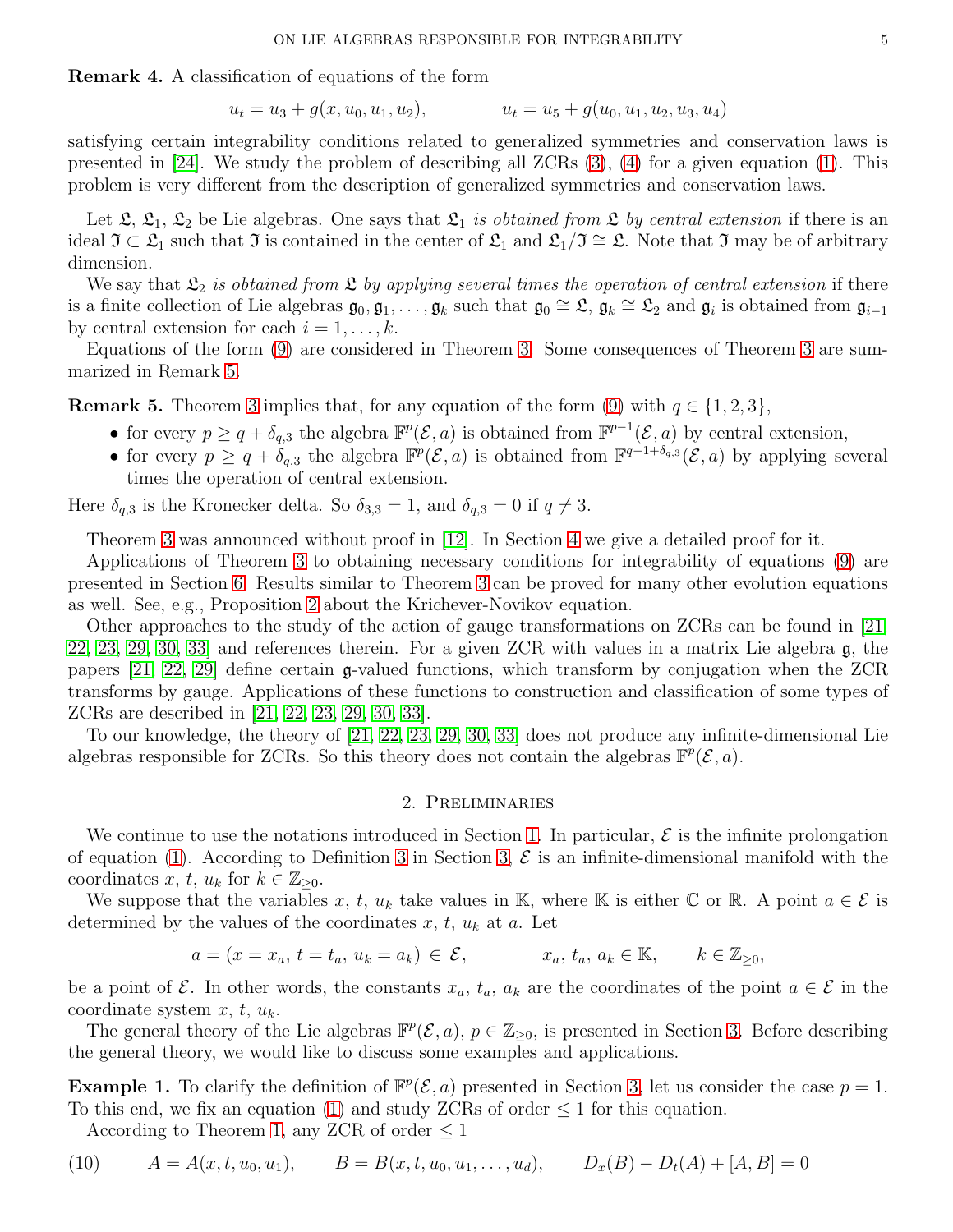on a neighborhood of  $a \in \mathcal{E}$  is gauge equivalent to a ZCR of the form

<span id="page-5-1"></span>(11) 
$$
\tilde{A} = \tilde{A}(x, t, u_0, u_1), \qquad \tilde{B} = \tilde{B}(x, t, u_0, u_1, \dots, u_d),
$$

<span id="page-5-2"></span>(12) 
$$
D_x(\tilde{B}) - D_t(\tilde{A}) + [\tilde{A}, \tilde{B}] = 0,
$$

<span id="page-5-3"></span>(13) 
$$
\frac{\partial \tilde{A}}{\partial u_1}(x, t, u_0, a_1) = 0, \qquad \tilde{A}(x, t, a_0, a_1) = 0, \qquad \tilde{B}(x_a, t, a_0, a_1, \dots, a_d) = 0.
$$

Moreover, according to Theorem [1,](#page-9-0) for any given ZCR of the form [\(10\)](#page-4-2), on a neighborhood of  $a \in \mathcal{E}$  there is a unique gauge transformation  $G = G(x, t, u_0, \ldots, u_l)$  such that the functions  $\tilde{A} = GAG^{-1} - D_x(G) \cdot G^{-1}$ ,  $\tilde{B} = GBG^{-1} - D_t(G) \cdot G^{-1}$  satisfy [\(11\)](#page-5-1), [\(12\)](#page-5-2), [\(13\)](#page-5-3) and  $G(x_a, t_a, a_0, \ldots, a_l) =$  Id, where Id is the identity matrix.

In the case of ZCRs of order  $\leq 1$ , this gauge transformation G depends on x, t,  $u_0$ , so  $G = G(x, t, u_0)$ . In a similar result about ZCRs of order  $\leq p$ , which is described in Theorem [1,](#page-9-0) the corresponding gauge transformation depends on x, t,  $u_0, \ldots, u_{p-1}$ .

Therefore, we can say that properties [\(13\)](#page-5-3) determine a normal form for ZCRs [\(10\)](#page-4-2) with respect to the action of the group of gauge transformations on a neighborhood of  $a \in \mathcal{E}$ .

A similar normal form for ZCRs  $(3)$ ,  $(4)$  with arbitrary p is described in Theorem [1](#page-9-0) and Remark [10.](#page-10-0) Since the functions A, B from [\(11\)](#page-5-1), [\(12\)](#page-5-2), [\(13\)](#page-5-3) are analytic on a neighborhood of  $a \in \mathcal{E}$ , these functions are represented as absolutely convergent power series

<span id="page-5-4"></span>(14) 
$$
\tilde{A} = \sum_{l_1, l_2, i_0, i_1 \ge 0} (x - x_a)^{l_1} (t - t_a)^{l_2} (u_0 - a_0)^{i_0} (u_1 - a_1)^{i_1} \cdot \tilde{A}_{i_0, i_1}^{l_1, l_2},
$$

<span id="page-5-5"></span>(15) 
$$
\tilde{B} = \sum_{l_1, l_2, j_0, \dots, j_d \ge 0} (x - x_a)^{l_1} (t - t_a)^{l_2} (u_0 - a_0)^{j_0} \dots (u_d - a_d)^{j_d} \cdot \tilde{B}_{j_0 \dots j_d}^{l_1, l_2}.
$$

Here  $\tilde{A}_{i_0,i_1}^{l_1,l_2}$  and  $\tilde{B}_{j_0...j_d}^{l_1,l_2}$  are elements of a Lie algebra, which we do not specify yet.

<span id="page-5-6"></span>Using formulas  $(14)$ ,  $(15)$ , we see that properties  $(13)$  are equivalent to

(16) 
$$
\tilde{A}_{i_0,1}^{l_1,l_2} = \tilde{A}_{0,0}^{l_1,l_2} = \tilde{B}_{0...0}^{0,l_2} = 0 \qquad \forall l_1, l_2, i_0 \in \mathbb{Z}_{\geq 0}.
$$

To define  $\mathbb{F}^1(\mathcal{E},a)$  in terms of generators and relations, we regard  $\tilde{A}_{i_0,i_1}^{l_1,l_2}, \tilde{B}_{j_0...j_d}^{l_1,l_2}$  from [\(14\)](#page-5-4), [\(15\)](#page-5-5) as abstract symbols. By definition, the Lie algebra  $\mathbb{F}^1(\mathcal{E}, a)$  is generated by the symbols  $\tilde{A}_{i_0, i_1}^{l_1, l_2}, \tilde{B}_{j_0...j_d}^{l_1, l_2}$  for  $l_1, l_2, i_0, i_1, j_0, \ldots, j_d \in \mathbb{Z}_{\geq 0}$  so that relations for these generators are provided by equations [\(12\)](#page-5-2), [\(16\)](#page-5-6).

That is, in order to get relations for the generators  $\tilde{A}_{i_0,i_1}^{l_1,l_2}, \tilde{B}_{j_0...j_d}^{l_1,l_2}$  of the algebra  $\mathbb{F}^1(\mathcal{E},a)$ , we substitute [\(14\)](#page-5-4), [\(15\)](#page-5-5) in [\(12\)](#page-5-2), taking into account [\(16\)](#page-5-6). A more detailed description of this construction is given in Section [3](#page-7-0) and in [\[12\]](#page-28-0) (with a slightly different notation for the generators).

<span id="page-5-0"></span>**Example 2.** It is well known that the KdV equation  $u_t = u_3 + u_0u_1$  possesses an  $\mathfrak{sl}_2(\mathbb{K})$ -valued ZCR depending polynomially on a parameter  $\lambda$ . This is reflected in the structure of the algebras  $\mathbb{F}^p(\mathcal{E},a)$  for KdV as follows.

Consider the infinite-dimensional Lie algebra  $\mathfrak{sl}_2(\mathbb{K}[\lambda]) \cong \mathfrak{sl}_2(\mathbb{K}) \otimes_{\mathbb{K}} \mathbb{K}[\lambda]$ , where  $\mathbb{K}[\lambda]$  is the algebra of polynomials in  $\lambda$ . (If we regard K as a rational algebraic curve with coordinate  $\lambda$ , the elements of  $\mathfrak{sl}_2(\mathbb{K}[\lambda])$  can be identified with polynomial  $\mathfrak{sl}_2(\mathbb{K})$ -valued functions on this rational curve.)

According to [\[12\]](#page-28-0), the algebra  $\mathfrak{sl}_2(\mathbb{K}[\lambda])$  plays the main role in the description of  $\mathbb{F}^p(\mathcal{E},a)$  for the KdV equation. Namely, it is shown in [\[12\]](#page-28-0) that, for KdV, the algebras  $\mathbb{F}^p(\mathcal{E},a)$  are obtained from  $\mathfrak{sl}_2(\mathbb{K}[\lambda])$ by applying several times the operation of central extension. In particular,  $\mathbb{F}^0(\mathcal{E},a)$  is isomorphic to the direct sum of  $\mathfrak{sl}_2(\mathbb{K}[\lambda])$  and a 3-dimensional abelian Lie algebra. (In the computation of  $\mathbb{F}^0(\mathcal{E},a)$  in [\[12\]](#page-28-0) we use the fact that the structure of the Wahlquist-Estabrook prolongation algebra for KdV is known and contains  $\mathfrak{sl}_2(\mathbb{K}[\lambda])$  [\[3,](#page-27-4) [4\]](#page-27-5).)

Also, one can prove similar results on the structure of  $\mathbb{F}^p(\mathcal{E},a)$  for many other evolution equations possessing parameter-dependent ZCRs.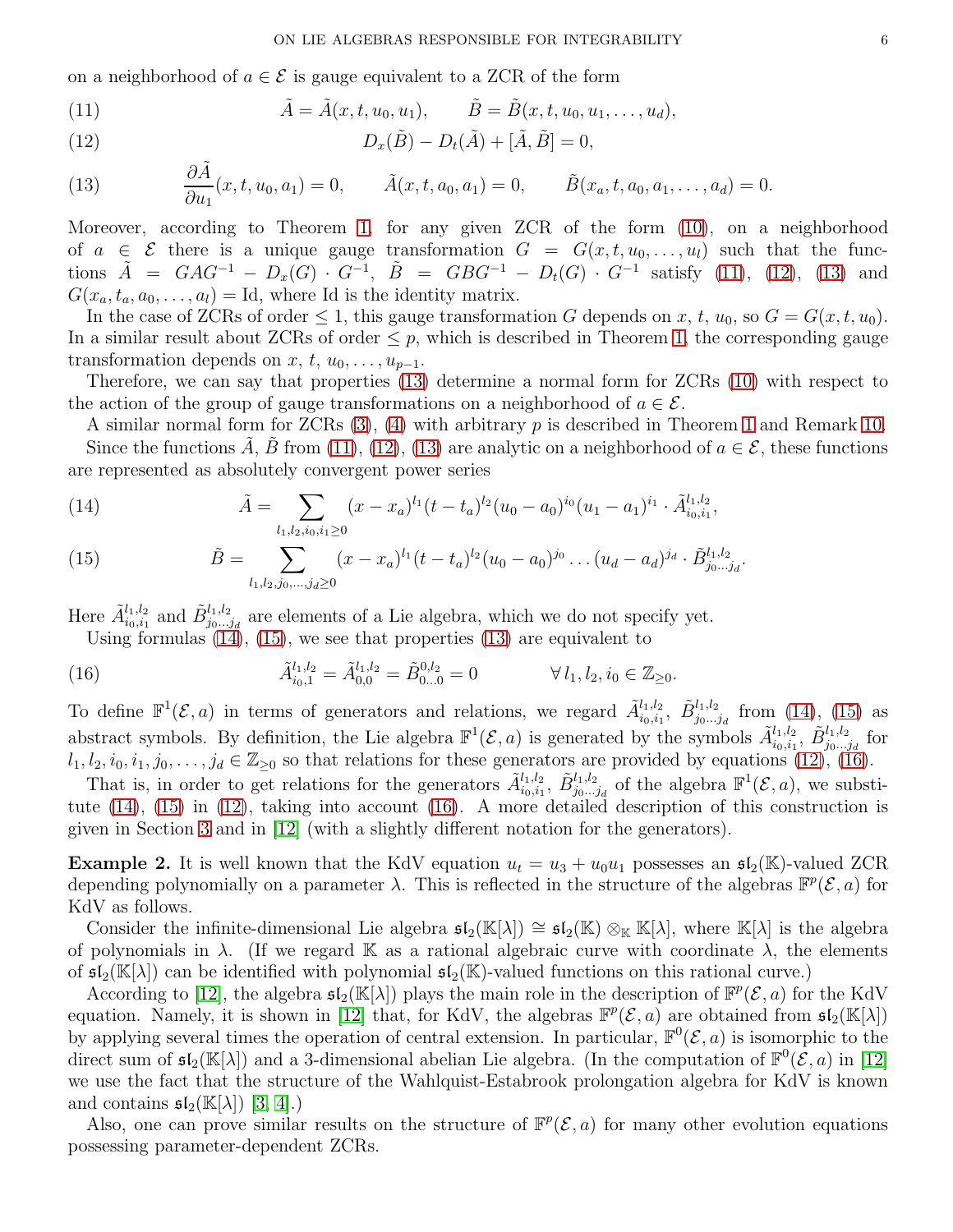<span id="page-6-3"></span>**Example 3.** For any constants  $e_1, e_2, e_3 \in \mathbb{C}$ , one has the Krichever-Novikov equation [\[20,](#page-28-6) [38\]](#page-28-7)

<span id="page-6-4"></span>(17) 
$$
KN(e_1, e_2, e_3) = \left\{ u_t = u_3 - \frac{3}{2} \frac{(u_2)^2}{u_1} + \frac{(u_0 - e_1)(u_0 - e_2)(u_0 - e_3)}{u_1} \right\}.
$$

We denote by  $\mathfrak{so}_3(\mathbb{C})$  the 3-dimensional orthogonal Lie algebra over  $\mathbb{C}$ . According to [\[20,](#page-28-6) [26\]](#page-28-19), if  $e_1 \neq e_2 \neq e_3 \neq e_1$  then the Krichever-Novikov equation [\(17\)](#page-6-4) has an  $\mathfrak{so}_3(\mathbb{C})$ -valued ZCR with elliptic parameter. One can see this in the structure of the algebras  $\mathbb{F}^p(\mathcal{E},a)$  as follows.

Suppose that  $e_1 \neq e_2 \neq e_3 \neq e_1$ . According to Proposition [2,](#page-7-1) which is proved in [\[13\]](#page-28-1), in the description of  $\mathbb{F}^p(\mathcal{E},a)$  for the Krichever-Novikov equation [\(17\)](#page-6-4) we see an infinite-dimensional Lie algebra  $\mathfrak{R}_{e_1,e_2,e_3}$ , which consists of certain  $\mathfrak{so}_3(\mathbb{C})$ -valued functions on an elliptic curve. The curve and the algebra  $\mathfrak{R}_{e_1,e_2,e_3}$ are defined in Remark [9.](#page-7-2) As discussed in Remark [9,](#page-7-2) the curve and the algebra  $\mathfrak{R}_{e_1,e_2,e_3}$  were studied previously by other authors in a different context.

<span id="page-6-2"></span>**Remark 6.** In [\[13\]](#page-28-1) we show that the algebras  $\mathbb{F}^p(\mathcal{E}, a)$  help to obtain necessary conditions for existence of a Bäcklund transformation (BT) between two given evolution equations. This allows us to prove a number of non-existence results for BTs. For instance, a result of this kind is presented in Proposition [1,](#page-6-5) which is proved in [\[13\]](#page-28-1).

For any  $e_1, e_2, e_3 \in \mathbb{C}$ , we have the Krichever-Novikov equation  $KN(e_1, e_2, e_3)$  given by [\(17\)](#page-6-4). Consider also the algebraic curve

(18) 
$$
C(e_1, e_2, e_3) = \{(z, y) \in \mathbb{C}^2 \mid y^2 = (z - e_1)(z - e_2)(z - e_3)\}.
$$

<span id="page-6-5"></span>**Proposition 1** ([\[13\]](#page-28-1)). Let  $e_1, e_2, e_3, e'_1, e'_2, e'_3 \in \mathbb{C}$  such that  $e_1 \neq e_2 \neq e_3 \neq e_1$  and  $e'_1 \neq e'_2 \neq e'_3 \neq e'_1$ .

If the curve  $C(e_1, e_2, e_3)$  is not birationally equivalent to the curve  $C(e'_1, e'_2, e'_3)$ , then the equation  $KN(e_1, e_2, e_3)$  is not connected with the equation  $KN(e'_1, e'_2, e'_3)$  by any Bäcklund transformation.

Also, if  $e_1 \neq e_2 \neq e_3 \neq e_1$ , then  $KN(e_1, e_2, e_3)$  is not connected with the KdV equation by any BT.

BTs of Miura type (differential substitutions) for [\(17\)](#page-6-4) were studied in [\[24,](#page-28-3) [38\]](#page-28-7). According to [\[24,](#page-28-3) [38\]](#page-28-7), the equation  $KN(e_1, e_2, e_3)$  is connected with the KdV equation by a BT of Miura type iff  $e_i = e_j$  for some  $i \neq j$ .

Proposition [1](#page-6-5) considers the most general class of BTs, which is much larger than the class of BTs of Miura type studied in [\[24,](#page-28-3) [38\]](#page-28-7). The definition of BTs is given in [\[13\]](#page-28-1), using a geometric approach from  $|19|$ .

If  $e_1 \neq e_2 \neq e_3 \neq e_1$  and  $e'_1 \neq e'_2 \neq e'_3 \neq e'_1$ , the curves  $C(e_1, e_2, e_3)$  and  $C(e'_1, e'_2, e'_3)$  are elliptic. The theory of elliptic curves allows one to determine when  $C(e_1, e_2, e_3)$  is not birationally equivalent to  $C(e'_1, e'_2, e'_3)$ . One gets a certain algebraic condition on the numbers  $e_1, e_2, e_3, e'_1, e'_2, e'_3$ , which allows us to formulate the result of Proposition [1](#page-6-5) more explicitly. See [\[13\]](#page-28-1) for details.

<span id="page-6-0"></span>**Remark 7.** It is possible to introduce an analog of  $\mathbb{F}^p(\mathcal{E}, a)$  for multicomponent evolution PDEs (19)

<span id="page-6-6"></span>
$$
\frac{\partial u^i}{\partial t} = F^i(x, t, u^1, \dots, u^m, u_1^1, \dots, u_1^m, \dots, u_d^1, \dots, u_d^m), \quad u^i = u^i(x, t), \quad u^i = \frac{\partial^k u^i}{\partial x^k}, \quad i = 1, \dots, m.
$$

In this paper we study only the scalar case  $m = 1$ . The case  $m > 1$  requires much more computations, which will be presented elsewhere. Some results for  $m > 1$  (including a normal form for ZCRs with respect to the action of gauge transformations and computations of  $\mathbb{F}^p(\mathcal{E},a)$  for a number of multicom-ponent PDEs of Landau-Lifshitz and nonlinear Schrödinger types) are sketched in the preprints [\[10,](#page-28-21) [14\]](#page-28-22).

<span id="page-6-1"></span>**Remark 8.** It is well known that equation [\(4\)](#page-1-0) implies  $D_x(\tilde{B}) - D_t(\tilde{A}) + [\tilde{A}, \tilde{B}] = 0$  for  $\tilde{A}$ ,  $\tilde{B}$  given by [\(7\)](#page-2-1). Indeed, formulas (7) yield  $D_x + \tilde{A} = G(D_x + A)G^{-1}$  and  $D_x + \tilde{B} = G(D_t + B)G^{-1}$ . Therefore,

$$
D_x(\tilde{B}) - D_t(\tilde{A}) + [\tilde{A}, \tilde{B}] = [D_x + \tilde{A}, D_t + \tilde{B}] = [G(D_x + A)G^{-1}, G(D_t + B)G^{-1}] =
$$
  
=  $G[D_x + A, D_t + B]G^{-1} = G(D_x(B) - D_t(A) + [A, B])G^{-1}.$ 

Hence the equation  $D_x(B) - D_t(A) + [A, B] = 0$  implies  $D_x(\tilde{B}) - D_t(\tilde{A}) + [\tilde{A}, \tilde{B}] = 0$ .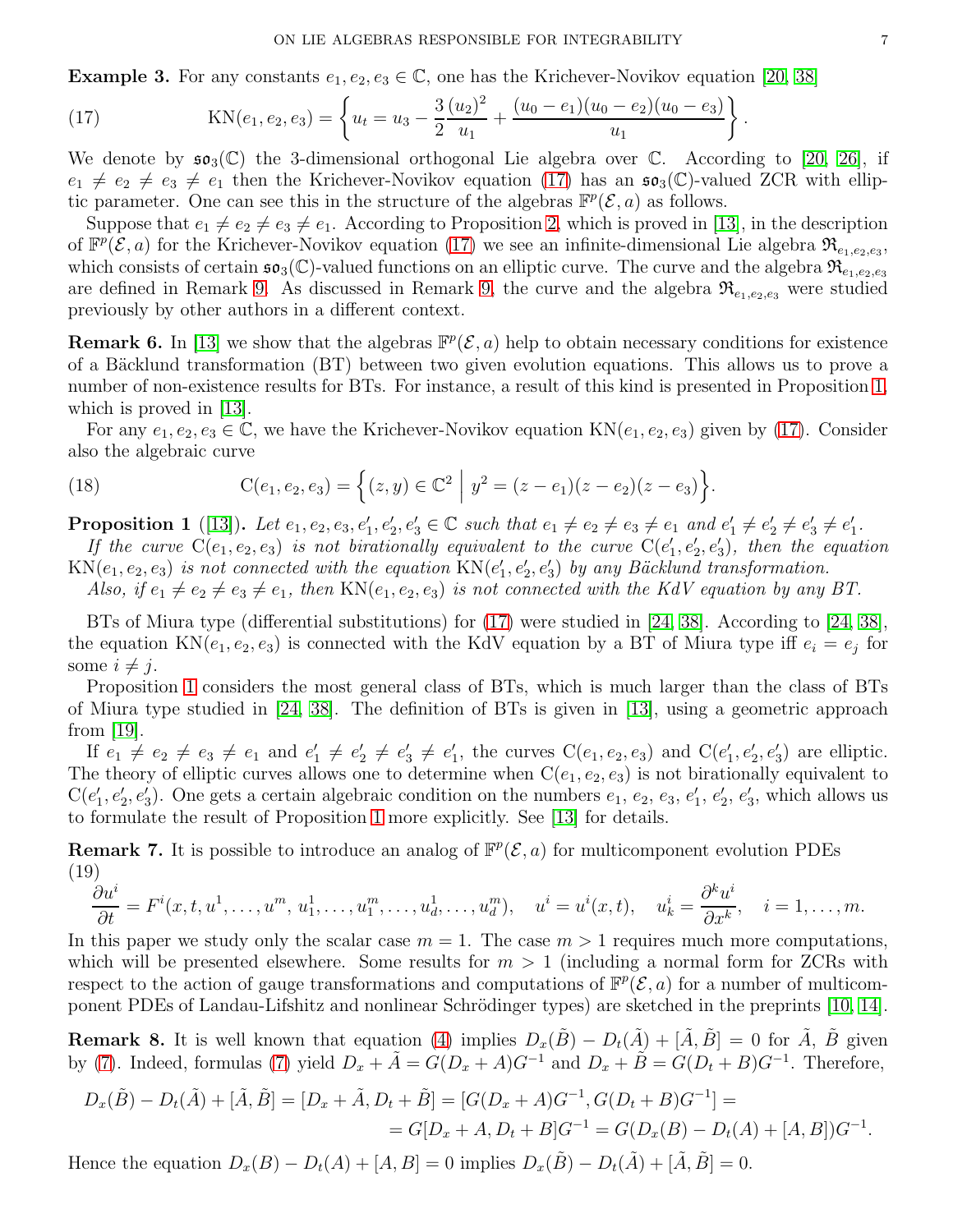<span id="page-7-2"></span>**Remark 9.** In this remark we assume  $\mathbb{K} = \mathbb{C}$ . For any constants  $e_1, e_2, e_3 \in \mathbb{C}$ , consider the Krichever-Novikov equation [\(17\)](#page-6-4). To study the algebras  $\mathbb{F}^p(\mathcal{E},a)$  for this equation, we need some auxiliary constructions.

Let  $\mathbb{C}[v_1, v_2, v_3]$  be the algebra of polynomials in the variables  $v_1, v_2, v_3$ . Let  $e_1, e_2, e_3 \in \mathbb{C}$  such that  $e_1 \neq e_2 \neq e_3 \neq e_1$ . Consider the ideal  $\mathcal{I}_{e_1,e_2,e_3} \subset \mathbb{C}[v_1,v_2,v_3]$  generated by the polynomials

<span id="page-7-3"></span>(20) 
$$
v_i^2 - v_j^2 + e_i - e_j, \qquad i, j = 1, 2, 3.
$$

Set  $E_{e_1,e_2,e_3} = \mathbb{C}[v_1,v_2,v_3]/\mathcal{I}_{e_1,e_2,e_3}$ . In other words,  $E_{e_1,e_2,e_3}$  is the commutative associative algebra of polynomial functions on the algebraic curve in  $\mathbb{C}^3$  defined by the polynomials [\(20\)](#page-7-3). (This curve is given by the equations  $v_i^2 - v_j^2 + e_i - e_j = 0$ ,  $i, j = 1, 2, 3$ , in the space  $\mathbb{C}^3$  with coordinates  $v_1, v_2, v_3$ .

Since we assume  $e_1 \neq e_2 \neq e_3 \neq e_1$ , this curve is nonsingular, irreducible and is of genus 1, so this is an elliptic curve. It is known that the Landau-Lifshitz equation and the Krichever-Novikov equation possess  $\mathfrak{so}_3(\mathbb{C})$ -valued ZCRs parametrized by points of this curve [\[34,](#page-28-23) [5,](#page-27-0) [26,](#page-28-19) [27\]](#page-28-24). (For the Krichever-Novikov equation, the paper [\[26\]](#page-28-19) presents a ZCR with values in the Lie algebra  $\mathfrak{sl}_2(\mathbb{C}) \cong \mathfrak{so}_3(\mathbb{C})$ .

We have the natural surjective homomorphism  $\rho: \mathbb{C}[v_1, v_2, v_3] \to \mathbb{C}[v_1, v_2, v_3] / \mathcal{I}_{e_1, e_2, e_3} = E_{e_1, e_2, e_3}$ . Set  $\hat{v}_i = \rho(v_i) \in E_{e_1, e_2, e_3}$  for  $i = 1, 2, 3$ .

Consider also a basis  $\alpha_1$ ,  $\alpha_2$ ,  $\alpha_3$  of the Lie algebra  $\mathfrak{so}_3(\mathbb{C})$  such that  $[\alpha_1, \alpha_2] = \alpha_3$ ,  $[\alpha_2, \alpha_3] = \alpha_1$ ,  $[\alpha_3, \alpha_1] = \alpha_2.$ 

Denote by  $\mathfrak{R}_{e_1,e_2,e_3}$  the Lie subalgebra of  $\mathfrak{so}_3(\mathbb{C}) \otimes_{\mathbb{C}} E_{e_1,e_2,e_3}$  generated by the elements  $\alpha_i \otimes \hat{v}_i$ ,  $i = 1,2,3$ . Since  $\mathfrak{R}_{e_1,e_2,e_3} \subset \mathfrak{so}_3(\mathbb{C}) \otimes_{\mathbb{C}} E_{e_1,e_2,e_3}$ , we can view elements of  $\mathfrak{R}_{e_1,e_2,e_3}$  as  $\mathfrak{so}_3(\mathbb{C})$ -valued functions on the elliptic curve in  $\mathbb{C}^3$  determined by the polynomials [\(20\)](#page-7-3).

Set  $z = \hat{v}_1^2 + e_1$ . As  $\hat{v}_1^2 + e_1 = \hat{v}_2^2 + e_2 = \hat{v}_3^2 + e_3$  in  $E_{e_1,e_2,e_3}$ , we have  $z = \hat{v}_1^2 + e_1 = \hat{v}_2^2 + e_2 = \hat{v}_3^2 + e_3$ . It is easily seen (and is shown in [\[27\]](#page-28-24)) that the following elements form a basis for  $\mathfrak{R}_{e_1,e_2,e_3}$ 

<span id="page-7-4"></span>(21)  $\alpha_i \otimes \hat{v}_i z^l, \quad \alpha_i \otimes \hat{v}_j \hat{v}_k z^l, \qquad i, j, k \in \{1, 2, 3\}, \quad j < k, \quad j \neq i \neq k, \quad l \in \mathbb{Z}_{\geq 0}.$ 

Since the basis [\(21\)](#page-7-4) is infinite, the Lie algebra  $\mathfrak{R}_{e_1,e_2,e_3}$  is infinite-dimensional. It is known that the standard ZCR with elliptic parameter for the (fully anisotropic) Landau-Lifshitz equation can be interpreted as a ZCR with values in this algebra [\[34,](#page-28-23) [7,](#page-28-25) [27\]](#page-28-24).

It is shown in [\[27\]](#page-28-24) that the Wahlquist-Estabrook prolongation algebra of the (fully anisotropic) Landau-Lifshitz equation is isomorphic to the direct sum of  $\mathfrak{R}_{e_1,e_2,e_3}$  and a 2-dimensional abelian Lie algebra.

According to Proposition [2](#page-7-1) below, the algebra  $\mathfrak{R}_{e_1,e_2,e_3}$  shows up also in the structure of  $\mathbb{F}^p(\mathcal{E},a)$  for the Krichever-Novikov equation. A proof of Proposition [2](#page-7-1) is given in [\[13\]](#page-28-1). This proof uses some results of [\[15,](#page-28-26) [26,](#page-28-19) [27\]](#page-28-24).

<span id="page-7-1"></span>**Proposition 2** ([\[13\]](#page-28-1)). For any  $e_1, e_2, e_3 \in \mathbb{C}$ , consider the Krichever-Novikov equation KN( $e_1, e_2, e_3$ ) given by [\(17\)](#page-6-4). Let  $\mathcal E$  be the infinite prolongation of this equation. Let  $a \in \mathcal E$ . Then

- the algebra  $\mathbb{F}^0(\mathcal{E},a)$  is zero,
- for each  $p \geq 2$ , the algebra  $\mathbb{F}^p(\mathcal{E},a)$  is obtained from  $\mathbb{F}^{p-1}(\mathcal{E},a)$  by central extension, and the kernel of the surjective homomorphism  $\mathbb{F}^p(\mathcal{E},a) \to \mathbb{F}^1(\mathcal{E},a)$  from [\(58\)](#page-13-1) is nilpotent,
- if  $e_1 \neq e_2 \neq e_3 \neq e_1$ , then  $\mathbb{F}^1(\mathcal{E},a) \cong \mathfrak{R}_{e_1,e_2,e_3}$  and for each  $p \geq 2$  the algebra  $\mathbb{F}^p(\mathcal{E},a)$  is obtained from  $\mathfrak{R}_{e_1,e_2,e_3}$  by applying several times the operation of central extension.

# 3. ZCRs, GAUGE TRANSFORMATIONS, AND THE ALGEBRAS  $\mathbb{F}^p(\mathcal{E},a)$

<span id="page-7-0"></span>In this section we recall some notions and results from [\[12\]](#page-28-0), adding some clarifications.

As said in Section [2,](#page-4-3) we suppose that x, t,  $u_k$  take values in K, where K is either  $\mathbb C$  or R. Let  $\mathbb K^{\infty}$  be the infinite-dimensional space with the coordinates x, t,  $u_k$  for  $k \in \mathbb{Z}_{\geq 0}$ . The topology on  $\mathbb{K}^{\infty}$  is defined as follows.

For each  $l \in \mathbb{Z}_{\geq 0}$ , consider the space  $\mathbb{K}^{l+3}$  with the coordinates x, t,  $u_k$  for  $k \leq l$ . One has the natural projection  $\pi_l: \mathbb{K}^{\bar{\infty}} \to \mathbb{K}^{l+3}$  that "forgets" the coordinates  $u_{k'}$  for  $k' > l$ .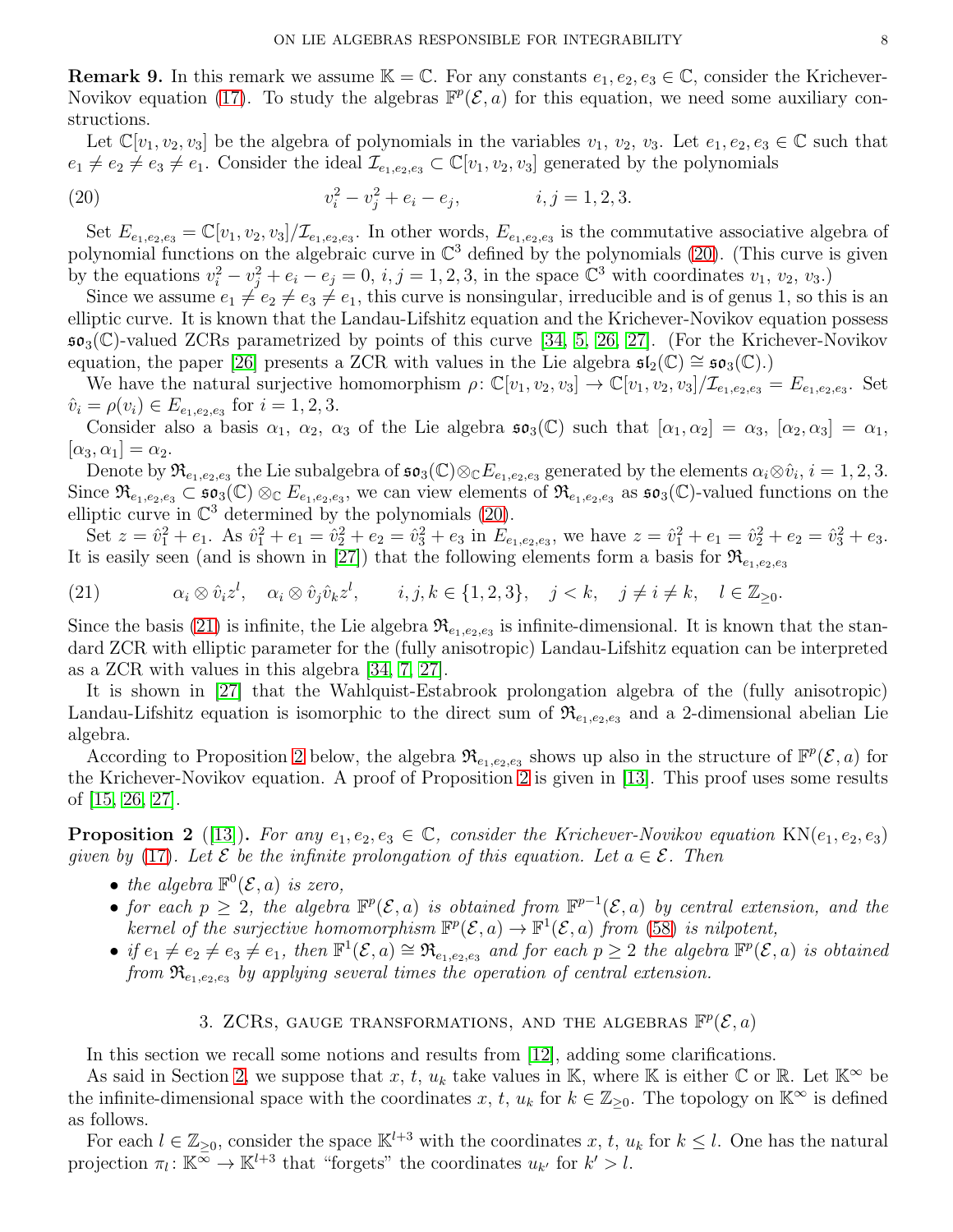Since  $\mathbb{K}^{l+3}$  is a finite-dimensional vector space, we have the standard topology on  $\mathbb{K}^{l+3}$ . For any  $l \in \mathbb{Z}_{\geq 0}$  and any open subset  $V \subset \mathbb{K}^{l+3}$ , the subset  $\pi_l^{-1}(V) \subset \mathbb{K}^\infty$  is, by definition, open in  $\mathbb{K}^\infty$ . Such  $\ell \in \mathbb{Z}_{\geq 0}$  and any open subset  $\ell \subseteq \mathbb{R}^{\infty}$ , the subset  $n_{\ell}(\ell) \subseteq \mathbb{R}^{\infty}$  is, by definition, open in  $\mathbb{R}^{\infty}$ . Such subsets form a base of the topology on  $\mathbb{K}^{\infty}$ . In other words, we consider such that the maps  $\pi_l, l \in \mathbb{Z}_{\geq 0}$ , are continuous.

For a connected open subset  $W \subset \mathbb{K}^{\infty}$ , a function  $f: W \to \mathbb{K}$  is said to be *analytic* if f depends analytically on a finite number of the coordinates x, t,  $u_k$ , where  $k \in \mathbb{Z}_{\geq 0}$ . (That is, f is an analytic function of the form  $f = f(x, t, u_0, \ldots, u_m)$  for some  $m \in \mathbb{Z}_{\geq 0}$ . For an arbitrary open subset  $W \subset \mathbb{K}^{\infty}$ , a function  $q: \tilde{W} \to \mathbb{K}$  is called analytic if q is analytic on each connected component of  $\tilde{W}$ .

Since we have the topology on  $\mathbb{K}^{\infty}$  and the notion of analytic functions on open subsets of  $\mathbb{K}^{\infty}$ , we can say that  $K^{\infty}$  is an analytic manifold.

<span id="page-8-0"></span>**Definition 3.** Let  $\mathbb{U} \subset \mathbb{K}^{d+3}$  be an open subset such that the function  $F = F(x, t, u_0, u_1, \ldots, u_d)$ from [\(1\)](#page-0-0) is defined on U. (For instance, if the function F is meromorphic on  $\mathbb{K}^{d+3}$  then one can take  $\mathbb{U} \subset \mathbb{K}^{d+3}$  to be the maximal open subset such that F is analytic on U.)

The *infinite prolongation*  $\mathcal E$  of equation [\(1\)](#page-0-0) is defined as follows:

$$
\mathcal{E} = \pi_d^{-1}(\mathbb{U}) \subset \mathbb{K}^\infty.
$$

So  $\mathcal E$  is an open subset of the space  $\mathbb K^\infty$  with the coordinates x, t,  $u_k$  for  $k \in \mathbb Z_{\geq 0}$ . The topology on  $\mathcal E$  is induced by the embedding  $\mathcal{E} \subset \mathbb{K}^{\infty}$ .

As said above, we view the space  $\mathbb{K}^{\infty}$  as an analytic manifold. Since  $\mathcal{E}$  is an open subset of  $\mathbb{K}^{\infty}$ , the set  $\mathcal E$  is an analytic manifold as well.

**Example 4.** For any constants  $e_1, e_2, e_3 \in \mathbb{K}$ , we write the Krichever-Novikov equation [\(17\)](#page-6-4) as follows

<span id="page-8-1"></span>(22) 
$$
u_t = F(u_0, u_1, u_2, u_3),
$$

<span id="page-8-2"></span>(23) 
$$
F(u_0, u_1, u_2, u_3) = u_3 - \frac{3}{2} \frac{(u_2)^2}{u_1} + \frac{(u_0 - e_1)(u_0 - e_2)(u_0 - e_3)}{u_1}.
$$

Since the right-hand side of [\(22\)](#page-8-1) depends on  $u_k$  for  $k \leq 3$ , we have here  $d = 3$ .

Let  $\mathbb{K}^6$  be the space with the coordinates x, t,  $u_0$ ,  $u_1$ ,  $u_2$ ,  $u_3$ . According to [\(23\)](#page-8-2), the function F is defined on the open subset  $\mathbb{U} \subset \mathbb{K}^6$  determined by the condition  $u_1 \neq 0$ .

Recall that  $\mathbb{K}^{\infty}$  is the space with the coordinates x, t,  $u_k$  for  $k \in \mathbb{Z}_{\geq 0}$ . We have the map  $\pi_3: \mathbb{K}^{\infty} \to \mathbb{K}^6$ that "forgets" the coordinates  $u_{k'}$  for  $k' > 3$ . The infinite prolongation  $\mathcal E$  of equation [\(22\)](#page-8-1) is the following open subset of  $K^{\infty}$ 

$$
\mathcal{E} = \pi_3^{-1}(\mathbb{U}) = \big\{ (x, t, u_0, u_1, u_2, \dots) \in \mathbb{K}^{\infty} \mid u_1 \neq 0 \big\}.
$$

Consider again an arbitrary scalar evolution equation [\(1\)](#page-0-0). Let  $\mathcal E$  be the infinite prolongation of (1).

Since  $\mathcal E$  is an open subset of the space  $\mathbb K^\infty$  with the coordinates  $x, t, u_k$  for  $k \in \mathbb Z_{\geq 0}$ , a point  $a \in \mathcal E$  is determined by the values of  $x, t, u_k$  at  $a$ . Let

<span id="page-8-3"></span>(24) 
$$
a = (x = x_a, t = t_a, u_k = a_k) \in \mathcal{E}, \qquad x_a, t_a, a_k \in \mathbb{K}, \qquad k \in \mathbb{Z}_{\geq 0},
$$

be a point of  $\mathcal E$ . The constants  $x_a, t_a, a_k$  are the coordinates of the point  $a \in \mathcal E$  in the coordinate system  $x, t, u_k$ .

We continue to use the notations introduced in Section [1.](#page-0-1) In particular,  $\mathfrak{g} \subset \mathfrak{gl}_N$  is a matrix Lie algebra, and  $\mathcal{G} \subset GL_N$  is the connected matrix Lie group corresponding to  $\mathfrak{g}$ , where  $N \in \mathbb{Z}_{>0}$ .

According to Definition [2,](#page-2-2) a gauge transformation is a matrix-function  $G = G(x, t, u_0, u_1, \ldots, u_l)$  with values in G, where  $l \in \mathbb{Z}_{\geq 0}$ . See also Remark [3](#page-2-3) about gauge transformations with values in other matrix Lie groups.

In this section, when we speak about ZCRs, we always mean ZCRs of equation [\(1\)](#page-0-0). For each  $i = 1, 2$ , let

$$
A_i = A_i(x, t, u_0, u_1, \dots), \quad B_i = B_i(x, t, u_0, u_1, \dots), \quad D_x(B_i) - D_t(A_i) + [A_i, B_i] = 0
$$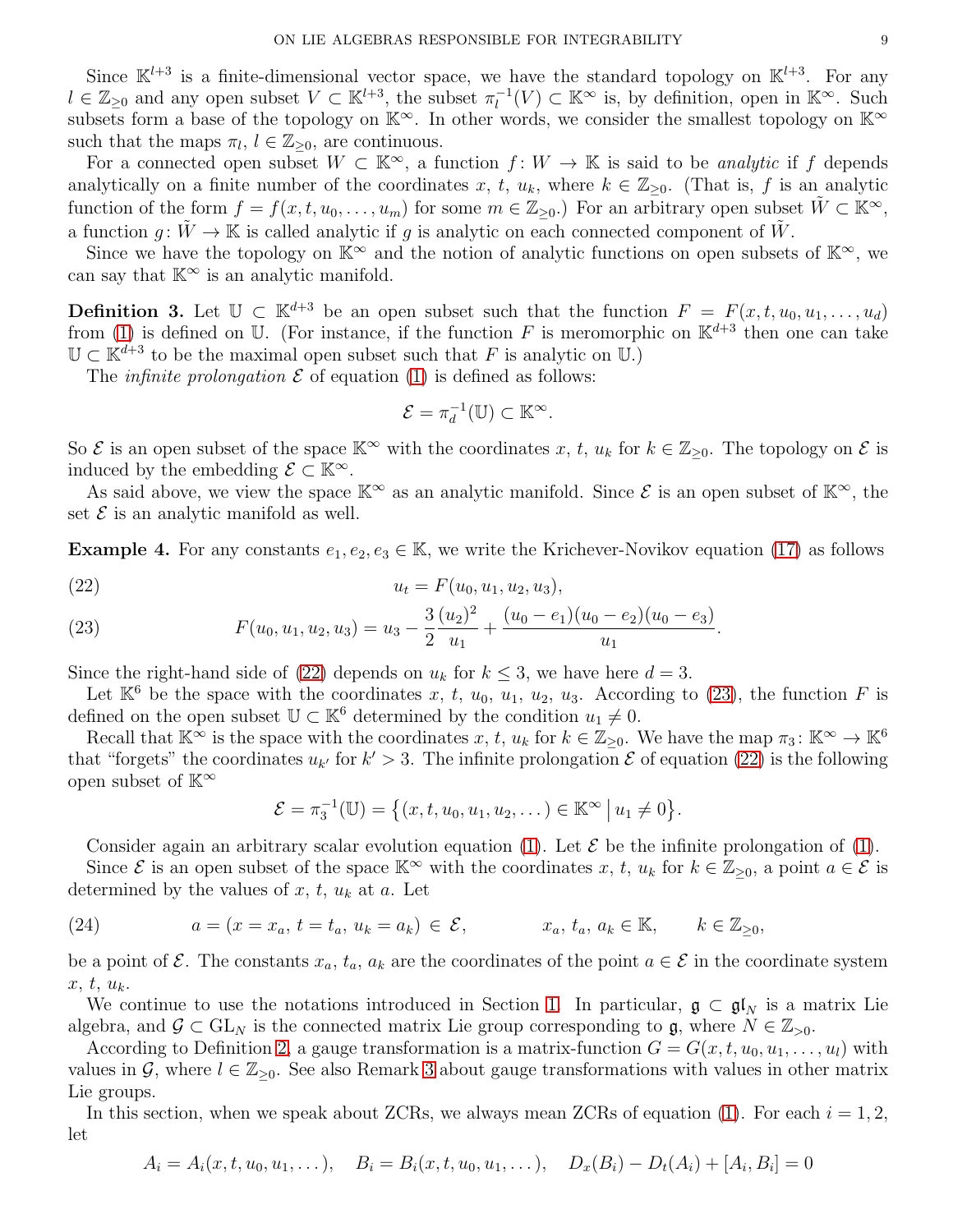be a g-valued ZCR. The ZCR  $A_1, B_1$  is said to be *gauge equivalent* to the ZCR  $A_2, B_2$  if there is a gauge transformation  $G = G(x, t, u_0, \ldots, u_l)$  such that

$$
A_1 = GA_2G^{-1} - D_x(G) \cdot G^{-1}, \qquad B_1 = GB_2G^{-1} - D_t(G) \cdot G^{-1}.
$$

Let  $s \in \mathbb{Z}_{\geq 0}$ . For a function  $M = M(x, t, u_0, u_1, u_2, \ldots)$ , the notation  $M \Big|_{u_k = a_k, k \geq s}$ means that we substitute  $u_k = a_k$  for all  $k \geq s$  in the function M. Also, sometimes we substitute  $x = x_a$  or  $t = t_a$  in such functions. For example, if  $M = M(x, t, u_0, u_1, u_2, u_3)$ , then

$$
M\Big|_{x=x_a, u_k=a_k, k\geq 2} = M(x_a, t, u_0, u_1, a_2, a_3).
$$

The following result is obtained in [\[12\]](#page-28-0).

<span id="page-9-0"></span>**Theorem 1** ([\[12\]](#page-28-0)). Let  $N \in \mathbb{Z}_{>0}$  and  $p \in \mathbb{Z}_{>0}$ . Let  $\mathfrak{g} \subset \mathfrak{gl}_N$  be a matrix Lie algebra and  $\mathcal{G} \subset GL_N$  be the connected matrix Lie group corresponding to  $\mathfrak{g} \subset \mathfrak{gl}_N$ .

<span id="page-9-9"></span>Consider a ZCR of order  $\leq p$  given by

(25) 
$$
A = A(x, t, u_0, \dots, u_p), \quad B = B(x, t, u_0, \dots, u_{p+d-1}), \quad D_x(B) - D_t(A) + [A, B] = 0
$$

such that the functions A, B are analytic on a neighborhood of  $a \in \mathcal{E}$  and take values in g.

Then on a neighborhood of  $a \in \mathcal{E}$  there is a unique gauge transformation  $G = G(x, t, u_0, \ldots, u_l)$  such that  $G(a) = \text{Id}$  and the functions

<span id="page-9-1"></span>(26) 
$$
\tilde{A} = GAG^{-1} - D_x(G) \cdot G^{-1}, \qquad \tilde{B} = GBG^{-1} - D_t(G) \cdot G^{-1}
$$

satisfy

<span id="page-9-2"></span>(27) 
$$
\left.\frac{\partial \tilde{A}}{\partial u_s}\right|_{u_k=a_k, k\geq s}=0 \qquad \forall s\geq 1,
$$

<span id="page-9-3"></span>
$$
\tilde{A}\Big|_{u_k=a_k, k\geq 0} = 0,
$$

<span id="page-9-4"></span>(29) 
$$
\tilde{B}\Big|_{x=x_a, u_k=a_k, k\geq 0} = 0.
$$

Furthermore, one has the following.

- The function G depends only on x, t,  $u_0, \ldots, u_{p-1}$ . (In particular, if  $p = 0$  then G depends only on  $x, t.$
- The function G is analytic on a neighborhood of  $a \in \mathcal{E}$ .
- The functions  $(26)$  take values in  $\mathfrak g$  and satisfy

<span id="page-9-8"></span>(30) 
$$
\tilde{A} = \tilde{A}(x, t, u_0, \dots, u_p), \qquad \tilde{B} = \tilde{B}(x, t, u_0, \dots, u_{p+d-1}),
$$

<span id="page-9-10"></span>(31) 
$$
D_x(\tilde{B}) - D_t(\tilde{A}) + [\tilde{A}, \tilde{B}] = 0.
$$

So the functions [\(26\)](#page-9-1) form a  $\mathfrak{g}\text{-valued ZCR}$  of order  $\leq p$ .

Note that, according to our definition of gauge transformations, G takes values in G. The property  $G(a) = \text{Id}$  means that  $G(x_a, t_a, a_0, \ldots, a_{p-1}) = \text{Id}$ .

**Definition 4.** Fix a point  $a \in \mathcal{E}$  given by [\(24\)](#page-8-3), which is determined by constants  $x_a$ ,  $t_a$ ,  $a_k$ . A ZCR (32)  $A = A(x, t, u_0, u_1, \dots),$   $B = B(x, t, u_0, u_1, \dots),$   $D_x(B) - D_t(A) + [A, B] = 0$ 

is said to be *a-normal* if  $A$ ,  $B$  satisfy the following equations

<span id="page-9-5"></span>(33) 
$$
\left.\frac{\partial \mathsf{A}}{\partial u_s}\right|_{u_k=a_k, k\geq s}=0 \qquad \forall s\geq 1,
$$

<span id="page-9-6"></span>
$$
\mathsf{A}\Big|_{u_k=a_k,\ k\geq 0}=0,
$$

<span id="page-9-7"></span>(35) 
$$
B\Big|_{x=x_a, u_k=a_k, k\geq 0} = 0.
$$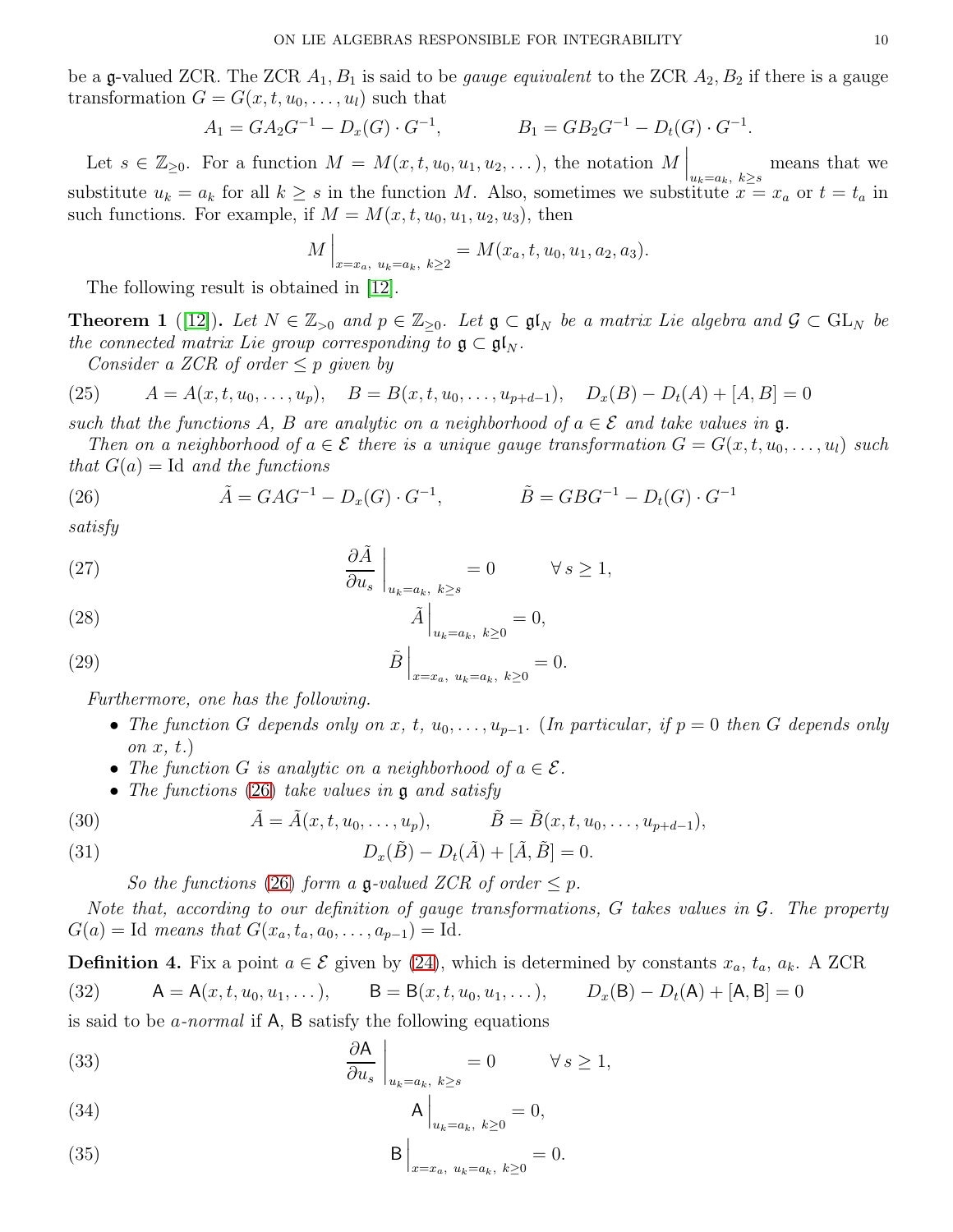<span id="page-10-0"></span>**Remark [1](#page-9-0)0.** For example, the ZCR  $\tilde{A}$ ,  $\tilde{B}$  described in Theorem 1 is a-normal, because  $\tilde{A}$ ,  $\tilde{B}$  obey [\(27\)](#page-9-2), [\(28\)](#page-9-3), [\(29\)](#page-9-4). Theorem [1](#page-9-0) implies that any ZCR on a neighborhood of  $a \in \mathcal{E}$  is gauge equivalent to an a-normal ZCR. Therefore, following [\[12\]](#page-28-0), we can say that properties [\(33\)](#page-9-5), [\(34\)](#page-9-6), [\(35\)](#page-9-7) determine a normal form for ZCRs with respect to the action of the group of gauge transformations on a neighborhood of  $a \in \mathcal{E}$ .

<span id="page-10-6"></span>**Remark [1](#page-9-0)1.** The functions A, B, G considered in Theorem 1 are analytic on a neighborhood of  $a \in \mathcal{E}$ . Therefore, the g-valued functions  $\ddot{A}$ ,  $\ddot{B}$  given by [\(26\)](#page-9-1) are analytic as well.

Since  $\tilde{A}$ ,  $\tilde{B}$  are analytic and are of the form [\(30\)](#page-9-8), these functions are represented as absolutely convergent power series

<span id="page-10-1"></span>(36) 
$$
\tilde{A} = \sum_{l_1,l_2,i_0,\dots,i_p\geq 0} (x-x_a)^{l_1} (t-t_a)^{l_2} (u_0-a_0)^{i_0} \dots (u_p-a_p)^{i_p} \cdot \tilde{A}_{i_0\dots i_p}^{l_1,l_2},
$$

<span id="page-10-2"></span>(37) 
$$
\tilde{B} = \sum_{l_1, l_2, j_0, \dots, j_{p+d-1} \ge 0} (x - x_a)^{l_1} (t - t_a)^{l_2} (u_0 - a_0)^{j_0} \dots (u_{p+d-1} - a_{p+d-1})^{j_{p+d-1}} \cdot \tilde{B}_{j_0 \dots j_{p+d-1}}^{l_1, l_2},
$$

$$
\tilde{A}_{i_0 \dots i_p}^{l_1, l_2}, \tilde{B}_{j_0 \dots j_{p+d-1}}^{l_1, l_2} \in \mathfrak{g}.
$$

For each 
$$
k \in \mathbb{Z}_{>0}
$$
, we set

(38) 
$$
\mathcal{V}_k = \left\{ (i_0, \ldots, i_k) \in \mathbb{Z}_{\geq 0}^{k+1} \; \middle| \; \exists \, r \in \{1, \ldots, k\} \text{ such that } i_r = 1, \ i_q = 0 \; \forall q > r \right\}.
$$

In other words, for  $k \in \mathbb{Z}_{>0}$  and  $i_0, \ldots, i_k \in \mathbb{Z}_{\geq 0}$ , one has  $(i_0, \ldots, i_k) \in \mathcal{V}_k$  iff there is  $r \in \{1, \ldots, k\}$  such that

$$
(i_0,\ldots,i_{r-1},i_r,i_{r+1},\ldots,i_k)=(i_0,\ldots,i_{r-1},1,0,\ldots,0).
$$

Set also  $\mathcal{V}_0 = \emptyset$ . So the set  $\mathcal{V}_0$  is empty.

Using formulas  $(36)$ ,  $(37)$ , we see that properties  $(27)$ ,  $(28)$ ,  $(29)$  are equivalent to

(39) 
$$
\tilde{A}_{0...0}^{l_1,l_2} = \tilde{B}_{0...0}^{0,l_2} = 0, \qquad \tilde{A}_{i_0...i_p}^{l_1,l_2} = 0, \qquad (i_0,\ldots,i_p) \in \mathcal{V}_p, \qquad l_1, l_2 \in \mathbb{Z}_{\geq 0}.
$$

<span id="page-10-8"></span>**Remark 12.** Let  $\mathfrak{L}$  be a Lie algebra and  $m \in \mathbb{Z}_{\geq 0}$ . Consider a formal power series of the form

<span id="page-10-7"></span>
$$
C = \sum_{l_1,l_2,i_0,\dots,i_m\geq 0} (x-x_a)^{l_1} (t-t_a)^{l_2} (u_0-a_0)^{i_0} \dots (u_m-a_m)^{i_m} \cdot C_{i_0\dots i_m}^{l_1,l_2}, \qquad C_{i_0\dots i_m}^{l_1,l_2} \in \mathfrak{L}.
$$

Set

<span id="page-10-4"></span>(40) 
$$
D_x(C) = \sum_{l_1,l_2,i_0,\dots,i_m} D_x((x-x_a)^{l_1}(t-t_a)^{l_2}(u_0-a_0)^{i_0}\dots(u_m-a_m)^{i_m}) \cdot C_{i_0\dots i_m}^{l_1,l_2},
$$

<span id="page-10-5"></span>(41) 
$$
D_t(C) = \sum_{l_1,l_2,i_0,\dots,i_m} D_t\big((x-x_a)^{l_1}(t-t_a)^{l_2}(u_0-a_0)^{i_0}\dots(u_m-a_m)^{i_m}\big) \cdot C_{i_0\dots i_m}^{l_1,l_2}.
$$

The expressions

<span id="page-10-3"></span>(42) 
$$
D_x((x-x_a)^{l_1}(t-t_a)^{l_2}(u_0-a_0)^{i_0}\dots (u_m-a_m)^{i_m}),
$$

$$
D_t((x-x_a)^{l_1}(t-t_a)^{l_2}(u_0-a_0)^{i_0}\dots (u_m-a_m)^{i_m})
$$

are functions of the variables x, t,  $u_k$ . Taking the corresponding Taylor series at the point [\(24\)](#page-8-3), we view [\(42\)](#page-10-3) as power series. Then [\(40\)](#page-10-4), [\(41\)](#page-10-5) become formal power series with coefficients in  $\mathfrak{L}$ .

According to [\(5\)](#page-1-2), one has  $D_t = \frac{\partial}{\partial t} + \sum_{k \geq 0} D_x^k(F) \frac{\partial}{\partial u^k}$  $\frac{\partial}{\partial u_k}$ , where  $F = F(x, t, u_0, \dots, u_d)$  is given in [\(1\)](#page-0-0). When we apply  $D_t$  in [\(41\)](#page-10-5), we view F as a power series, using the Taylor series of the function F.

Let  $n \in \mathbb{Z}_{\geq 0}$  and consider another formal power series

$$
R = \sum_{q_1, q_2, j_0, \dots, j_n \ge 0} (x - x_a)^{q_1} (t - t_a)^{q_2} (u_0 - a_0)^{j_0} \dots (u_n - a_n)^{j_n} \cdot R_{j_0 \dots j_n}^{q_1, q_2}, \qquad R_{j_0 \dots j_n}^{q_1, q_2} \in \mathfrak{L}.
$$

Then the Lie bracket  $[C, R]$  is defined in the obvious way and is a formal power series with coefficients in L.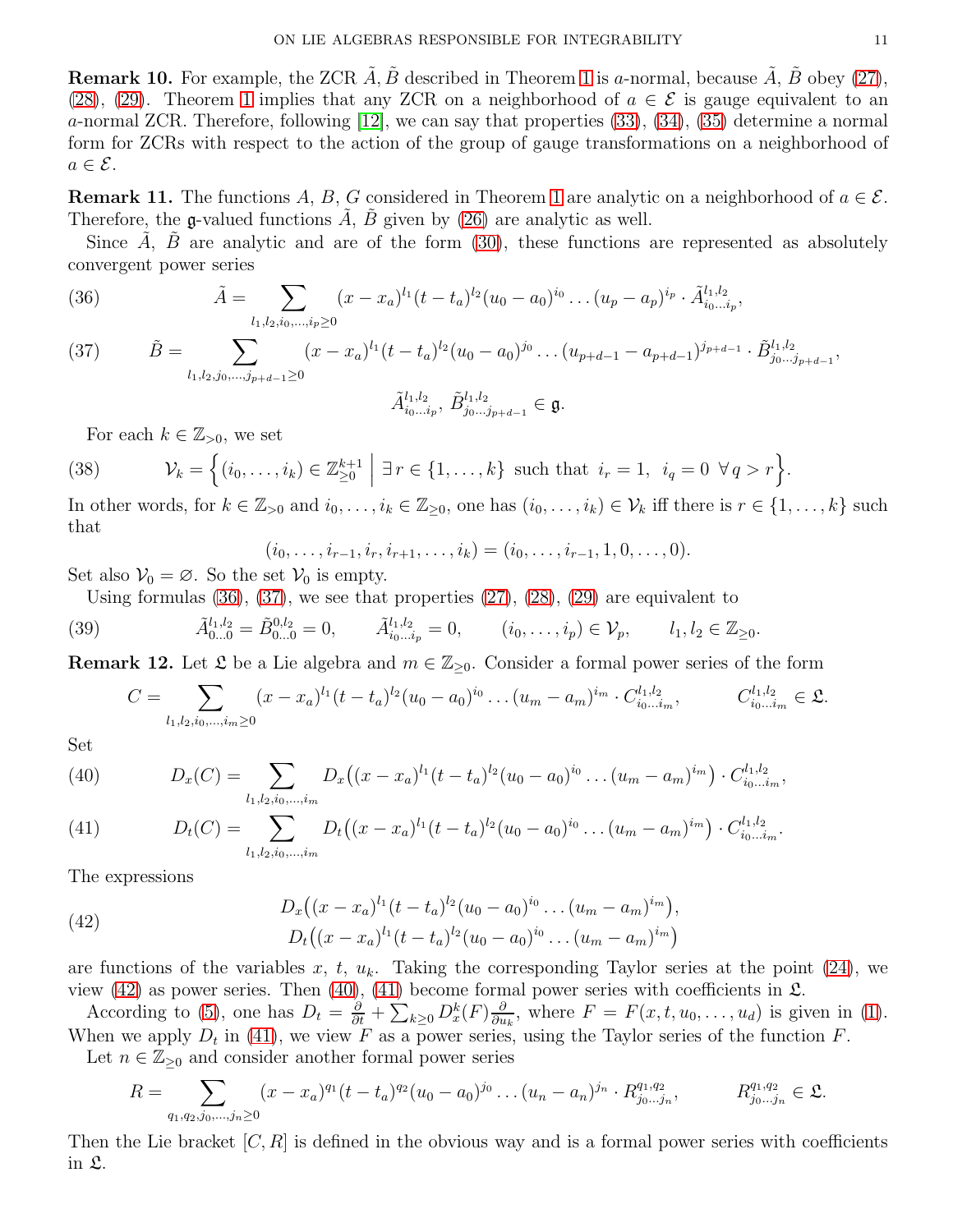According to the described procedure, the expression  $D_x(R) - D_t(C) + [C, R]$  is well defined and is a formal power series with coefficients in L.

**Remark 13.** The main idea of the definition of the Lie algebra  $\mathbb{F}^p(\mathcal{E}, a)$  can be informally outlined as follows. According to Theorem [1](#page-9-0) and Remark [11,](#page-10-6) any ZCR [\(25\)](#page-9-9) of order  $\leq p$  is gauge equivalent to a ZCR given by functions  $A, B$  that are of the form  $(36), (37)$  $(36), (37)$  and satisfy  $(31), (39)$  $(31), (39)$ .

To define  $\mathbb{F}^p(\mathcal{E},a)$  in terms of generators and relations, one can regard  $\tilde{A}_{i_0...i_p}^{l_1,l_2}, \tilde{B}_{j_0...j_{p+d-1}}^{l_1,l_2}$  from [\(36\)](#page-10-1), [\(37\)](#page-10-2) as abstract symbols. Then one can say that the Lie algebra  $\mathbb{F}^p(\mathcal{E},a)$  is generated by the symbols  $\tilde{A}_{i_0...i_p}^{l_1,l_2}$ ,  $\tilde{B}_{j_0...j_{p+d-1}}^{l_1,l_2}$  for  $l_1, l_2, i_0, \ldots, i_p, j_0, \ldots, j_{p+d-1} \in \mathbb{Z}_{\geq 0}$  so that relations for these generators are provided by equations [\(31\)](#page-9-10), [\(39\)](#page-10-7).

The details of this construction are presented below. To avoid confusion in notation, we introduce new symbols  $\mathbb{A}_{i_0...i}^{l_1,l_2}$  $\frac{l_1, l_2}{i_0...i_p}, \ \mathbb{B}^{l_1, l_2}_{j_0...j_p}$  $j_{0}^{l_1,l_2}$ , which will be generators of the algebra  $\mathbb{F}^p(\mathcal{E},a)$ .

Fix  $p \in \mathbb{Z}_{\geq 0}$  and consider formal power series

<span id="page-11-3"></span>(43) 
$$
\mathbb{A} = \sum_{l_1, l_2, i_0, \dots, i_p \ge 0} (x - x_a)^{l_1} (t - t_a)^{l_2} (u_0 - a_0)^{i_0} \dots (u_p - a_p)^{i_p} \cdot \mathbb{A}_{i_0 \dots i_p}^{l_1, l_2},
$$

<span id="page-11-4"></span>
$$
(44) \qquad \mathbb{B} = \sum_{l_1,l_2,j_0,\dots,j_{p+d-1}\geq 0} (x-x_a)^{l_1} (t-t_a)^{l_2} (u_0-a_0)^{j_0} \dots (u_{p+d-1}-a_{p+d-1})^{j_{p+d-1}} \cdot \mathbb{B}_{j_0\dots j_{p+d-1}}^{l_1,l_2},
$$

where

(45) 
$$
\mathbb{A}_{i_0...i_p}^{l_1,l_2}, \qquad \mathbb{B}_{j_0...j_{p+d-1}}^{l_1,l_2}, \qquad l_1, l_2, i_0, \ldots, i_p, j_0, \ldots, j_{p+d-1} \in \mathbb{Z}_{\geq 0},
$$

are generators of a Lie algebra, which is described below.

<span id="page-11-1"></span><span id="page-11-0"></span>We impose the equation

(46) 
$$
D_x(\mathbb{B}) - D_t(\mathbb{A}) + [\mathbb{A}, \mathbb{B}] = 0,
$$

which is equivalent to some Lie algebraic relations for the generators [\(45\)](#page-11-0). The left-hand side of [\(46\)](#page-11-1) is defined by the procedure described in Remark [12.](#page-10-8) Also, we impose the following condition

<span id="page-11-2"></span>(47) 
$$
\mathbb{A}_{0...0}^{l_1,l_2} = \mathbb{B}_{0...0}^{0,l_2} = 0, \qquad \mathbb{A}_{i_0...i_p}^{l_1,l_2} = 0, \qquad (i_0,\ldots,i_p) \in \mathcal{V}_p, \qquad l_1, l_2 \in \mathbb{Z}_{\geq 0}.
$$

<span id="page-11-5"></span>**Definition 5.** Recall that the manifold  $\mathcal{E}$  is the infinite prolongation of equation [\(1\)](#page-0-0), and  $a \in \mathcal{E}$  is given by [\(24\)](#page-8-3), where the constants  $x_a$ ,  $t_a$ ,  $a_k$  are the coordinates of the point a in the coordinate system x, t,  $u_k$ . For each  $p \in \mathbb{Z}_{\geq 0}$ , the Lie algebra  $\mathbb{F}^p(\mathcal{E}, a)$  is defined in terms of generators and relations as follows. The algebra  $\mathbb{F}^p(\mathcal{E}, \overline{a})$  is given by the generators [\(45\)](#page-11-0), relations [\(47\)](#page-11-2), and the relations arising from [\(46\)](#page-11-1) when we substitute  $(43)$ ,  $(44)$  in  $(46)$ .

This description of  $\mathbb{F}^p(\mathcal{E},a)$  is sufficient for the present paper. A more detailed definition of  $\mathbb{F}^p(\mathcal{E},a)$ is given in  $[12]$ . Note that condition  $(47)$  is equivalent to the following equations

<span id="page-11-6"></span>(48) 
$$
\frac{\partial \mathbb{A}}{\partial u_s}\Big|_{u_k=a_k, k\geq s} = 0 \qquad \forall s \geq 1,
$$

<span id="page-11-7"></span>
$$
\mathbb{A}\Big|_{u_k=a_k,\ k\geq 0}=0,
$$

<span id="page-11-8"></span>(50) 
$$
\mathbb{B}\Big|_{x=x_a, u_k=a_k, k\geq 0} = 0.
$$

So the algebra  $\mathbb{F}^p(\mathcal{E}, a)$  is generated by the elements [\(45\)](#page-11-0). Theorem [2](#page-12-2) below, which is proved in [\[12\]](#page-28-0), says that the elements [\(51\)](#page-12-3) generate the algebra  $\mathbb{F}^p(\mathcal{E},a)$  as well. This fact is very useful in computations of  $\mathbb{F}^p(\mathcal{E}, a)$  for concrete equations, because the set of the elements [\(51\)](#page-12-3) is much smaller than that of [\(45\)](#page-11-0). We will use Theorem [2](#page-12-2) in Section [4.](#page-13-0)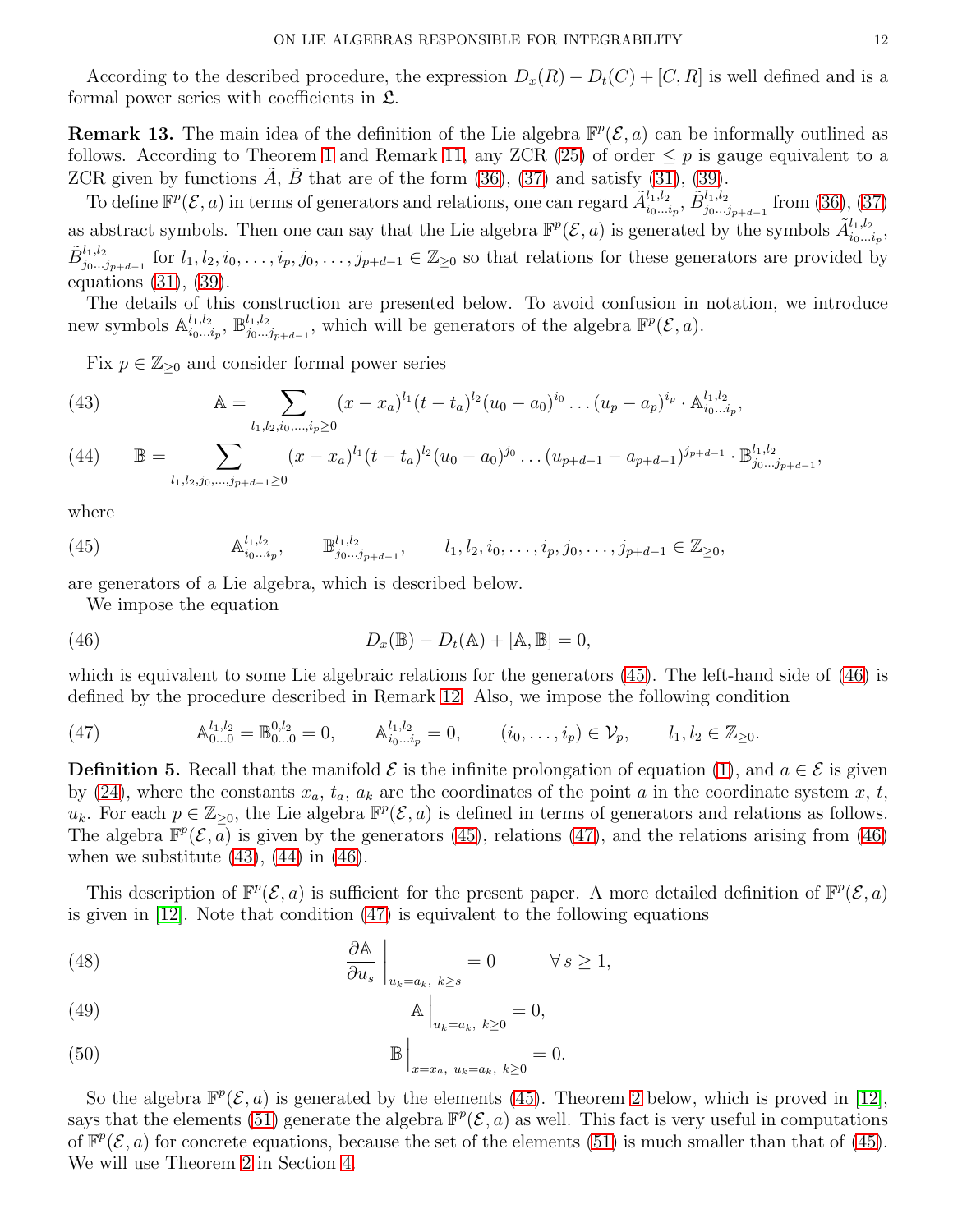<span id="page-12-2"></span>**Theorem 2** ([\[12\]](#page-28-0)). The elements

<span id="page-12-3"></span>(51) 
$$
\mathbb{A}_{i_0...i_p}^{l_1,0}, \qquad l_1, i_0,..., i_p \in \mathbb{Z}_{\geq 0},
$$

generate the algebra  $\mathbb{F}^p(\mathcal{E},a)$ .

<span id="page-12-0"></span>Remark 14. Let g be a finite-dimensional matrix Lie algebra. By Theorem [1,](#page-9-0) for any g-valued ZCR [\(25\)](#page-9-9) of order  $\leq p$  on a neighborhood of  $a \in \mathcal{E}$ , there is a unique gauge transformation G such that  $G(a) = \mathrm{Id}$ and the functions  $(26)$  obey  $(27)$ ,  $(28)$ ,  $(29)$ . Furthermore, Theorem [1](#page-9-0) says that the functions  $(26)$  take values in  $\mathfrak g$  and satisfy [\(30\)](#page-9-8), [\(31\)](#page-9-10).

Consider the Taylor series  $(36)$ ,  $(37)$  of the functions  $(26)$ . Properties  $(27)$ ,  $(28)$ ,  $(29)$  are equivalent to [\(39\)](#page-10-7). Properties [\(31\)](#page-9-10), [\(39\)](#page-10-7) imply that the following homomorphism

<span id="page-12-4"></span>(52) 
$$
\mu: \mathbb{F}^p(\mathcal{E}, a) \to \mathfrak{g}, \qquad \mu(\mathbb{A}_{i_0 \dots i_p}^{l_1, l_2}) = \tilde{A}_{i_0 \dots i_p}^{l_1, l_2}, \qquad \mu(\mathbb{B}_{j_0 \dots j_{p+d-1}}^{l_1, l_2}) = \tilde{B}_{j_0 \dots j_{p+d-1}}^{l_1, l_2},
$$

is well defined. Here  $\tilde{A}_{i_0...i_p}^{l_1,l_2}, \tilde{B}_{j_0...j_{p+d-1}}^{l_1,l_2} \in \mathfrak{g}$  are the coefficients of the power series [\(36\)](#page-10-1), [\(37\)](#page-10-2). The defini-tion [\(52\)](#page-12-4) of  $\mu$  implies that the ZCR given by [\(36\)](#page-10-1), [\(37\)](#page-10-2) takes values in the Lie subalgebra  $\mu(\mathbb{F}^p(\mathcal{E},a)) \subset \mathfrak{g}$ .

It is shown in [\[12\]](#page-28-0) that the ZCR [\(25\)](#page-9-9) is uniquely determined (up to gauge equivalence) by the corresponding homomorphism  $\mu: \mathbb{F}^p(\mathcal{E}, a) \to \mathfrak{g}.$ 

On the other hand, consider an arbitrary homomorphism  $\tilde{\mu}$ :  $\mathbb{F}^p(\mathcal{E},a) \to \mathfrak{g}$ . Applying  $\tilde{\mu}$  to the coefficients of the power series  $(43)$ ,  $(44)$ , we get the following power series with coefficients in g

<span id="page-12-5"></span>(53) 
$$
\mathsf{A} = \sum_{l_1,l_2,i_0,\dots,i_p} (x-x_a)^{l_1} (t-t_a)^{l_2} (u_0-a_0)^{i_0} \dots (u_p-a_p)^{i_p} \cdot \tilde{\mu}(\mathbb{A}_{i_0\dots i_p}^{l_1,l_2}),
$$

<span id="page-12-6"></span>(54) 
$$
B = \sum_{l_1, l_2, j_0, \dots, j_{p+d-1}} (x - x_a)^{l_1} (t - t_a)^{l_2} (u_0 - a_0)^{j_0} \dots (u_{p+d-1} - a_{p+d-1})^{j_{p+d-1}} \cdot \tilde{\mu} \left( \mathbb{B}_{j_0 \dots j_{p+d-1}}^{l_1, l_2} \right).
$$

Since [\(43\)](#page-11-3), [\(44\)](#page-11-4) obey [\(46\)](#page-11-1), the power series [\(53\)](#page-12-5), [\(54\)](#page-12-6) satisfy  $D_x(B) - D_t(A) + [A, B] = 0$ . Using Definition [6,](#page-20-1) we can say that the formal power series [\(53\)](#page-12-5), [\(54\)](#page-12-6) constitute a formal ZCR of order  $\leq p$ with coefficients in  $\mathfrak{g}$ . If the power series [\(53\)](#page-12-5), [\(54\)](#page-12-6) converge to analytic functions, then they constitute a g-valued ZCR of order  $\leq p$ .

The described correspondence between g-valued ZCRs and homomorphisms  $\mu$ :  $\mathbb{F}^p(\mathcal{E},a) \to \mathfrak{g}$  allows one to say that the algebra  $\mathbb{F}^p(\mathcal{E}, a)$  is responsible for ZCRs of order  $\leq p$ .

Suppose that  $p \geq 1$ . According to Definition [5,](#page-11-5) to define the algebra  $\mathbb{F}^p(\mathcal{E},a)$ , we take formal power series [\(43\)](#page-11-3), [\(44\)](#page-11-4) and impose conditions [\(46\)](#page-11-1), [\(47\)](#page-11-2). The Lie algebra  $\mathbb{F}^p(\mathcal{E},a)$  is given by the generators  $\mathbb{A}^{l_1,l_2}$  $\frac{l_1, l_2}{i_0...i_p}, \ \mathbb{B}^{l_1, l_2}_{j_0...j}$  $j_{0}^{l_1,l_2}$  and the relations arising from [\(46\)](#page-11-1), [\(47\)](#page-11-2). Similarly, to define the algebra  $\mathbb{F}^{p-1}(\mathcal{E},a)$ , we take formal power series

$$
\hat{\mathbb{A}} = \sum_{l_1, l_2, i_0, \dots, i_{p-1}} (x - x_a)^{l_1} (t - t_a)^{l_2} (u_0 - a_0)^{i_0} \dots (u_{p-1} - a_{p-1})^{i_{p-1}} \cdot \hat{\mathbb{A}}_{i_0 \dots i_{p-1}}^{l_1, l_2},
$$
  

$$
\hat{\mathbb{B}} = \sum_{l_1, l_2, j_0, \dots, j_{p+d-2}} (x - x_a)^{l_1} (t - t_a)^{l_2} (u_0 - a_0)^{j_0} \dots (u_{p+d-2} - a_{p+d-2})^{j_{p+d-2}} \cdot \hat{\mathbb{B}}_{j_0 \dots j_{p+d-2}}^{l_1, l_2}
$$

and impose the following conditions

<span id="page-12-8"></span><span id="page-12-7"></span>(55)  
\n
$$
D_x(\hat{\mathbb{B}}) - D_t(\hat{\mathbb{A}}) + [\hat{\mathbb{A}}, \hat{\mathbb{B}}] = 0,
$$
\n(56)  
\n
$$
\hat{\mathbb{A}}_{0...0}^{l_1, l_2} = \hat{\mathbb{B}}_{0...0}^{0, l_2} = 0, \qquad \hat{\mathbb{A}}_{i_0...i_{p-1}}^{l_1, l_2} = 0, \qquad (i_0, \ldots, i_{p-1}) \in \mathcal{V}_{p-1}, \qquad l_1, l_2 \in \mathbb{Z}_{\geq 0}.
$$

The Lie algebra  $\mathbb{F}^{p-1}(\mathcal{E},a)$  is given by the generators  $\hat{\mathbb{A}}_{i_0...i_{p-1}}^{l_1,l_2}$ ,  $\hat{\mathbb{B}}_{j_0...j_{p+d-2}}^{l_1,l_2}$  and the relations arising from [\(55\)](#page-12-7), [\(56\)](#page-12-8).

<span id="page-12-1"></span>This implies that the map

$$
(57) \qquad \mathbb{A}_{i_0...i_{p-1}i_p}^{l_1,l_2} \mapsto \delta_{0,i_p} \cdot \hat{\mathbb{A}}_{i_0...i_{p-1}}^{l_1,l_2}, \qquad \mathbb{B}_{j_0...j_{p+d-2}j_{p+d-1}}^{l_1,l_2} \mapsto \delta_{0,j_{p+d-1}} \cdot \hat{\mathbb{B}}_{j_0...j_{p+d-2}}^{l_1,l_2}
$$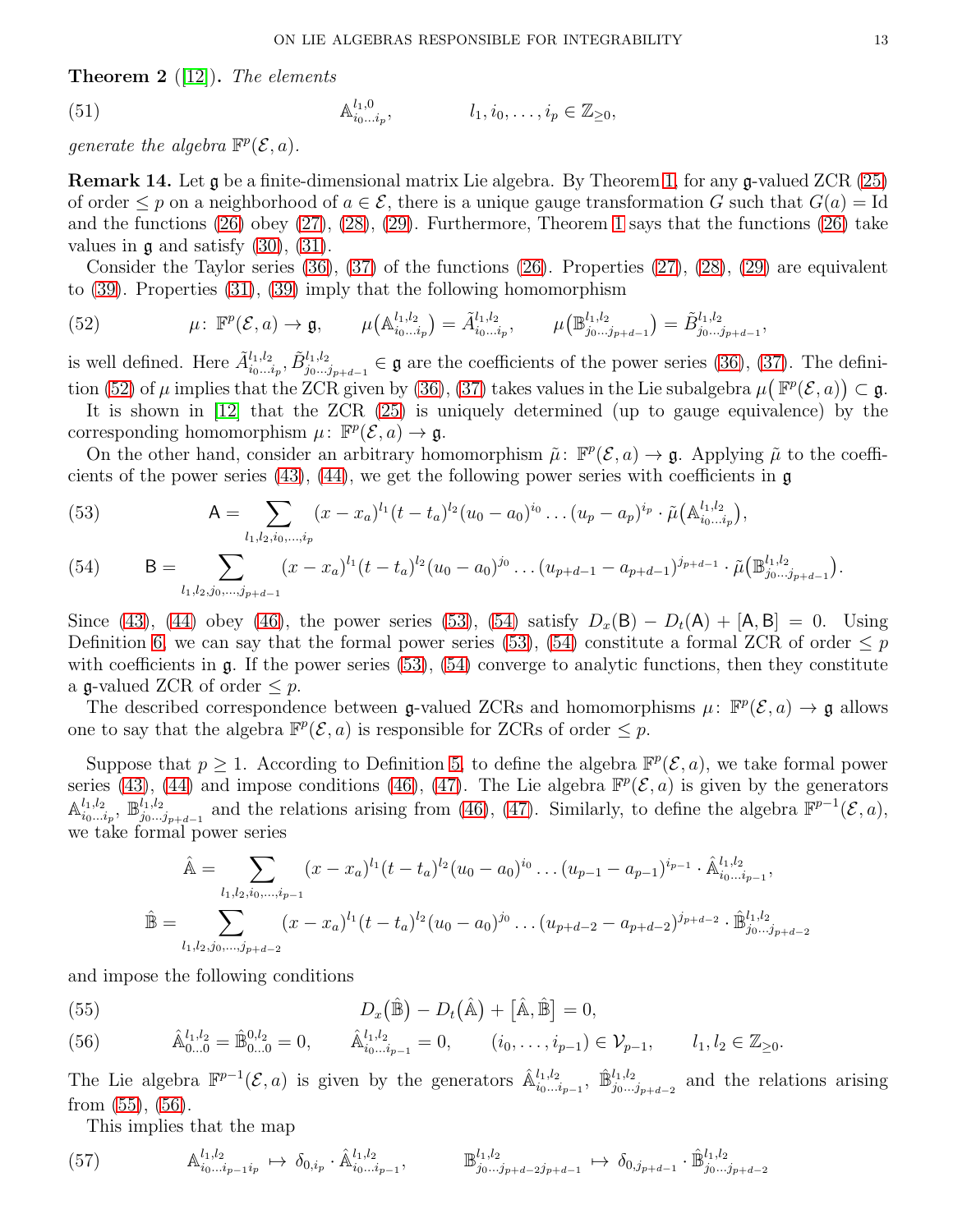determines a surjective homomorphism  $\mathbb{F}^p(\mathcal{E},a) \to \mathbb{F}^{p-1}(\mathcal{E},a)$ . Here  $\delta_{0,i_p}$  and  $\delta_{0,j_{p+d-1}}$  are the Kronecker deltas. We denote this homomorphism by  $\varphi_p: \mathbb{F}^p(\mathcal{E}, a) \to \mathbb{F}^{p-1}(\mathcal{E}, a)$ .

According to Remark [14,](#page-12-0) the algebra  $\mathbb{F}^p(\mathcal{E},a)$  is responsible for ZCRs of order  $\leq p$ , and the algebra  $\mathbb{F}^{p-1}(\mathcal{E},a)$  is responsible for ZCRs of order  $\leq p-1$ . The constructed homomorphism  $\varphi_p: \mathbb{F}^p(\mathcal{E}, a) \to \mathbb{F}^{p-1}(\mathcal{E}, a)$  reflects the fact that any ZCR of order  $\leq p-1$  is at the same time of order  $\leq p$ . Thus we obtain the following sequence of surjective homomorphisms of Lie algebras

<span id="page-13-0"></span>(58) 
$$
\cdots \xrightarrow{\varphi_{p+1}} \mathbb{F}^p(\mathcal{E},a) \xrightarrow{\varphi_p} \mathbb{F}^{p-1}(\mathcal{E},a) \xrightarrow{\varphi_{p-1}} \cdots \xrightarrow{\varphi_2} \mathbb{F}^1(\mathcal{E},a) \xrightarrow{\varphi_1} \mathbb{F}^0(\mathcal{E},a).
$$

<span id="page-13-1"></span>4. SOME RESULTS ON  $\mathbb{F}^p(\mathcal{E},a)$  for equations [\(9\)](#page-3-1)

In this section we study the algebras [\(58\)](#page-13-1) for equations of the form [\(9\)](#page-3-1), where  $f = f(x, t, u_0, \ldots, u_{2q-1})$ is an arbitrary function and  $q \in \{1, 2, 3\}.$ 

Let  $\mathcal E$  be the infinite prolongation of equation [\(9\)](#page-3-1). According to Definition [3,](#page-8-0)  $\mathcal E$  is an open subset of the space  $\mathbb{K}^{\infty}$  with the coordinates x, t,  $u_k$  for  $k \in \mathbb{Z}_{\geq 0}$ . For equation [\(9\)](#page-3-1), the total derivative operators [\(5\)](#page-1-2) are

<span id="page-13-5"></span>(59) 
$$
D_x = \frac{\partial}{\partial x} + \sum_{k \ge 0} u_{k+1} \frac{\partial}{\partial u_k}, \qquad D_t = \frac{\partial}{\partial t} + \sum_{k \ge 0} D_x^k (u_{2q+1} + f(x, t, u_0, \dots, u_{2q-1})) \frac{\partial}{\partial u_k}.
$$

Consider an arbitrary point  $a \in \mathcal{E}$  given by [\(24\)](#page-8-3), where the constants  $x_a$ ,  $t_a$ ,  $a_k$  are the coordinates of a in the coordinate system  $x, t, u_k$ .

Let  $p \in \mathbb{Z}_{>0}$  such that  $p \geq q + \delta_{q,3}$ , where  $\delta_{q,3}$  is the Kronecker delta. According to Definition [5,](#page-11-5) the algebra  $\mathbb{F}^p(\mathcal{E},a)$  can be described as follows. Consider formal power series

<span id="page-13-10"></span>(60) 
$$
\mathbb{A} = \sum_{l_1, l_2, i_0, \dots, i_p \ge 0} (x - x_a)^{l_1} (t - t_a)^{l_2} (u_0 - a_0)^{i_0} \dots (u_p - a_p)^{i_p} \cdot \mathbb{A}_{i_0 \dots i_p}^{l_1, l_2},
$$

(61) 
$$
\mathbb{B} = \sum_{l_1, l_2, j_0, \dots, j_{p+2q} \ge 0} (x - x_a)^{l_1} (t - t_a)^{l_2} (u_0 - a_0)^{j_0} \dots (u_{p+2q} - a_{p+2q})^{j_{p+2q}} \cdot \mathbb{B}_{j_0 \dots j_{p+2q}}^{l_1, l_2}
$$

satisfying

<span id="page-13-2"></span>(62) 
$$
\mathbb{A}_{i_0...i_p}^{l_1,l_2} = 0 \text{ if } \exists r \in \{1,...,p\} \text{ such that } i_r = 1, i_m = 0 \forall m > r,
$$

<span id="page-13-3"></span>(63) 
$$
\mathbb{A}_{0...0}^{l_1,l_2} = 0 \qquad \forall l_1, l_2 \in \mathbb{Z}_{\geq 0},
$$

<span id="page-13-4"></span>(64) 
$$
\mathbb{B}_{0...0}^{0,l_2} = 0 \qquad \forall l_2 \in \mathbb{Z}_{\geq 0}.
$$

Then  $\mathbb{A}_{i_0...i}^{l_1,l_2}$  $\frac{l_1, l_2}{i_0 \dots i_p}, \ \mathbb{B}^{l_1, l_2}_{j_0 \dots}$  $j_{0}^{l_1,l_2}$  are generators of the Lie algebra  $\mathbb{F}^p(\mathcal{E},a)$ , and the equation

(65) 
$$
D_x(\mathbb{B}) - D_t(\mathbb{A}) + [\mathbb{A}, \mathbb{B}] = 0
$$

provides relations for these generators (in addition to relations [\(62\)](#page-13-2), [\(63\)](#page-13-3), [\(64\)](#page-13-4)).

<span id="page-13-9"></span><span id="page-13-6"></span>Condition [\(62\)](#page-13-2) is equivalent to

(66) 
$$
\left.\frac{\partial}{\partial u_s}(\mathbb{A})\right|_{u_k=a_k, k\geq s}=0 \qquad \forall s\geq 1.
$$

Using [\(59\)](#page-13-5), one can rewrite equation [\(65\)](#page-13-6) as

<span id="page-13-7"></span>
$$
(67) \quad \frac{\partial}{\partial x}(\mathbb{B}) + \sum_{k=0}^{p+2q} u_{k+1} \frac{\partial}{\partial u_k}(\mathbb{B}) + [\mathbb{A}, \mathbb{B}] = \frac{\partial}{\partial t}(\mathbb{A}) + \sum_{k=0}^p \left( u_{k+2q+1} + D_x^k \big( f(x, t, u_0, \dots, u_{2q-1}) \big) \right) \frac{\partial}{\partial u_k}(\mathbb{A}).
$$

Here we view  $f(x, t, u_0, \ldots, u_{2q-1})$  as a power series, using the Taylor series of the function f at the point [\(24\)](#page-8-3). Differentiating [\(67\)](#page-13-7) with respect to  $u_{p+2q+1}$ , we obtain

<span id="page-13-8"></span>(68) 
$$
\frac{\partial}{\partial u_{p+2q}}(\mathbb{B}) = \frac{\partial}{\partial u_p}(\mathbb{A}).
$$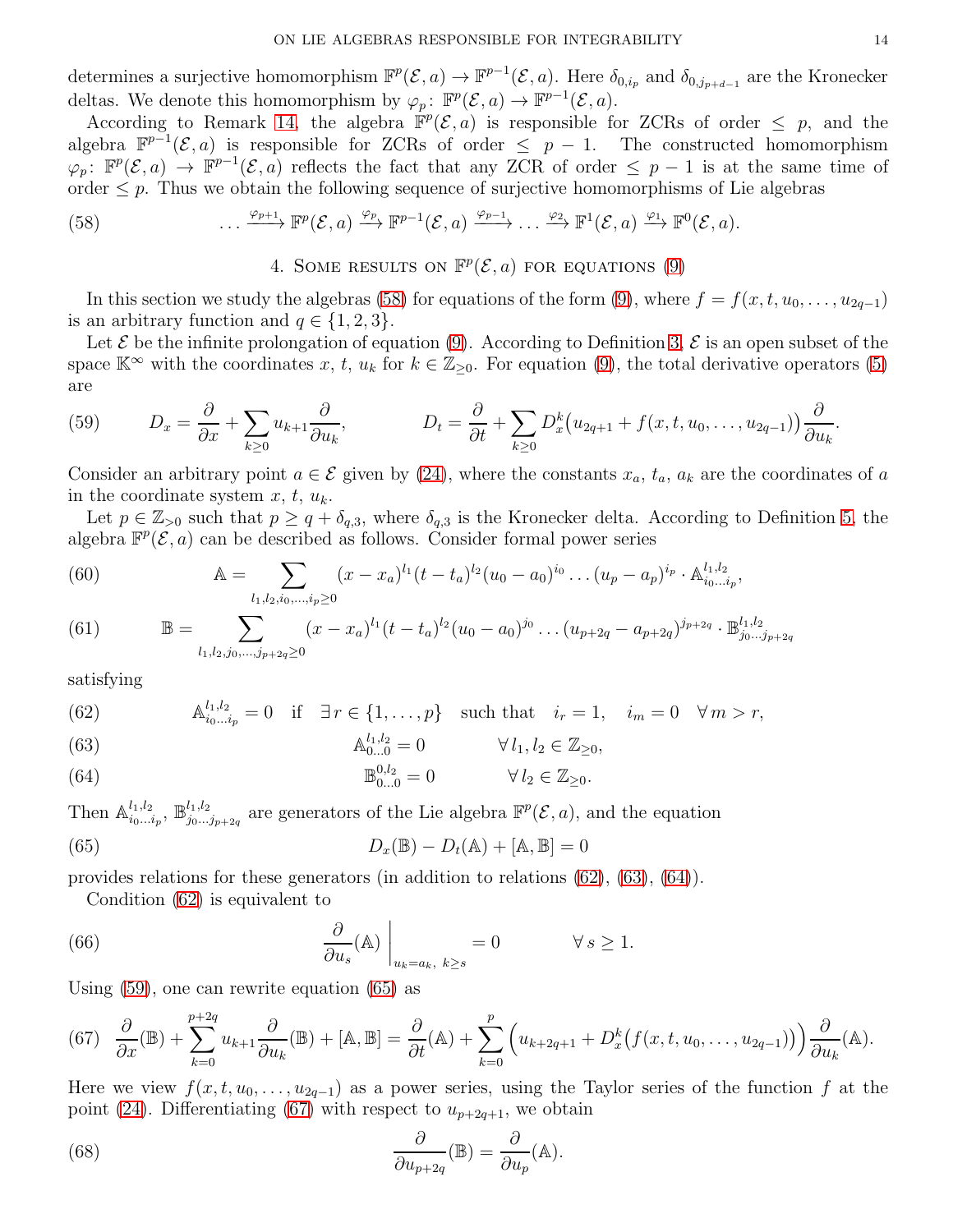Since  $q \in \{1, 2, 3\}$ , from [\(68\)](#page-13-8) it follows that  $\mathbb{B}$  is of the form

(69) 
$$
\mathbb{B} = u_{p+2q} \frac{\partial}{\partial u_p}(\mathbb{A}) + \mathbb{B}_0(x, t, u_0, \dots, u_{p+2q-1}),
$$

where  $\mathbb{B}_0(x, t, u_0, \ldots, u_{p+2q-1})$  is a power series in the variables

<span id="page-14-0"></span>
$$
x - x_a
$$
,  $t - t_a$ ,  $u_0 - a_0$ , ...,  $u_{p+2q-1} - a_{p+2q-1}$ .

Differentiating [\(67\)](#page-13-7) with respect to  $u_{p+2q}$ ,  $u_{p+i}$  for  $i = 1, \ldots, 2q-1$  and using [\(69\)](#page-14-0), one gets

$$
\frac{\partial^2}{\partial u_p \partial u_p}(\mathbb{A}) + \frac{\partial^2}{\partial u_{p+1} \partial u_{p+2q-1}}(\mathbb{B}_0) = 0, \qquad \frac{\partial^2}{\partial u_{p+s} \partial u_{p+2q-1}}(\mathbb{B}_0) = 0, \qquad 2 \le s \le 2q-1.
$$

Therefore,  $\mathbb{B}_0 = \mathbb{B}_0(x, t, u_0, \dots, u_{p+2q-1})$  is of the form

<span id="page-14-2"></span>
$$
(70) \mathbb{B}_0 = u_{p+1}u_{p+2q-1}\left(\frac{1}{2}\delta_{q,1}-1\right)\frac{\partial^2}{\partial u_p\partial u_p}(\mathbb{A})+u_{p+2q-1}\mathbb{B}_{01}(x,t,u_0,\ldots,u_p)+\mathbb{B}_{00}(x,t,u_0,\ldots,u_{p+2q-2}).
$$

Here  $\mathbb{B}_{01}(x, t, u_0, \ldots, u_p)$  is a power series in the variables

 $x - x_a$ ,  $t - t_a$ ,  $u_0 - a_0$ , ...,  $u_p - a_p$ ,

and  $\mathbb{B}_{00}(x, t, u_0, \ldots, u_{p+2q-2})$  is a power series in the variables

<span id="page-14-7"></span>
$$
x - x_a
$$
,  $t - t_a$ ,  $u_0 - a_0$ , ...,  $u_{p+2q-2} - a_{p+2q-2}$ .

**Lemma 1.** Recall that  $q \in \{1, 2, 3\}$  and  $p \geq q + \delta_{q,3}$ . We have

(71) 
$$
D_x\left(\frac{\partial^2}{\partial u_p \partial u_p}(\mathbb{A})\right) + \left[\mathbb{A}, \frac{\partial^2}{\partial u_p \partial u_p}(\mathbb{A})\right] = 0.
$$

*Proof.* Since  $D_x = \frac{\partial}{\partial x} + \sum_{k \geq 0} u_{k+1} \frac{\partial}{\partial u}$  $\frac{\partial}{\partial u_k}$ , one has

(72) 
$$
\frac{\partial}{\partial u_n}(D_x(Q)) = D_x\left(\frac{\partial}{\partial u_n}(Q)\right) + \frac{\partial}{\partial u_{n-1}}(Q) \qquad \forall n \in \mathbb{Z}_{>0}
$$

for any  $Q = Q(x, t, u_0, u_1, \dots, u_l)$ . Here Q is either a function or a power series.

In what follows we sometimes use the notation

<span id="page-14-1"></span>
$$
\mathbb{B}_{u_n} = \frac{\partial}{\partial u_n}(\mathbb{B}), \qquad \mathbb{B}_{u_m u_n} = \frac{\partial^2}{\partial u_m \partial u_n}(\mathbb{B}), \qquad m, n \in \mathbb{Z}_{\geq 0}.
$$

Using [\(72\)](#page-14-1), one gets

(73)

<span id="page-14-4"></span>
$$
\frac{\partial^2}{\partial u_m \partial u_n} (D_x(\mathbb{B})) = \frac{\partial}{\partial u_m} \left( D_x \left( \frac{\partial}{\partial u_n} (\mathbb{B}) \right) + \frac{\partial}{\partial u_{n-1}} (\mathbb{B}) \right) = D_x(\mathbb{B}_{u_m u_n}) + \mathbb{B}_{u_{m-1} u_n} + \mathbb{B}_{u_m u_{n-1}} \quad \forall m, n \in \mathbb{Z}_{>0}.
$$

We will need also the formula

<span id="page-14-3"></span>(74) 
$$
D_t(\mathbb{A}) = \frac{\partial}{\partial t}(\mathbb{A}) + \sum_{k=0}^p \left( u_{k+2q+1} + D_x^k \big(f(x,t,u_0,\ldots,u_{2q-1})\big) \right) \frac{\partial}{\partial u_k}(\mathbb{A}),
$$

which follows from  $(59)$ .

Consider the case  $q = 1$ . Then, by our assumption,  $p \ge 1$ . Equation [\(9\)](#page-3-1) reads  $u_t = u_3 + f(x, t, u_0, u_1)$ . According to [\(69\)](#page-14-0), [\(70\)](#page-14-2), for  $q = 1$  one has

<span id="page-14-5"></span>(75) 
$$
\mathbb{B} = u_{p+2} \frac{\partial}{\partial u_p} (A) - \frac{1}{2} (u_{p+1})^2 \frac{\partial^2}{\partial u_p \partial u_p} (A) + u_{p+1} \mathbb{B}_{01}(x, t, u_0, \dots, u_p) + \mathbb{B}_{00}(x, t, u_0, \dots, u_p).
$$

Since we assume  $q = 1$  and  $p \ge 1$ , formula [\(74\)](#page-14-3) implies

<span id="page-14-6"></span>(76) 
$$
\frac{\partial^2}{\partial u_p \partial u_{p+2}} (D_t(\mathbb{A})) = \frac{\partial^2}{\partial u_p \partial u_{p-1}} (\mathbb{A}), \qquad \frac{\partial^2}{\partial u_{p+1} \partial u_{p+1}} (D_t(\mathbb{A})) = 0.
$$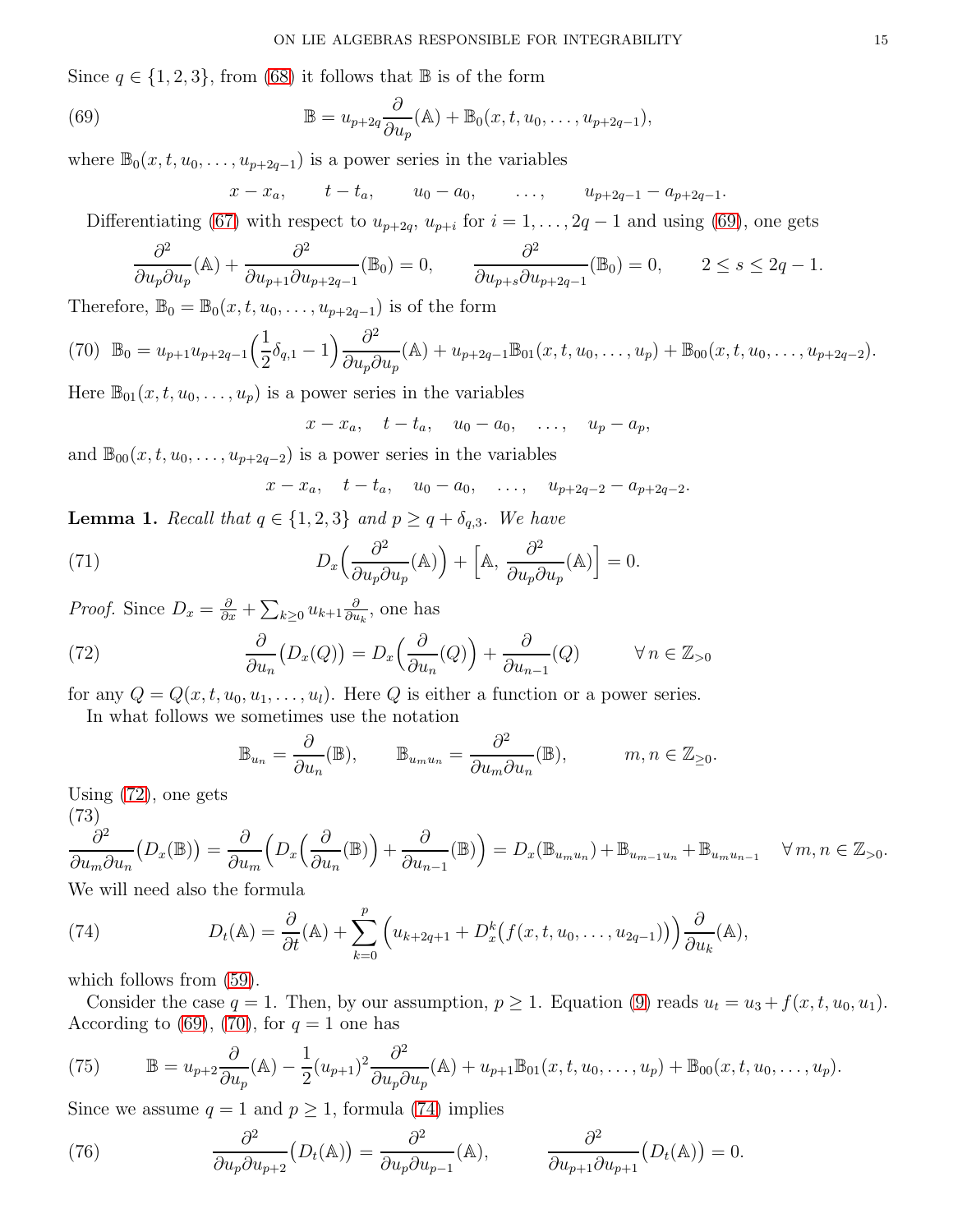Using [\(73\)](#page-14-4), [\(75\)](#page-14-5), [\(76\)](#page-14-6), one obtains

<span id="page-15-0"></span>
$$
(77) \quad \left(\frac{\partial^2}{\partial u_p \partial u_{p+2}} - \frac{1}{2} \frac{\partial^2}{\partial u_{p+1} \partial u_{p+1}}\right) \left(D_x(\mathbb{B}) - D_t(\mathbb{A}) + [\mathbb{A}, \mathbb{B}]\right) =
$$
\n
$$
= D_x \left(\mathbb{B}_{u_p u_{p+2}} - \frac{1}{2} \mathbb{B}_{u_{p+1} u_{p+1}}\right) + \mathbb{B}_{u_{p-1} u_{p+2}} - \frac{\partial^2}{\partial u_p \partial u_{p-1}}(\mathbb{A}) + \left[\mathbb{A}, \mathbb{B}_{u_p u_{p+2}} - \frac{1}{2} \mathbb{B}_{u_{p+1} u_{p+1}}\right] =
$$
\n
$$
= \frac{3}{2} \left(D_x \left(\frac{\partial^2}{\partial u_p \partial u_p}(\mathbb{A})\right) + \left[\mathbb{A}, \frac{\partial^2}{\partial u_p \partial u_p}(\mathbb{A})\right]\right).
$$

Since  $D_x(\mathbb{B}) - D_t(\mathbb{A}) + [\mathbb{A}, \mathbb{B}] = 0$  by [\(65\)](#page-13-6), equation [\(77\)](#page-15-0) implies [\(71\)](#page-14-7) in the case  $q = 1$ .

Now let  $q = 2$ . Then  $p \ge 2$ . Equation [\(9\)](#page-3-1) reads  $u_t = u_5 + f(x, t, u_0, u_1, u_2, u_3)$ . Using [\(69\)](#page-14-0), [\(70\)](#page-14-2), for  $q = 2$  one obtains

<span id="page-15-1"></span>(78) 
$$
\mathbb{B} = u_{p+4} \frac{\partial}{\partial u_p} (\mathbb{A}) - u_{p+1} u_{p+3} \frac{\partial^2}{\partial u_p \partial u_p} (\mathbb{A}) + u_{p+3} \mathbb{B}_{01}(x, t, u_0, \dots, u_p) + \mathbb{B}_{00}(x, t, u_0, \dots, u_{p+2}).
$$

Applying the operator  $\frac{\partial^2}{\partial x^2}$  $\partial u_{p+2}\partial u_{p+3}$ to equation [\(67\)](#page-13-7) and using [\(78\)](#page-15-1), we get

<span id="page-15-2"></span>(79) 
$$
\frac{\partial^2}{\partial u_{p+2}\partial u_{p+2}}(\mathbb{B}_{00}) - \frac{\partial^2}{\partial u_p\partial u_p}(\mathbb{A}) = 0.
$$

Since we assume  $q = 2$  and  $p \ge 2$ , formula [\(74\)](#page-14-3) implies

<span id="page-15-3"></span>(80) 
$$
\frac{\partial^2}{\partial u_p \partial u_{p+4}} \left( D_t(\mathbb{A}) \right) = \frac{\partial^2}{\partial u_p \partial u_{p-1}} (\mathbb{A}),
$$

<span id="page-15-4"></span>(81) 
$$
\left(-\frac{\partial^2}{\partial u_{p+1}\partial u_{p+3}}+\frac{1}{2}\frac{\partial^2}{\partial u_{p+2}\partial u_{p+2}}\right)(D_t(\mathbb{A}))=0.
$$

Using [\(73\)](#page-14-4), [\(78\)](#page-15-1), [\(79\)](#page-15-2), [\(80\)](#page-15-3), [\(81\)](#page-15-4), one obtains

<span id="page-15-5"></span>
$$
(82) \quad \left(\frac{\partial^2}{\partial u_p \partial u_{p+4}} - \frac{\partial^2}{\partial u_{p+1} \partial u_{p+3}} + \frac{1}{2} \frac{\partial^2}{\partial u_{p+2} \partial u_{p+2}}\right) \left(D_x(\mathbb{B}) - D_t(\mathbb{A}) + [\mathbb{A}, \mathbb{B}]\right) =
$$
  
\n
$$
= D_x \left(\mathbb{B}_{u_p u_{p+4}} - \mathbb{B}_{u_{p+1} u_{p+3}} + \frac{1}{2} \mathbb{B}_{u_{p+2} u_{p+2}}\right) + \mathbb{B}_{u_{p-1} u_{p+4}} - \frac{\partial^2}{\partial u_p \partial u_{p-1}}(\mathbb{A}) +
$$
  
\n
$$
+ \left[\mathbb{A}, \mathbb{B}_{u_p u_{p+4}} - \mathbb{B}_{u_{p+1} u_{p+3}} + \frac{1}{2} \mathbb{B}_{u_{p+2} u_{p+2}}\right] =
$$
  
\n
$$
= \frac{5}{2} \left(D_x \left(\frac{\partial^2}{\partial u_p \partial u_p}(\mathbb{A})\right) + \left[\mathbb{A}, \frac{\partial^2}{\partial u_p \partial u_p}(\mathbb{A})\right]\right).
$$

As  $D_x(\mathbb{B}) - D_t(\mathbb{A}) + [\mathbb{A}, \mathbb{B}] = 0$ , equation [\(82\)](#page-15-5) yields [\(71\)](#page-14-7) in the case  $q = 2$ .

Finally, consider the case  $q = 3$ . Then  $p \geq 4$ .

<span id="page-15-6"></span>Equation [\(9\)](#page-3-1) reads  $u_t = u_7 + f(x, t, u_0, u_1, u_2, u_3, u_4, u_5)$ . According to [\(69\)](#page-14-0), [\(70\)](#page-14-2), for  $q = 3$  we have

(83) 
$$
\mathbb{B} = u_{p+6} \frac{\partial}{\partial u_p} (A) - u_{p+1} u_{p+5} \frac{\partial^2}{\partial u_p \partial u_p} (A) + u_{p+5} \mathbb{B}_{01}(x, t, u_0, \dots, u_p) + \mathbb{B}_{00}(x, t, u_0, \dots, u_{p+4}).
$$

Differentiating [\(67\)](#page-13-7) with respect to  $u_{p+5}$ ,  $u_{p+i}$  for  $i = 2, 3, 4$  and using [\(83\)](#page-15-6), one gets

$$
-\frac{\partial^2}{\partial u_p \partial u_p}(\mathbb{A}) + \frac{\partial^2}{\partial u_{p+2} \partial u_{p+4}}(\mathbb{B}_{00}) = 0, \qquad \frac{\partial^2}{\partial u_{p+3} \partial u_{p+4}}(\mathbb{B}_{00}) = \frac{\partial^2}{\partial u_{p+4} \partial u_{p+4}}(\mathbb{B}_{00}) = 0.
$$

Therefore,  $\mathbb{B}_{00} = \mathbb{B}_{00}(x, t, u_0, \dots, u_{p+4})$  is of the form

<span id="page-15-7"></span>(84) 
$$
\mathbb{B}_{00} = u_{p+2}u_{p+4}\frac{\partial^2}{\partial u_p \partial u_p}(\mathbb{A}) + u_{p+4} \mathbb{B}_{001}(x, t, u_0, \dots, u_{p+1}) + \mathbb{B}_{000}(x, t, u_0, \dots, u_{p+3})
$$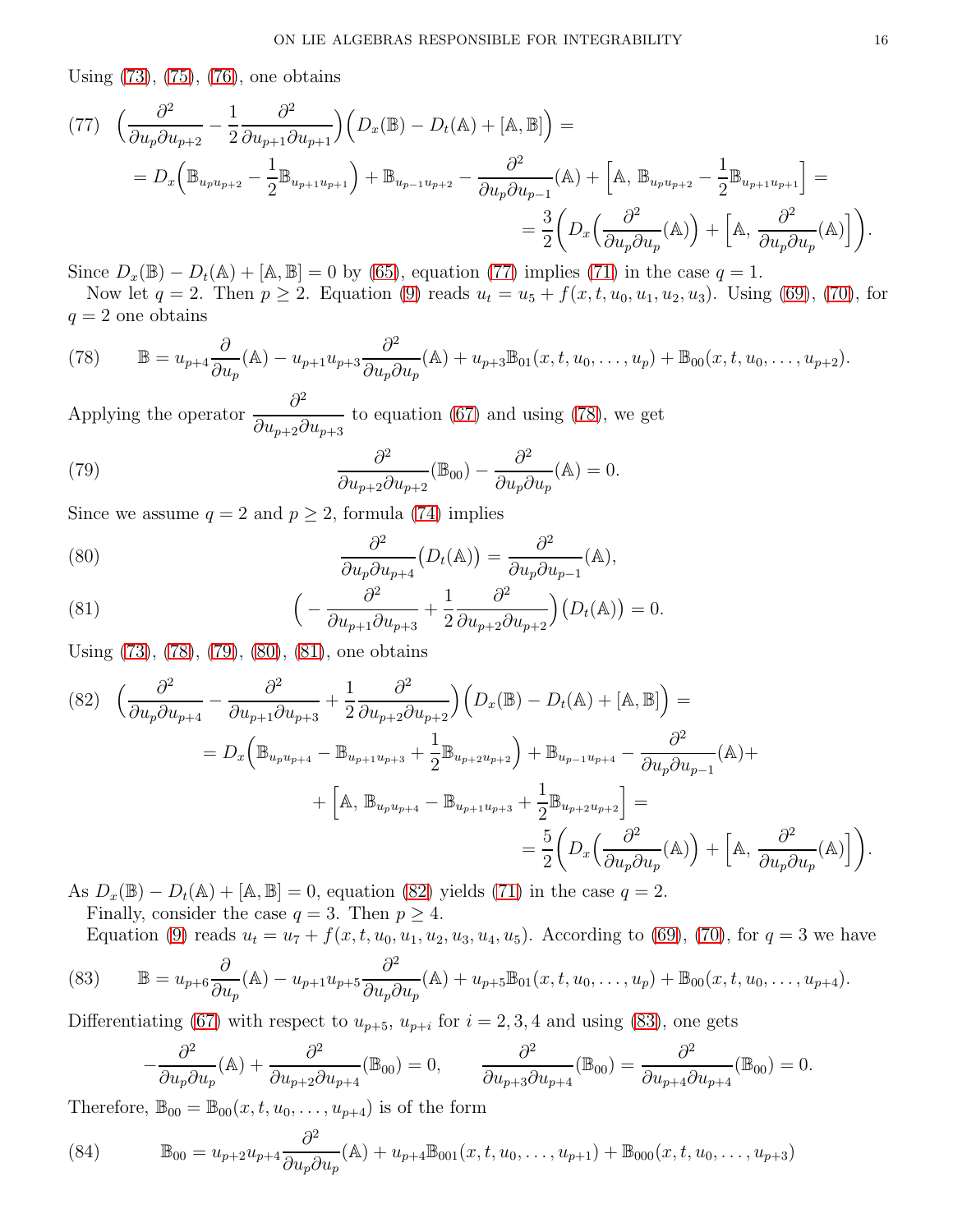for some  $\mathbb{B}_{001}(x, t, u_0, \ldots, u_{p+1})$  and  $\mathbb{B}_{000}(x, t, u_0, \ldots, u_{p+3})$ . Applying the operator  $\frac{\partial^2}{\partial \theta^2}$ 

<span id="page-16-0"></span> $\partial u_{p+3}\partial u_{p+4}$ to equation  $(67)$  and using  $(83)$ ,  $(84)$ , we obtain

(85) 
$$
\frac{\partial^2}{\partial u_{p+3}\partial u_{p+3}}(\mathbb{B}_{000}) + \frac{\partial^2}{\partial u_p \partial u_p}(\mathbb{A}) = 0.
$$

Since we consider the case when  $q = 3$  and  $p \ge 4$ , formula [\(74\)](#page-14-3) implies

<span id="page-16-1"></span>(86) 
$$
\frac{\partial^2}{\partial u_p \partial u_{p+6}} (D_t(\mathbb{A})) = \frac{\partial^2}{\partial u_p \partial u_{p-1}} (\mathbb{A}),
$$

<span id="page-16-2"></span>(87) 
$$
\left(-\frac{\partial^2}{\partial u_{p+1}\partial u_{p+5}} + \frac{\partial^2}{\partial u_{p+2}\partial u_{p+4}} - \frac{1}{2}\frac{\partial^2}{\partial u_{p+3}\partial u_{p+3}}\right)(D_t(\mathbb{A})) = 0.
$$

Using [\(73\)](#page-14-4), [\(83\)](#page-15-6), [\(84\)](#page-15-7), [\(85\)](#page-16-0), [\(86\)](#page-16-1), [\(87\)](#page-16-2) one gets

<span id="page-16-3"></span>
$$
(88) \quad \left(\frac{\partial^2}{\partial u_p \partial u_{p+6}} - \frac{\partial^2}{\partial u_{p+1} \partial u_{p+5}} + \frac{\partial^2}{\partial u_{p+2} \partial u_{p+4}} - \frac{1}{2} \frac{\partial^2}{\partial u_{p+3} \partial u_{p+3}}\right) \left(D_x(\mathbb{B}) - D_t(\mathbb{A}) + [\mathbb{A}, \mathbb{B}]\right) =
$$
  
\n
$$
= D_x \left(\mathbb{B}_{u_p u_{p+6}} - \mathbb{B}_{u_{p+1} u_{p+5}} + \mathbb{B}_{u_{p+2} u_{p+4}} - \frac{1}{2} \mathbb{B}_{u_{p+3} u_{p+3}}\right) + \mathbb{B}_{u_{p-1} u_{p+6}} - \frac{\partial^2}{\partial u_p \partial u_{p-1}}(\mathbb{A}) +
$$
  
\n
$$
+ \left[\mathbb{A}, \mathbb{B}_{u_p u_{p+6}} - \mathbb{B}_{u_{p+1} u_{p+5}} + \mathbb{B}_{u_{p+2} u_{p+4}} - \frac{1}{2} \mathbb{B}_{u_{p+3} u_{p+3}}\right] =
$$
  
\n
$$
= \frac{7}{2} \left(D_x \left(\frac{\partial^2}{\partial u_p \partial u_p}(\mathbb{A})\right) + \left[\mathbb{A}, \frac{\partial^2}{\partial u_p \partial u_p}(\mathbb{A})\right]\right).
$$

Since  $D_x(\mathbb{B}) - D_t(\mathbb{A}) + [\mathbb{A}, \mathbb{B}] = 0$ , equation [\(88\)](#page-16-3) implies [\(71\)](#page-14-7) in the case  $q = 3$ . Lemma 2. One has

<span id="page-16-4"></span>(89) 
$$
\frac{\partial^3}{\partial u_k \partial u_p \partial u_p}(\mathbb{A}) = 0 \qquad \forall k \in \mathbb{Z}_{\geq 0}.
$$

*Proof.* Suppose that [\(89\)](#page-16-4) does not hold. Let  $k_0$  be the maximal integer such that  $\frac{\partial^3}{\partial x^2}$  $\partial u_{k_0}\partial u_p\partial u_p$  $(A) \neq 0.$ Equation [\(66\)](#page-13-9) for  $s = k_0 + 1$  says

<span id="page-16-6"></span>(90) 
$$
\left.\frac{\partial}{\partial u_{k_0+1}}(\mathbb{A})\right|_{u_k=a_k, k\geq k_0+1}=0.
$$

Differentiating [\(71\)](#page-14-7) with respect to  $u_{k_0+1}$ , we obtain

<span id="page-16-5"></span>(91) 
$$
\frac{\partial^3}{\partial u_{k_0} \partial u_p \partial u_p}(\mathbb{A}) + \left[ \frac{\partial}{\partial u_{k_0+1}}(\mathbb{A}), \frac{\partial^2}{\partial u_p \partial u_p}(\mathbb{A}) \right] = 0.
$$

Substituting  $u_k = a_k$  in [\(91\)](#page-16-5) for all  $k \geq k_0 + 1$  and using [\(90\)](#page-16-6), one gets  $\frac{\partial^3}{\partial x_k}$  ${\partial u_{k_0} \partial u_p \partial u_p}$  $(A) = 0$ , which contradicts our assumption.

Using equation [\(66\)](#page-13-9) for  $s = p$  and equation [\(89\)](#page-16-4) for all  $k \in \mathbb{Z}_{\geq 0}$ , we see that A is of the form

(92) 
$$
\mathbb{A} = (u_p - a_p)^2 \mathbb{A}_2(x, t) + \mathbb{A}_0(x, t, u_0, \dots, u_{p-1}),
$$

where  $\mathbb{A}_2(x,t)$  is a power series in the variables  $x - x_a$ ,  $t - t_a$  and  $\mathbb{A}_0(x,t,u_0,\ldots,u_{p-1})$  is a power series in the variables  $x - x_a$ ,  $t - t_a$ ,  $u_0 - a_0$ , ...,  $u_{p-1} - a_{p-1}$ .

<span id="page-16-8"></span><span id="page-16-7"></span>From [\(89\)](#page-16-4), [\(92\)](#page-16-7) it follows that equation [\(71\)](#page-14-7) reads

(93) 
$$
2\frac{\partial}{\partial x}(\mathbb{A}_2) + 2[\mathbb{A}_0, \mathbb{A}_2] = 0.
$$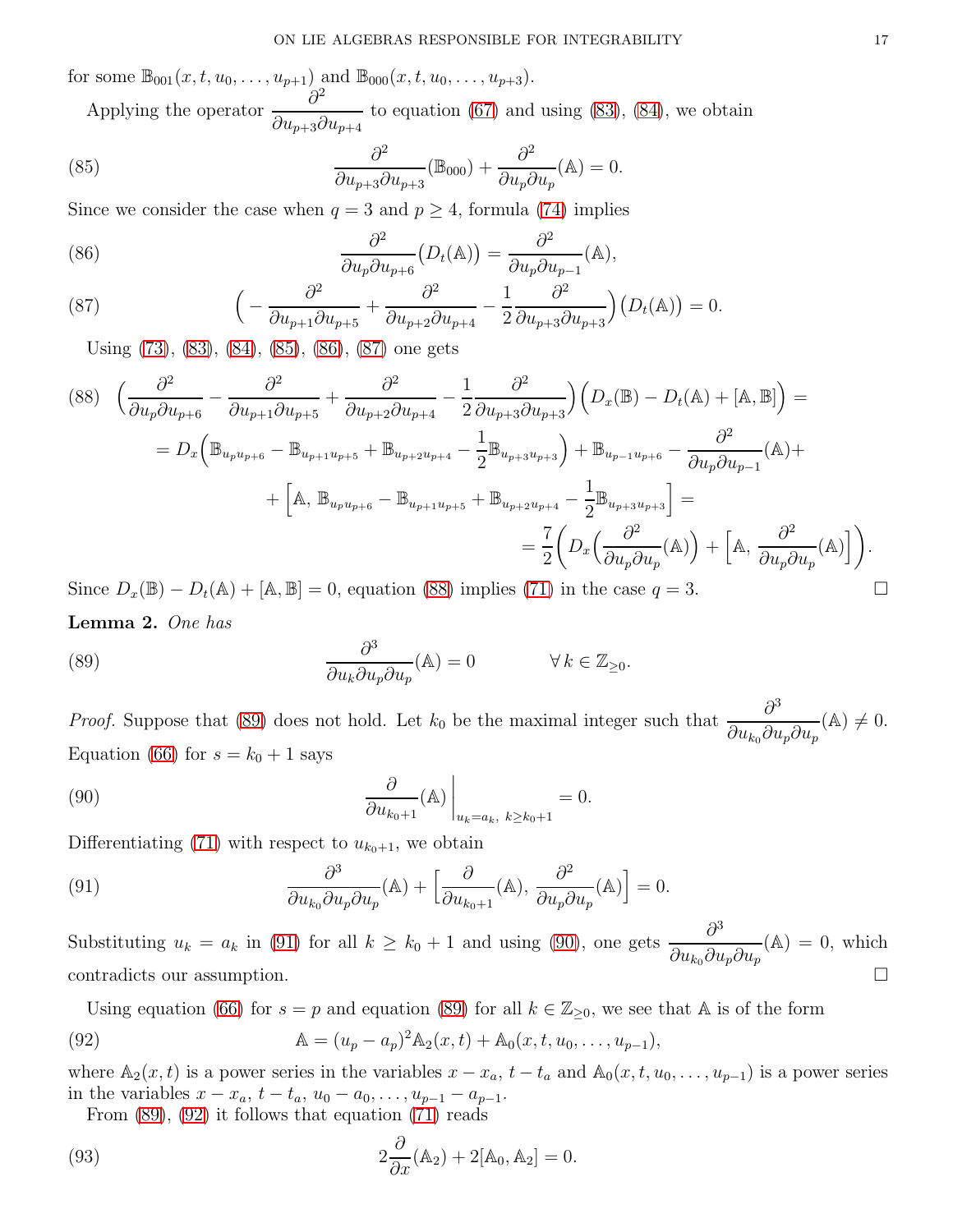Note that condition [\(63\)](#page-13-3) implies

<span id="page-17-0"></span>(94) 
$$
\mathbb{A}_0 \Big|_{u_k = a_k, k \ge 0} = 0.
$$

Substituting  $u_k = a_k$  in [\(93\)](#page-16-8) for all  $k \ge 0$  and using [\(94\)](#page-17-0), we get

<span id="page-17-1"></span>(95) 
$$
\frac{\partial}{\partial x}(\mathbb{A}_2) = 0.
$$

Combining [\(95\)](#page-17-1) with [\(93\)](#page-16-8), one obtains

$$
[A_2, A_0] = 0.
$$

<span id="page-17-4"></span><span id="page-17-2"></span>In view of  $(60)$ ,  $(92)$ , we have

(97) 
$$
\mathbb{A}_0 = \sum_{l_1, l_2, i_0, \dots, i_{p-1} \ge 0} (x - x_a)^{l_1} (t - t_a)^{l_2} (u_0 - a_0)^{i_0} \dots (u_{p-1} - a_{p-1})^{i_{p-1}} \cdot \mathbb{A}_{i_0 \dots i_{p-1} 0}^{l_1, l_2}
$$

According to  $(60)$ ,  $(92)$ ,  $(95)$ , one has

(98) 
$$
\mathbb{A}_2 = \sum_{l \geq 0} (t - t_a)^l \cdot \tilde{\mathbb{A}}^l, \qquad \tilde{\mathbb{A}}^l = \mathbb{A}_{0...02}^{0,l} \in \mathbb{F}^p(\mathcal{E}, a).
$$

<span id="page-17-5"></span><span id="page-17-3"></span>Combining [\(92\)](#page-16-7), [\(97\)](#page-17-2), [\(98\)](#page-17-3) with Theorem [2,](#page-12-2) we see that the elements

(99) 
$$
\tilde{A}^0
$$
,  $A^{l_1,0}_{i_0...i_{p-1}0}$ ,  $l_1, i_0,..., i_{p-1} \in \mathbb{Z}_{\geq 0}$ ,

generate the algebra  $\mathbb{F}^p(\mathcal{E}, a)$ . Substituting  $t = t_a$  in [\(96\)](#page-17-4) and using [\(97\)](#page-17-2), [\(98\)](#page-17-3), one gets

<span id="page-17-6"></span>(100) 
$$
\left[\tilde{A}^0, A_{i_0...i_{p-1}0}^{l_1,0}\right] = 0 \qquad \forall l_1, i_0,..., i_{p-1} \in \mathbb{Z}_{\geq 0}.
$$

Since the elements [\(99\)](#page-17-5) generate the algebra  $\mathbb{F}^p(\mathcal{E}, a)$ , equation [\(100\)](#page-17-6) yields

<span id="page-17-8"></span>(101) 
$$
\left[\tilde{\mathbb{A}}^0, \mathbb{F}^p(\mathcal{E}, a)\right] = 0.
$$

Lemma 3. One has

(102) 
$$
\left[\tilde{\mathbb{A}}^l, \mathbb{F}^p(\mathcal{E}, a)\right] = 0 \qquad \forall l \in \mathbb{Z}_{\geq 0}.
$$

<span id="page-17-7"></span>*Proof.* We prove [\(102\)](#page-17-7) by induction on l. The property  $[\tilde{\mathbb{A}}^0, \mathbb{F}^p(\mathcal{E}, a)] = 0$  has been obtained in [\(101\)](#page-17-8). Let  $r \in \mathbb{Z}_{\geq 0}$  such that  $\left[\tilde{\mathbb{A}}^l, \mathbb{F}^p(\mathcal{E}, a)\right] = 0$  for all  $l \leq r$ . Since  $\frac{\partial^l}{\partial t^l}$  $\partial t^l$  $(\mathbb{A}_2)$ <sub> $\Big|_{t=t_a}$ </sub>  $=$   $l! \cdot \tilde{\mathbb{A}}^l$ , we get

<span id="page-17-9"></span>(103) 
$$
\left[\frac{\partial^l}{\partial t^l}(\mathbb{A}_2)\bigg|_{t=t_a}, \frac{\partial^m}{\partial t^m}(\mathbb{A}_0)\bigg|_{t=t_a}\right] = 0 \qquad \forall l \leq r, \qquad \forall m \in \mathbb{Z}_{\geq 0}.
$$

Applying the operator  $\frac{\partial^{r+1}}{\partial^{r+1}}$  $\frac{\partial}{\partial t^{r+1}}$  to equation [\(96\)](#page-17-4), substituting  $t = t_a$ , and using [\(103\)](#page-17-9), one obtains

$$
0 = \frac{\partial^{r+1}}{\partial t^{r+1}}([\mathbb{A}_2, \mathbb{A}_0])\Big|_{t=t_a} = \sum_{k=0}^{r+1} {r+1 \choose k} \cdot \left[\frac{\partial^k}{\partial t^k}(\mathbb{A}_2)\Big|_{t=t_a}, \frac{\partial^{r+1-k}}{\partial t^{r+1-k}}(\mathbb{A}_0)\Big|_{t=t_a}\right] =
$$
  

$$
= \left[\frac{\partial^{r+1}}{\partial t^{r+1}}(\mathbb{A}_2)\Big|_{t=t_a}, \mathbb{A}_0\Big|_{t=t_a}\right] =
$$
  

$$
= \left[(r+1)! \cdot \tilde{\mathbb{A}}^{r+1}, \sum_{l_1, i_0, \dots, i_{p-1}} (x - x_a)^{l_1} (u_0 - a_0)^{i_0} \dots (u_{p-1} - a_{p-1})^{i_{p-1}} \cdot \mathbb{A}_{i_0 \dots i_{p-1} 0}^{l_1, 0}\right],
$$

which implies

<span id="page-17-10"></span>(104) 
$$
\left[\tilde{A}^{r+1}, A_{i_0...i_{p-1}0}^{l_1,0}\right] = 0 \qquad \forall l_1, i_0,..., i_{p-1} \in \mathbb{Z}_{\geq 0}.
$$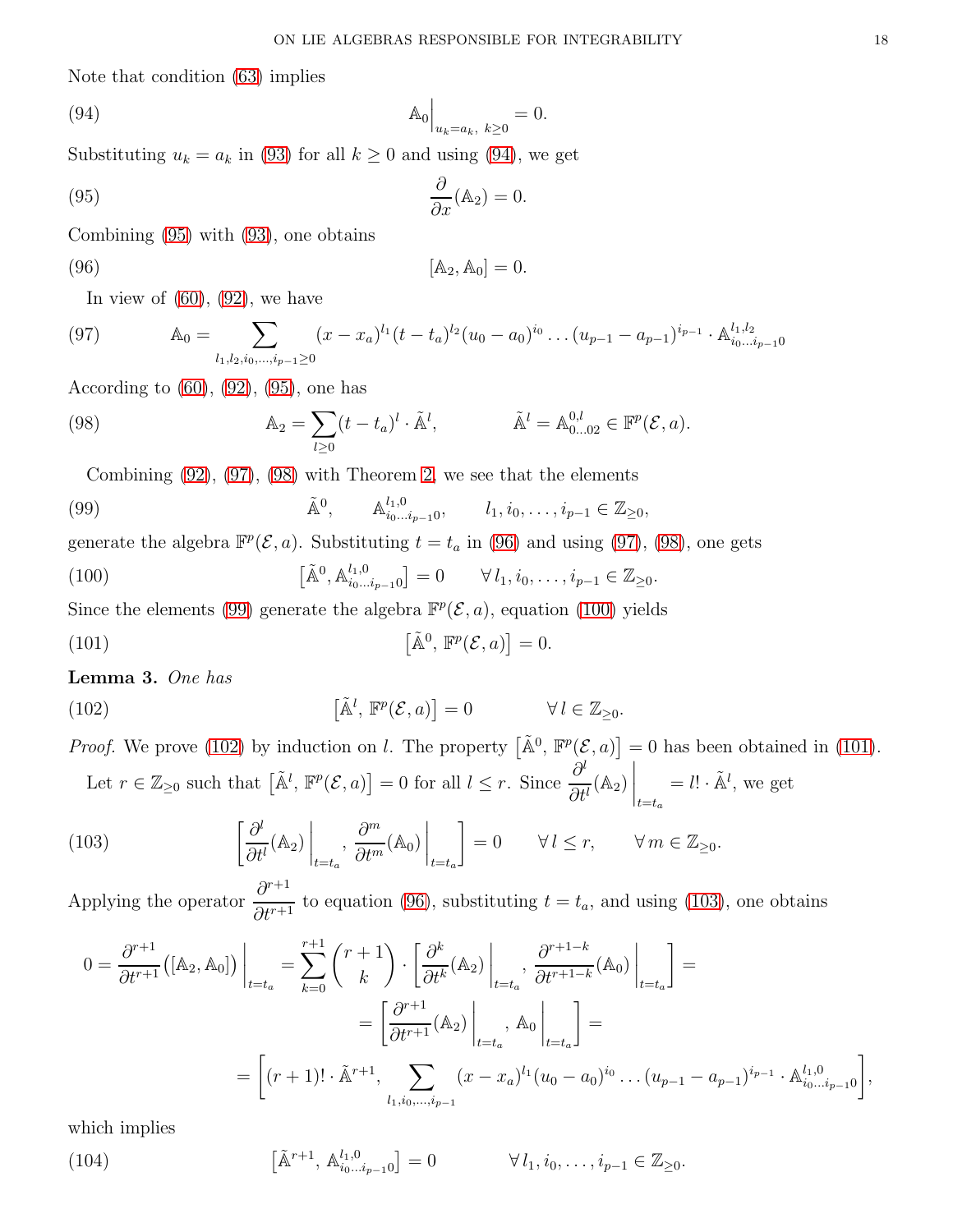Equation [\(101\)](#page-17-8) yields

(105) 
$$
\left[\tilde{\mathbb{A}}^0, \tilde{\mathbb{A}}^{r+1}\right] = 0.
$$

Since the elements [\(99\)](#page-17-5) generate the algebra  $\mathbb{F}^p(\mathcal{E}, a)$ , from [\(104\)](#page-17-10), [\(105\)](#page-18-1) we get  $[\tilde{\mathbb{A}}^{r+1}, \mathbb{F}^p(\mathcal{E}, a)] = 0$ .  $\Box$ 

<span id="page-18-0"></span>**Theorem 3.** Let  $\mathcal{E}$  be the infinite prolongation of an equation of the form [\(9\)](#page-3-1) with  $q \in \{1,2,3\}$ . Let  $a \in \mathcal{E}$ . For each  $p \in \mathbb{Z}_{>0}$ , consider the surjective homomorphism  $\varphi_p \colon \mathbb{F}^p(\mathcal{E},a) \to \mathbb{F}^{p-1}(\mathcal{E},a)$  from [\(58\)](#page-13-1). If  $p \geq q + \delta_{q,3}$  then

(106) 
$$
[v_1, v_2] = 0 \qquad \forall v_1 \in \ker \varphi_p, \qquad \forall v_2 \in \mathbb{F}^p(\mathcal{E}, a).
$$

In other words, if  $p \geq q + \delta_{q,3}$  then the kernel of  $\varphi_p$  is contained in the center of the Lie algebra  $\mathbb{F}^p(\mathcal{E},a)$ . For each  $k \in \mathbb{Z}_{>0}$ , let  $\psi_k$ :  $\mathbb{F}^{k+q-1+\delta_{q,3}}(\mathcal{E},a) \to \mathbb{F}^{q-1+\delta_{q,3}}(\mathcal{E},a)$  be the composition of the homomorphisms

<span id="page-18-3"></span><span id="page-18-2"></span><span id="page-18-1"></span>
$$
\mathbb{F}^{k+q-1+\delta_{q,3}}(\mathcal{E},a)\to \mathbb{F}^{k+q-2+\delta_{q,3}}(\mathcal{E},a)\to\cdots\to \mathbb{F}^{q+\delta_{q,3}}(\mathcal{E},a)\to \mathbb{F}^{q-1+\delta_{q,3}}(\mathcal{E},a)
$$

from [\(58\)](#page-13-1). Then

(107) 
$$
[h_1, [h_2, \ldots, [h_{k-1}, [h_k, h_{k+1}]] \ldots]] = 0 \qquad \forall h_1, \ldots, h_{k+1} \in \ker \psi_k.
$$

In particular, the kernel of  $\psi_k$  is nilpotent.

*Proof.* Let  $p \ge q + \delta_{q,3}$ . Combining [\(92\)](#page-16-7), [\(69\)](#page-14-0), [\(98\)](#page-17-3) with the definition of the homomorphism

$$
\varphi_p\colon\,\mathbb{F}^p(\mathcal{E},a)\to\mathbb{F}^{p-1}(\mathcal{E},a),
$$

we see that ker  $\varphi_p$  is equal to the ideal generated by the elements  $\tilde{\mathbb{A}}^l$ ,  $l \in \mathbb{Z}_{\geq 0}$ . Then [\(106\)](#page-18-2) follows from [\(102\)](#page-17-7).

So we have proved that the kernel of the homomorphism  $\varphi_p: \mathbb{F}^p(\mathcal{E}, a) \to \mathbb{F}^{p-1}(\mathcal{E}, a)$  is contained in the center of the Lie algebra  $\mathbb{F}^p(\mathcal{E}, a)$  for any  $p \geq q + \delta_{q,3}$ .

Let us prove [\(107\)](#page-18-3) by induction on k. Since  $\psi_1 = \varphi_{q+\delta_{q,3}}$ , for  $k = 1$  property (107) follows from [\(106\)](#page-18-2). Let  $r \in \mathbb{Z}_{>0}$  such that [\(107\)](#page-18-3) is valid for  $k = r$ . Then for any  $h'_1, h'_2, \ldots, h'_{r+2} \in \ker \psi_{r+1}$  we have

<span id="page-18-4"></span>
$$
(108) \qquad [\varphi_{r+q+\delta_{q,3}}(h'_2), [\varphi_{r+q+\delta_{q,3}}(h'_3), \ldots, [\varphi_{r+q+\delta_{q,3}}(h'_r), [\varphi_{r+q+\delta_{q,3}}(h'_{r+1}), \varphi_{r+q+\delta_{q,3}}(h'_{r+2})]] \ldots]] = 0,
$$

because  $\varphi_{r+q+\delta_{q,3}}(h'_i) \in \text{ker } \psi_r$  for  $i = 2, 3, \ldots, r+2$ . Equation [\(108\)](#page-18-4) says that

(109) 
$$
[h'_2, [h'_3, \ldots, [h'_r, [h'_{r+1}, h'_{r+2}]] \ldots]] \in \ker \varphi_{r+q+\delta_{q,3}}.
$$

Since ker  $\varphi_{r+q+\delta_{q,3}}$  is contained in the center of  $\mathbb{F}^{r+q+\delta_{q,3}}(\mathcal{E},a)$ , property [\(109\)](#page-18-5) yields

<span id="page-18-6"></span><span id="page-18-5"></span>
$$
[h'_1, [h'_2, [h'_3, \ldots, [h'_r, [h'_{r+1}, h'_{r+2}]] \ldots]]] = 0.
$$

So we have proved [\(107\)](#page-18-3) for  $k = r + 1$ . Clearly, property (107) implies that ker  $\psi_k$  is nilpotent.

Now we prove a result which is used in Example [7.](#page-24-1)

<span id="page-18-8"></span>**Theorem 4.** Let  $\mathcal{E}$  be the infinite prolongation of the equation

(110) 
$$
u_t = u_5 + f(x, t, u_0, u_1, u_2, u_3)
$$

for some function  $f = f(x, t, u_0, u_1, u_2, u_3)$  such that  $\frac{\partial^3 f}{\partial u_0 \partial u_3}$  $\frac{\partial^{\alpha} f}{\partial u_3 \partial u_3 \partial u_3} \neq 0$ . (More precisely, we assume that the function  $\frac{\partial^3 f}{\partial u_2 \partial u_3}$  $\frac{\partial^{\alpha} f}{\partial u_3 \partial u_3 \partial u_3}$  is not identically zero on any connected component of the manifold  $\mathcal{E}$ . Usually, the manifold  $\mathcal{E}$  is connected, and then our assumption means that  $\frac{\partial^3 f}{\partial w \partial w}$  $\frac{\partial^{\sigma} f}{\partial u_3 \partial u_3 \partial u_3}$  is not identically zero on  $\mathcal{E}.$ ) Then  $\mathbb{F}^1(\mathcal{E}, a) = \mathbb{F}^0(\mathcal{E}, a) = 0$  and  $\mathbb{F}^p(\mathcal{E}, a)$  is nilpotent for all  $a \in \mathcal{E}, p > 1$ .

*Proof.* Consider an arbitrary point  $a \in \mathcal{E}$  given by [\(24\)](#page-8-3). According to Definition [5,](#page-11-5) the algebra  $\mathbb{F}^1(\mathcal{E}, a)$ for equation [\(110\)](#page-18-6) can be described as follows. Consider formal power series

<span id="page-18-7"></span>(111) 
$$
\mathbb{A} = \sum_{l_1, l_2, i_0, i_1 \geq 0} (x - x_a)^{l_1} (t - t_a)^{l_2} (u_0 - a_0)^{i_0} (u_1 - a_1)^{i_1} \cdot \mathbb{A}_{i_0, i_1}^{l_1, l_2},
$$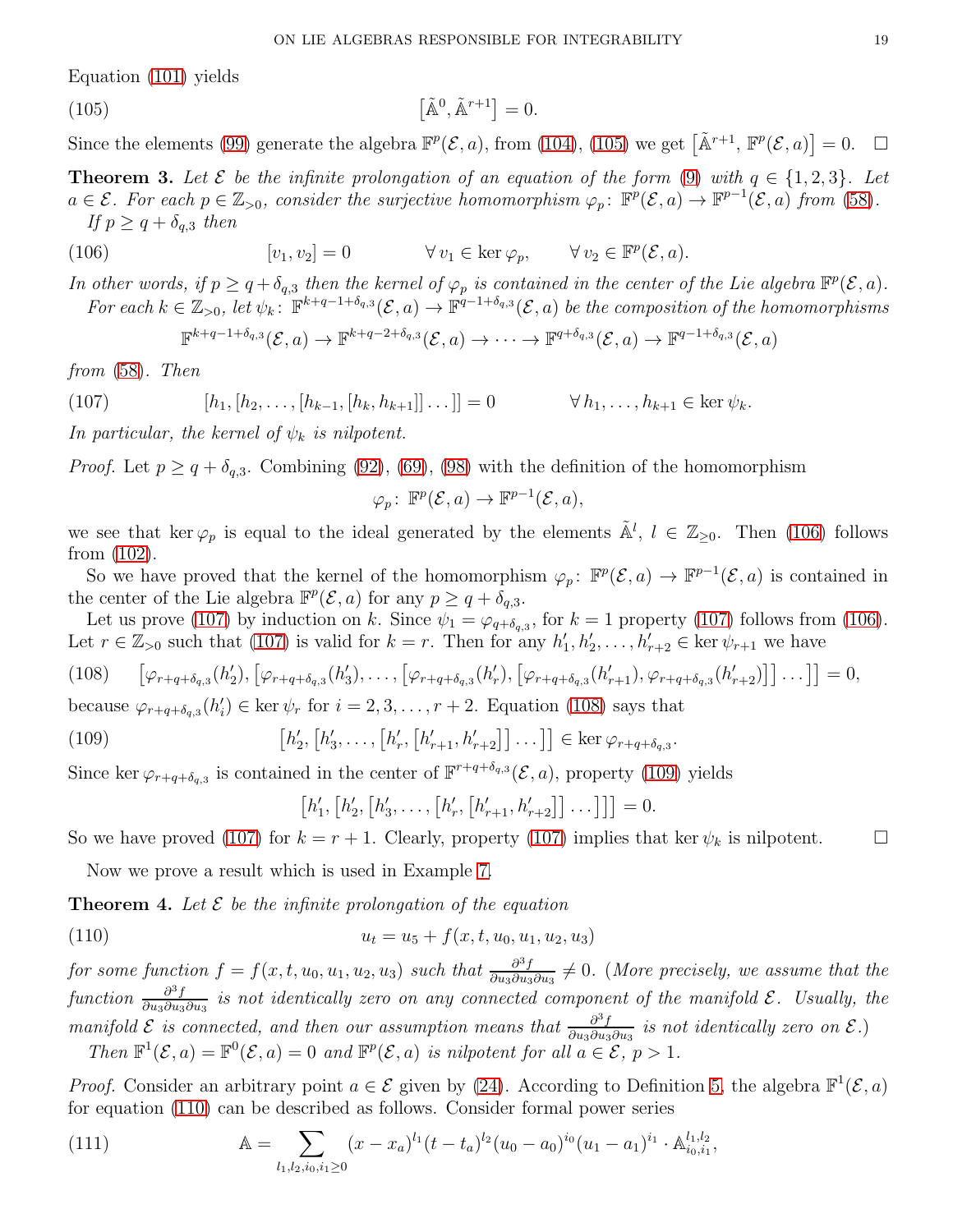(112) 
$$
\mathbb{B} = \sum_{l_1, l_2, j_0, \dots, j_5 \ge 0} (x - x_a)^{l_1} (t - t_a)^{l_2} (u_0 - a_0)^{j_0} \dots (u_5 - a_5)^{j_5} \cdot \mathbb{B}_{j_0 \dots j_5}^{l_1, l_2}
$$

satisfying

<span id="page-19-0"></span>(113) 
$$
\mathbb{A}_{i_0,1}^{l_1,l_2} = \mathbb{A}_{0,0}^{l_1,l_2} = \mathbb{B}_{0...0}^{0,l_2} = 0, \qquad l_1, l_2, i_0 \in \mathbb{Z}_{\geq 0}.
$$

Then  $\mathbb{A}_{i_0,i_1}^{l_1,l_2}$  $\frac{l_1, l_2}{i_0, i_1}, \mathbb{B}^{l_1, l_2}_{j_0...}$  $j_{0}^{l_1,l_2}$  are generators of the algebra  $\mathbb{F}^1(\mathcal{E},a)$ , and the equation

<span id="page-19-1"></span>(114) 
$$
D_x(\mathbb{B}) - D_t(\mathbb{A}) + [\mathbb{A}, \mathbb{B}] = 0
$$

provides relations for these generators (in addition to relations [\(113\)](#page-19-0)). Note that here  $D_t(\mathbb{A})$  is given by formula [\(74\)](#page-14-3) for  $q = 2$  and  $p = 1$ , so we have

<span id="page-19-3"></span>(115) 
$$
D_t(\mathbb{A}) = \frac{\partial}{\partial t}(\mathbb{A}) + (u_5 + f(x, t, u_0, u_1, u_2, u_3)) \frac{\partial}{\partial u_0}(\mathbb{A}) + (u_6 + D_x(f(x, t, u_0, u_1, u_2, u_3))) \frac{\partial}{\partial u_1}(\mathbb{A}).
$$

<span id="page-19-2"></span>Similarly to  $(78)$ , from  $(114)$  we deduce that  $\mathbb B$  is of the form

(116) 
$$
\mathbb{B} = u_5 \frac{\partial}{\partial u_1}(\mathbb{A}) - u_2 u_4 \frac{\partial^2}{\partial u_1 \partial u_1}(\mathbb{A}) + u_4 \mathbb{B}_{01}(x, t, u_0, u_1) + \mathbb{B}_{00}(x, t, u_0, u_1, u_2, u_3),
$$

where  $\mathbb{B}_{01}(x, t, u_0, u_1)$  is a power series in the variables  $x - x_a$ ,  $t - t_a$ ,  $u_0 - a_0$ ,  $u_1 - a_1$  and  $\mathbb{B}_{00}(x, t, u_0, u_1, u_2, u_3)$  is a power series in the variables  $x - x_a$ ,  $t - t_a$ ,  $u_0 - a_0$ ,  $u_1 - a_1$ ,  $u_2 - a_2$ ,  $u_3 - a_3$ .

<span id="page-19-4"></span>Differentiating [\(114\)](#page-19-1) with respect to  $u_4$ ,  $u_3$  and using [\(116\)](#page-19-2), we get

(117) 
$$
\frac{\partial^2}{\partial u_3 \partial u_3} (\mathbb{B}_{00}) = \frac{\partial^2}{\partial u_1 \partial u_1} (\mathbb{A}) + \frac{\partial^2 f}{\partial u_3 \partial u_3} \cdot \frac{\partial}{\partial u_1} (\mathbb{A}).
$$

Using [\(72\)](#page-14-1), [\(115\)](#page-19-3), [\(116\)](#page-19-2), [\(117\)](#page-19-4), one can verify that

<span id="page-19-5"></span>(118) 
$$
\left(-\frac{\partial^3}{\partial u_3 \partial u_2 \partial u_4} + \frac{1}{2} \frac{\partial^3}{\partial u_3 \partial u_3 \partial u_3}\right) \left(D_x(\mathbb{B}) - D_t(\mathbb{A}) + [\mathbb{A}, \mathbb{B}]\right) =
$$
  

$$
= \frac{1}{2} \frac{\partial^3 f}{\partial u_3 \partial u_3 \partial u_3} \cdot \left(D_x\left(\frac{\partial}{\partial u_1}(\mathbb{A})\right) + [\mathbb{A}, \frac{\partial}{\partial u_1}(\mathbb{A})] - \frac{\partial}{\partial u_0}(\mathbb{A})\right).
$$

Since  $D_x(\mathbb{B}) - D_t(\mathbb{A}) + [\mathbb{A}, \mathbb{B}] = 0$  by [\(114\)](#page-19-1), equation [\(118\)](#page-19-5) implies

<span id="page-19-6"></span>(119) 
$$
\frac{\partial^3 f}{\partial u_3 \partial u_3 \partial u_3} \cdot \left( D_x \left( \frac{\partial}{\partial u_1} (\mathbb{A}) \right) + \left[ \mathbb{A}, \frac{\partial}{\partial u_1} (\mathbb{A}) \right] - \frac{\partial}{\partial u_0} (\mathbb{A}) \right) = 0.
$$

As the analytic function  $\frac{\partial^3 f}{\partial u \partial u \partial u}$  $\frac{\partial^{\alpha} J}{\partial u_3 \partial u_3 \partial u_3}$  is not identically zero on any connected component of the manifold  $\mathcal{E},$ equation [\(119\)](#page-19-6) yields

<span id="page-19-7"></span>(120) 
$$
D_x\left(\frac{\partial}{\partial u_1}(\mathbb{A})\right) + \left[\mathbb{A}, \frac{\partial}{\partial u_1}(\mathbb{A})\right] - \frac{\partial}{\partial u_0}(\mathbb{A}) = 0.
$$

Since  $\frac{\partial}{\partial u_2}(\mathbb{A})=0$ , differentiating [\(120\)](#page-19-7) with respect to  $u_2$ , we obtain  $\frac{\partial^2}{\partial u_1 \partial u_2}$  $\frac{\partial^2}{\partial u_1 \partial u_1}(\mathbb{A}) = 0.$ 

Recall that A is of the form [\(111\)](#page-18-7). As  $\mathbb{A}_{i_0,1}^{l_1,l_2} = 0$  for all  $l_1, l_2, i_0 \in \mathbb{Z}_{\geq 0}$  by [\(113\)](#page-19-0), equation  $\frac{\partial^2}{\partial u_1 \partial u_2}$  $\frac{\partial^2}{\partial u_1 \partial u_1}(\mathbb{A}) = 0$ yields  $\frac{\partial}{\partial u_1}(\mathbb{A}) = 0$ . Combining the equation  $\frac{\partial}{\partial u_1}(\mathbb{A}) = 0$  with [\(120\)](#page-19-7), one gets  $\frac{\partial}{\partial u_0}(\mathbb{A}) = 0$ .

Combining the equations  $\frac{\partial}{\partial u_1}(\mathbb{A}) = \frac{\partial}{\partial u_0}(\mathbb{A}) = 0$  with [\(113\)](#page-19-0), we get  $\mathbb{A}_{i_0, i_1}^{l_1, l_2} = 0$  for all  $l_1, l_2, i_0, i_1 \in \mathbb{Z}_{\geq 0}$ . Since, by Theorem [2,](#page-12-2) the algebra  $\mathbb{F}^1(\mathcal{E}, a)$  is generated by the elements  $\mathbb{A}_{i_0,i}^{l_1,0}$  $i_{i_0,i_1}^{l_1,0}$  for  $l_1, i_0, i_1 \in \mathbb{Z}_{\geq 0}$ , we

obtain  $\mathbb{F}^1(\mathcal{E}, a) = 0$ . As one has the surjective homomorphism  $\mathbb{F}^1(\mathcal{E}, a) \to \mathbb{F}^0(\mathcal{E}, a)$  in [\(58\)](#page-13-1), one gets  $\mathbb{F}^0(\mathcal{E},a)=0.$ 

According to Theorem [3](#page-18-0) for  $q = 2$ , for any  $k \in \mathbb{Z}_{>0}$  the kernel of the homomorphism

$$
\psi_k\colon\,\mathbb F^{k+1}(\mathcal E,a)\to\mathbb F^1(\mathcal E,a)
$$

is nilpotent. Since  $\mathbb{F}^1(\mathcal{E}, a) = 0$ , this implies that  $\mathbb{F}^p(\mathcal{E}, a)$  is nilpotent for all  $p > 1$ .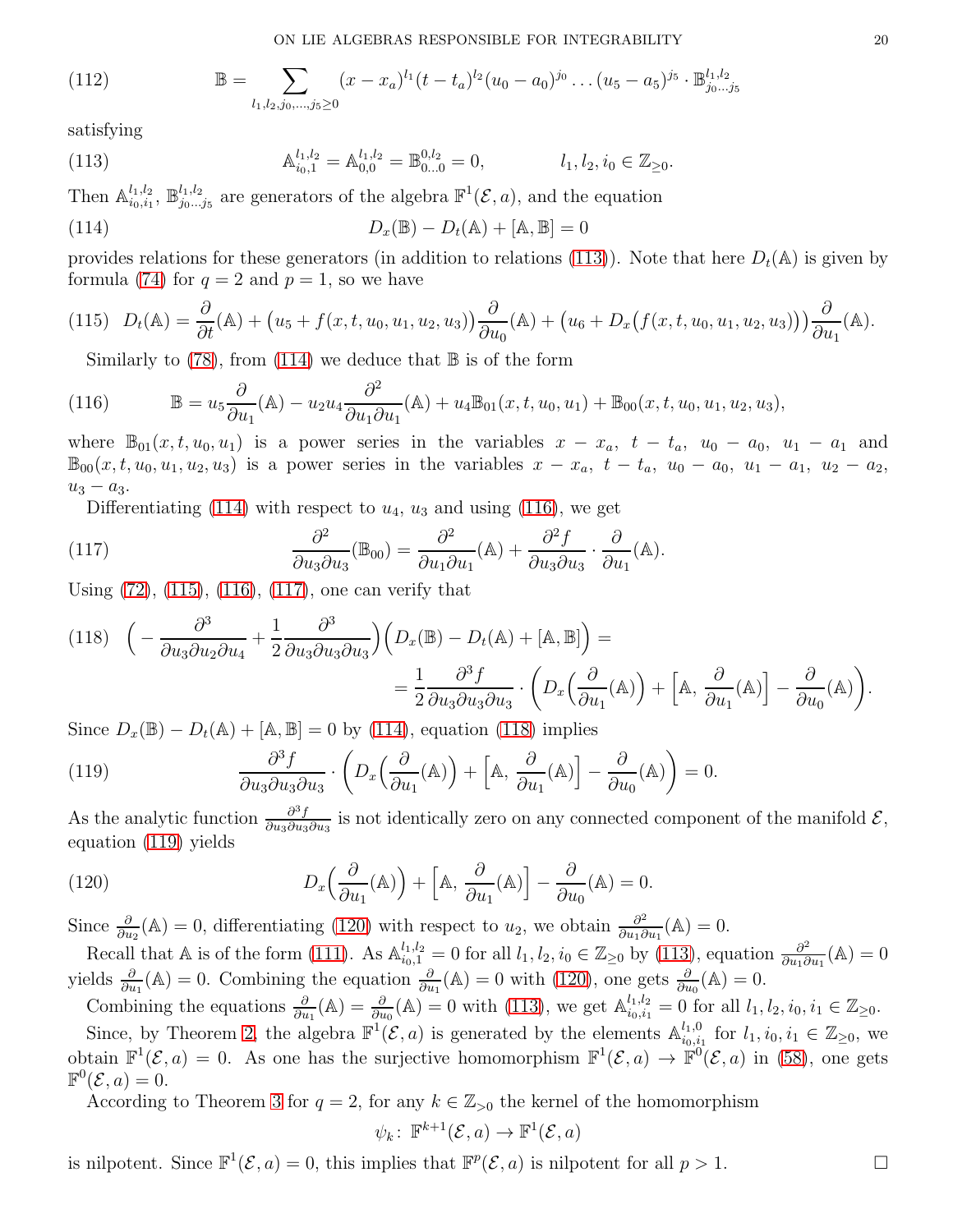### 5. ZCRs with values in infinite-dimensional Lie algebras

<span id="page-20-0"></span>According to Definition [1](#page-1-3) and Remark [1,](#page-1-4) for a finite-dimensional Lie algebra g, a ZCR with values in **g** is given by analytic functions  $A(x, t, u_0, u_1, \ldots), B(x, t, u_0, u_1, \ldots)$  with values in **g** satisfying [\(4\)](#page-1-0).

Sometimes one needs to consider ZCRs with values in infinite-dimensional Lie algebras. An example of such a ZCR is studied in Section [6.3.](#page-26-0)

For an arbitrary infinite-dimensional Lie algebra  $\mathfrak{L}$ , the notion of analytic functions with values in  $\mathfrak{L}$ is not defined. Because of this, a theory for ZCRs with values in infinite-dimensional Lie algebras is developed below by using formal power series instead of analytic functions.

Consider an arbitrary scalar evolution equation [\(1\)](#page-0-0). Let  $\mathcal E$  be the infinite prolongation of (1). Fix a point  $a \in \mathcal{E}$  given by [\(24\)](#page-8-3), which is determined by constants  $x_a, t_a, a_k$ .

<span id="page-20-1"></span>**Definition 6.** Let  $\mathfrak L$  be a (possibly infinite-dimensional) Lie algebra. A formal ZCR of order  $\leq p$  with *coefficients in*  $\mathfrak L$  is given by formal power series

<span id="page-20-2"></span>(121) 
$$
\mathsf{A} = \sum_{l_1,l_2,i_0,\dots,i_p\geq 0} (x-x_a)^{l_1} (t-t_a)^{l_2} (u_0-a_0)^{i_0} \dots (u_p-a_p)^{i_p} \cdot \mathsf{A}_{i_0\dots i_p}^{l_1,l_2},
$$

<span id="page-20-3"></span>(122) 
$$
B = \sum_{l_1, l_2, j_0, \dots, j_{p+d-1} \ge 0} (x - x_a)^{l_1} (t - t_a)^{l_2} (u_0 - a_0)^{j_0} \dots (u_{p+d-1} - a_{p+d-1})^{j_{p+d-1}} \cdot B_{j_0 \dots j_{p+d-1}}^{l_1, l_2}
$$

such that

<span id="page-20-5"></span>(123) 
$$
\mathsf{A}_{i_0...i_p}^{l_1,l_2}, \mathsf{B}_{j_0...j_{p+d-1}}^{l_1,l_2} \in \mathfrak{L},
$$

<span id="page-20-6"></span>(124) 
$$
D_x(B) - D_t(A) + [A, B] = 0.
$$

If the power series  $(121)$ ,  $(122)$  satisfy  $(33)$ ,  $(34)$ ,  $(35)$  then this formal ZCR is said to be *a-normal*.

**Example 5.** Since [\(43\)](#page-11-3), [\(44\)](#page-11-4) obey [\(46\)](#page-11-1), [\(48\)](#page-11-6), [\(49\)](#page-11-7), [\(50\)](#page-11-8) and  $\mathbb{A}_{i_0...i_n}^{l_1,l_2}$  $\{a_1, a_2, \ldots, a_p\}$ ,  $\mathbb{B}_{j_0 \ldots j_p}^{l_1, l_2}$  $j_{0}^{l_{1},l_{2}}_{j_{0}...j_{p+d-1}} \in \mathbb{F}^{p}(\mathcal{E},a)$ , the power series [\(43\)](#page-11-3), [\(44\)](#page-11-4) constitute an a-normal formal ZCR of order  $\leq p$  with coefficients in  $\mathbb{F}^p(\mathcal{E},a)$ .

**Example 6.** Consider a ZCR of order  $\leq p$  with values in a finite-dimensional Lie algebra g given by  $\mathfrak{g}\text{-valued functions } A = A(x, t, u_0, \ldots, u_p), B = B(x, t, u_0, \ldots, u_{p+d-1})$  satisfying [\(4\)](#page-1-0). If the functions A, B are analytic on a neighborhood of the point  $a \in \mathcal{E}$ , then the Taylor series of these functions constitute a formal ZCR of order  $\leq p$  with coefficients in g.

For any vector space V, we denote by  $\mathfrak{gl}(V)$  the vector space of linear maps  $V \to V$ . The space  $\mathfrak{gl}(V)$ is an associative algebra with respect to the composition of such maps and is a Lie algebra with respect to the commutator. We denote by  $\mathrm{Id}_V \in \mathfrak{gl}(V)$  the identity map  $\mathrm{Id}_V : V \to V$ .

Let  $m, n \in \mathbb{Z}_{\geq 0}$ . Consider power series

<span id="page-20-4"></span>(125) 
$$
P = \sum_{l_1, l_2, i_0, \dots, i_m \ge 0} (x - x_a)^{l_1} (t - t_a)^{l_2} (u_0 - a_0)^{i_0} \dots (u_m - a_m)^{i_m} \cdot P_{i_0 \dots i_m}^{l_1, l_2},
$$

$$
Q = \sum_{l_1, l_2, i_0, \dots, i_n \ge 0} (x - x_a)^{l_1} (t - t_a)^{l_2} (u_0 - a_0)^{i_0} \dots (u_n - a_n)^{i_n} \cdot Q_{i_0 \dots i_n}^{l_1, l_2}
$$

with coefficients  $P_{i_0...i}^{l_1,l_2}$  $b^{l_1,l_2}_{i_0...i_m}, Q^{l_1,l_2}_{i_0...i_n} \in \mathfrak{gl}(V).$ 

The product  $PQ$  is defined in the standard way, using the associative multiplication of the coefficients. The power series  $D_x(P)$ ,  $D_t(P)$ ,  $[P,Q]$  are defined as described in Remark [12.](#page-10-8) Thus  $PQ$ ,  $D_x(P)$ ,  $D_t(P)$ , [P, Q] are power series in the variables  $x - x_a$ ,  $t - t_a$ ,  $u_k - a_k$  with coefficients in  $\mathfrak{gl}(V)$ .

If the coefficient  $P_{0...0}^{0,0} \in \mathfrak{gl}(V)$  in [\(125\)](#page-20-4) is invertible (i.e., the linear map  $P_{0...0}^{0,0}$  $V_{0...0}^{0,0}: V \rightarrow V$  is invertible), then we can consider the power series  $P^{-1}$  such that  $PP^{-1} = P^{-1}P = \text{Id}_V$ .

For any Lie algebra  $\mathfrak{L}$ , there is a (possibly infinite-dimensional) vector space V such that  $\mathfrak{L}$  is isomorphic to a Lie subalgebra of  $\mathfrak{gl}(V)$ . For example, one can use the following well-known construction. Denote by U( $\mathfrak{L}$ ) the universal enveloping algebra of  $\mathfrak{L}$ . Using the canonical embedding  $\mathfrak{L} \subset U(\mathfrak{L})$ , we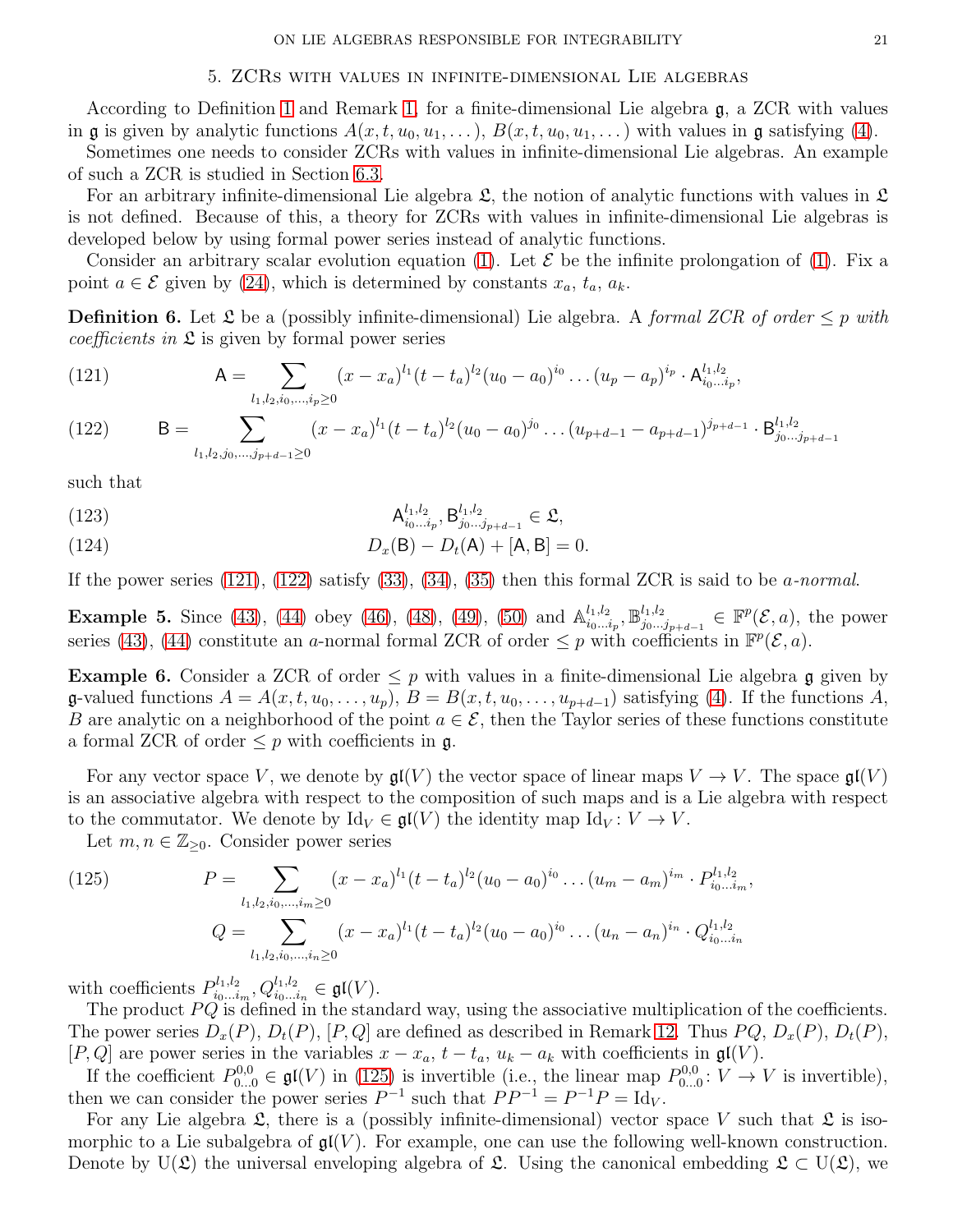get the injective homomorphism of Lie algebras

 $\xi \colon \mathfrak{L} \hookrightarrow \mathfrak{gl}(U(\mathfrak{L})), \qquad \xi(v)(w) = vw, \qquad v \in \mathfrak{L} \subset U(\mathfrak{L}), \qquad w \in U(\mathfrak{L}), \qquad vw \in U(\mathfrak{L}).$ So one can set  $V = U(\mathfrak{L})$ .

As said above, Theorem [1](#page-9-0) about analytic ZCRs is proved in [\[12\]](#page-28-0). Similarly, one can prove the following analog of Theorem [1](#page-9-0) for formal ZCRs.

<span id="page-21-9"></span>**Theorem 5.** Let  $p \in \mathbb{Z}_{\geq 0}$ . Consider a vector space V and a Lie subalgebra  $\mathfrak{L} \subset \mathfrak{gl}(V)$ . Note that V and  $\mathfrak L$  can be infinite-dimensional. Consider a formal ZCR of order  $\leq p$  with coefficients in  $\mathfrak L$  given by power series A, B satisfying [\(121\)](#page-20-2), [\(122\)](#page-20-3), [\(123\)](#page-20-5), [\(124\)](#page-20-6).

<span id="page-21-0"></span>Then there is a unique power series of the form

$$
(126) \tG = Id_V + \sum_{\substack{l_1, l_2, i_0, \dots, i_m \ge 0 \\ l_1 + l_2 + i_0 + \dots + i_m > 0}} (x - x_a)^{l_1} (t - t_a)^{l_2} (u_0 - a_0)^{i_0} \dots (u_m - a_m)^{i_m} \cdot G_{i_0 \dots i_m}^{l_1, l_2}, \tG_{i_0 \dots i_m}^{l_1, l_2} \in \mathfrak{gl}(V),
$$

such that the power series

<span id="page-21-1"></span>(127) 
$$
\tilde{A} = GAG^{-1} - D_x(G) \cdot G^{-1}, \qquad \tilde{B} = GBG^{-1} - D_t(G) \cdot G^{-1}
$$

satisfy

<span id="page-21-2"></span>(128) 
$$
\frac{\partial \tilde{A}}{\partial u_s}\Big|_{u_k=a_k, k\geq s} = 0 \qquad \forall s \geq 1,
$$

<span id="page-21-3"></span>
$$
\tilde{\mathbf{A}}\Big|_{u_k=a_k, k\geq 0} = 0,
$$

<span id="page-21-4"></span>(130) 
$$
\tilde{\mathbf{B}}\Big|_{x=x_a, u_k=a_k, k\geq 0} = 0.
$$

Furthermore, one has the following.

- The power series [\(126\)](#page-21-0) depends only on the variables  $x-x_a$ ,  $t-t_a$ ,  $u_k-a_k$  for  $k=0,1,\ldots,p-1$ . That is, one can write  $m = p - 1$  in [\(126\)](#page-21-0). (In particular, if  $p = 0$  then (126) depends only on  $x-x_a, t-t_a.$
- The power series [\(127\)](#page-21-1) are of the form

$$
(131)
$$

<span id="page-21-7"></span>(131) 
$$
\tilde{A} = \sum_{l_1, l_2, i_0, ..., i_p \ge 0} (x - x_a)^{l_1} (t - t_a)^{l_2} (u_0 - a_0)^{i_0} ... (u_p - a_p)^{i_p} \cdot \tilde{A}_{i_0...i_p}^{l_1, l_2},
$$

<span id="page-21-8"></span>(132) 
$$
\tilde{\mathbf{B}} = \sum_{l_1, l_2, j_0, \dots, j_{p+d-1} \ge 0} (x - x_a)^{l_1} (t - t_a)^{l_2} (u_0 - a_0)^{j_0} \dots (u_{p+d-1} - a_{p+d-1})^{j_{p+d-1}} \cdot \tilde{\mathbf{B}}_{j_0 \dots j_{p+d-1}}^{l_1, l_2}
$$

for some  $\tilde{\mathsf{A}}_{i_0...i_p}^{l_1,l_2}, \tilde{\mathsf{B}}_{j_0...j_{p+d-1}}^{l_1,l_2} \in \mathfrak{L}$  and obey  $D_x(\tilde{\mathsf{B}}) - D_t(\tilde{\mathsf{A}}) + [\tilde{\mathsf{A}}, \tilde{\mathsf{B}}] = 0.$ 

$$
(133)
$$

<span id="page-21-6"></span>That is,  $\hat{A}$ ,  $\hat{B}$  constitute a formal ZCR of order  $\leq p$  with coefficients in  $\hat{\mathcal{L}}$ . Equations [\(128\)](#page-21-2),  $(129)$ ,  $(130)$  say that this ZCR is a-normal.

• The power series [\(126\)](#page-21-0) satisfies the following.

$$
(134)
$$

<span id="page-21-5"></span>The coefficients of the power series 
$$
\frac{\partial}{\partial x}(G) \cdot G^{-1}
$$
,  $\frac{\partial}{\partial t}(G) \cdot G^{-1}$ ,  $\frac{\partial}{\partial u_k}(G) \cdot G^{-1}$ ,  $k \in \mathbb{Z}_{\geq 0}$ , belong to  $\mathfrak{L}$ .

Fix a vector space V and a Lie subalgebra  $\mathfrak{L} \subset \mathfrak{gl}(V)$ . A formal power series of the form [\(126\)](#page-21-0) satisfying [\(134\)](#page-21-5) is called a formal gauge transformation. It is easily seen that formal gauge transformations constitute a group with respect to the associative multiplication of power series with coefficients in  $\mathfrak{gl}(V)$ . Formulas [\(127\)](#page-21-1) determine an action of the group of formal gauge transformations on the set of formal ZCRs with coefficients in L.

The formal ZCR given by [\(127\)](#page-21-1) is gauge equivalent to the formal ZCR given by A, B satisfying [\(121\)](#page-20-2), [\(122\)](#page-20-3), [\(123\)](#page-20-5), [\(124\)](#page-20-6).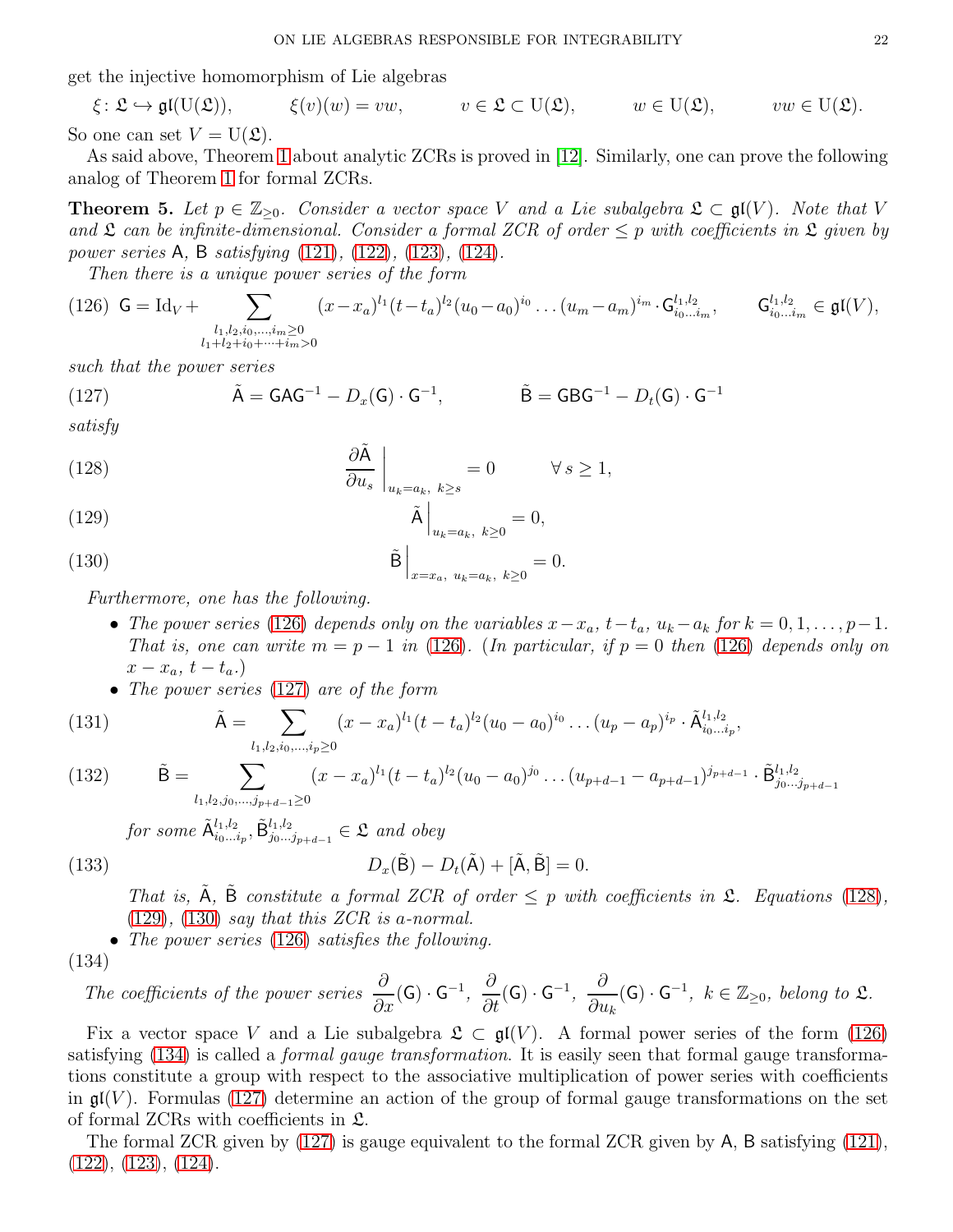<span id="page-22-3"></span>Remark 15. Equations [\(128\)](#page-21-2), [\(129\)](#page-21-3), [\(130\)](#page-21-4), [\(133\)](#page-21-6) imply that the following homomorphism

$$
\mu\colon \mathbb{F}^p(\mathcal{E},a)\to \mathfrak{L}, \qquad \mu\big(\mathbb{A}_{i_0\ldots i_p}^{l_1,l_2}\big)=\tilde{\mathsf{A}}_{i_0\ldots i_p}^{l_1,l_2}, \qquad \mu\big(\mathbb{B}_{j_0\ldots j_{p+d-1}}^{l_1,l_2}\big)=\tilde{\mathsf{B}}_{j_0\ldots j_{p+d-1}}^{l_1,l_2},
$$

is well defined, where  $\tilde{\mathsf{A}}_{i_0...i_p}^{l_1,l_2}, \tilde{\mathsf{B}}_{j_0...j_{p+d-1}}^{l_1,l_2} \in \mathfrak{L}$  are the coefficients of the power series [\(131\)](#page-21-7), [\(132\)](#page-21-8). Theo-rem [5](#page-21-9) implies that any formal ZCR of order  $\leq p$  with coefficients in  $\mathfrak L$  is gauge equivalent to an *a*-normal formal ZCR corresponding to a homomorphism  $\mu: \mathbb{F}^p(\mathcal{E}, a) \to \mathfrak{L}$ .

<span id="page-22-0"></span>We will use this in Remark [18,](#page-26-1) in order to get some information about the algebra  $\mathbb{F}^0(\mathcal{E},a)$  for equation [\(142\)](#page-26-2).

### 6. Integrability conditions and examples of proving non-integrability

6.1. Necessary conditions for integrability. As said in Section [1,](#page-0-1) in this paper, integrability of PDEs is understood in the sense of soliton theory and the inverse scattering method, relying on the use of ZCRs.

For each scalar evolution equation [\(1\)](#page-0-0), in Section [3](#page-7-0) we have defined the family of Lie algebras  $\mathbb{F}^p(\mathcal{E},a)$ , where  $\mathcal E$  is the infinite prolongation of [\(1\)](#page-0-0), a is a point of the manifold  $\mathcal E$ , and  $p \in \mathbb{Z}_{\geq 0}$ . In this subsection and in Subsection [6.2](#page-24-0) we show that, using the algebras  $\mathbb{F}^p(\mathcal{E},a)$ , one obtains some necessary conditions for integrability of equations [\(1\)](#page-0-0). Examples of the use of these conditions in proving non-integrability for some equations are given in Example [7](#page-24-1) and in Subsection [6.2.](#page-24-0)

In this subsection,  $\mathfrak g$  is a finite-dimensional matrix Lie algebra, and  $\mathcal G$  is the connected matrix Lie group corresponding to  $\mathfrak g$ . (The precise definition of  $\mathcal G$  is given in Definition [2.](#page-2-2)) A gauge transformation is a matrix-function  $G = G(x, t, u_0, \ldots, u_l)$  with values in  $\mathcal{G}$ , where  $l \in \mathbb{Z}_{\geq 0}$ . ZCRs and gauge transformations are supposed to be defined on a neighborhood of a point  $a \in \mathcal{E}$ .

As said in Section [1,](#page-0-1) all algebras are supposed to be over the field K, where K is either  $\mathbb C$  or  $\mathbb R$ , and the variables  $x, t, u_k$  take values in K.

Definition 7. A g-valued ZCR

$$
A = A(x, t, u_0, u_1, \dots), \qquad B = B(x, t, u_0, u_1, \dots), \qquad D_x(B) - D_t(A) + [A, B] = 0
$$

is called *gauge-nilpotent* if there is a gauge transformation  $G = G(x, t, u_0, \ldots, u_l)$  such that the functions

$$
\tilde{A} = GAG^{-1} - D_x(G) \cdot G^{-1},
$$
  $\tilde{B} = GBG^{-1} - D_t(G) \cdot G^{-1}$ 

take values in a nilpotent Lie subalgebra of g. In other words, a g-valued ZCR is gauge-nilpotent iff it is gauge equivalent to a ZCR with values in a nilpotent Lie subalgebra of g.

It is known that a ZCR with values in a nilpotent Lie algebra cannot establish integrability of a given equation [\(1\)](#page-0-0). Therefore, a gauge-nilpotent ZCR cannot establish integrability of [\(1\)](#page-0-0) either, because a gauge-nilpotent ZCR is equivalent to a ZCR with values in a nilpotent Lie algebra.

Hence the property

(135) "there is g such that equation [\(1\)](#page-0-0) possesses a g-valued ZCR which is not gauge-nilpotent"

can be regarded as a necessary condition for integrability of equation [\(1\)](#page-0-0).

It is shown in [\[12\]](#page-28-0) that, for any g-valued ZCR of order  $\leq p$ , there is a homomorphism  $\mu: \mathbb{F}^p(\mathcal{E}, a) \to \mathfrak{g}$ such that this ZCR is gauge equivalent to a ZCR with values in the Lie subalgebra  $\mu(F^p(\mathcal{E}, a)) \subset \mathfrak{g}$ . The construction of  $\mu$  is described in Remark [14.](#page-12-0)

Therefore, if for each  $p \in \mathbb{Z}_{\geq 0}$  and each  $a \in \mathcal{E}$  the Lie algebra  $\mathbb{F}^p(\mathcal{E}, a)$  is nilpotent then any ZCR of [\(1\)](#page-0-0) is gauge-nilpotent, which implies that equation [\(1\)](#page-0-0) is not integrable. This yields the following result.

<span id="page-22-2"></span>**Theorem 6.** Let  $\mathcal{E}$  be the infinite prolongation of an equation of the form [\(1\)](#page-0-0). If for each  $p \in \mathbb{Z}_{\geq 0}$  and each  $a \in \mathcal{E}$  the Lie algebra  $\mathbb{F}^p(\mathcal{E}, a)$  is nilpotent, then this equation is not integrable. In other words, the property

<span id="page-22-1"></span>(136) "there exist  $p \in \mathbb{Z}_{\geq 0}$  and  $a \in \mathcal{E}$  such that the Lie algebra  $\mathbb{F}^p(\mathcal{E}, a)$  is not nilpotent"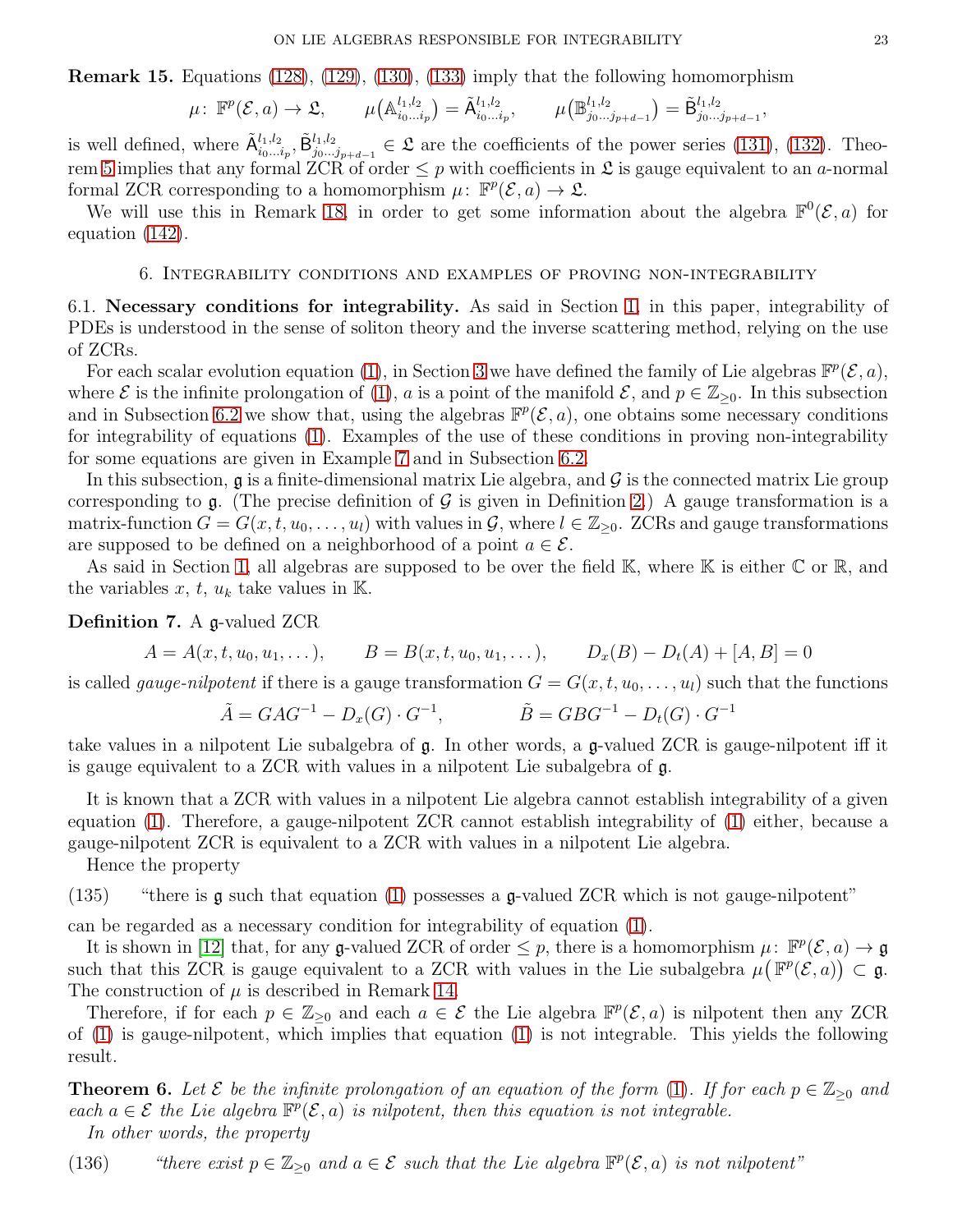is a necessary condition for integrability of equation [\(1\)](#page-0-0).

For some classes of equations [\(1\)](#page-0-0) one can find a nonnegative integer r such that for any  $k > r$  the algebra  $\mathbb{F}^k(\mathcal{E},a)$  is obtained from  $\mathbb{F}^{k-1}(\mathcal{E},a)$  by central extension. This implies that for any  $k > r$  the algebra  $\mathbb{F}^k(\mathcal{E},a)$  is obtained from  $\mathbb{F}^r(\mathcal{E},a)$  by applying several times the operation of central extension. Then condition [\(136\)](#page-22-1) should be checked for  $p = r$ .

For example, according to Theorem [3](#page-18-0) and Remark [5,](#page-4-1) for equations of the form [\(9\)](#page-3-1) we can take  $r = q-1+\delta_{q,3}$ . According to Proposition [2,](#page-7-1) for the Krichever-Novikov equation [\(17\)](#page-6-4) one can take  $r = 1$ . Let us show how this works for equations [\(9\)](#page-3-1).

<span id="page-23-1"></span>**Theorem 7.** Let  $\mathcal{E}$  be the infinite prolongation of an equation of the form [\(9\)](#page-3-1) with  $q \in \{1,2,3\}$ . Let  $a \in \mathcal{E}$ . If the Lie algebra  $\mathbb{F}^{q-1+\delta_{q,3}}(\mathcal{E},a)$  is nilpotent, then  $\mathbb{F}^p(\mathcal{E},a)$  is nilpotent for all  $p \in \mathbb{Z}_{\geq 0}$ .

*Proof.* According to Theorem [3](#page-18-0) and Remark [5,](#page-4-1) for every  $p \geq q + \delta_{q,3}$  the Lie algebra  $\mathbb{F}^p(\mathcal{E},a)$  is obtained from  $\mathbb{F}^{q-1+\delta_{q,3}}(\mathcal{E},a)$  by applying several times the operation of central extension.

Since the homomorphisms [\(58\)](#page-13-1) are surjective, for each  $\tilde{p} \leq q - 1 + \delta_{q,3}$  we have a surjective homomorphism  $\mathbb{F}^{q-1+\delta_{q,3}}(\mathcal{E},a) \to \mathbb{F}^{\tilde{p}}(\mathcal{E},a).$ 

Clearly, these properties imply the statement of Theorem [7.](#page-23-1)  $\Box$ 

Combining Theorem [7](#page-23-1) with Theorem [6,](#page-22-2) we obtain the following.

<span id="page-23-2"></span>**Theorem 8.** Let  $\mathcal{E}$  be the infinite prolongation of an equation of the form [\(9\)](#page-3-1) with  $q \in \{1,2,3\}$ . If for all  $a \in \mathcal{E}$  the Lie algebra  $\mathbb{F}^{q-1+\delta_{q,3}}(\mathcal{E},a)$  is nilpotent, then for each  $p \in \mathbb{Z}_{\geq 0}$  any ZCR of order  $\leq p$ 

$$
A = A(x, t, u_0, u_1, \dots, u_p), \qquad B = B(x, t, u_0, u_1, \dots), \qquad D_x(B) - D_t(A) + [A, B] = 0
$$

- is gauge-nilpotent. Hence, if  $\mathbb{F}^{q-1+\delta_{q,3}}(\mathcal{E},a)$  is nilpotent for all  $a \in \mathcal{E}$ , then equation [\(9\)](#page-3-1) is not integrable. In other words, the property
- (137) "the Lie algebra  $\mathbb{F}^{q-1+\delta_{q,3}}(\mathcal{E},a)$  is not nilpotent for some  $a \in \mathcal{E}$ "

is a necessary condition for integrability of equations of the form [\(9\)](#page-3-1).

<span id="page-23-0"></span>Remark 16. In this paper we study integrability by means of ZCRs. Another well-known approach to integrability uses symmetries and conservation laws. Many remarkable classification results for some types of equations [\(1\)](#page-0-0) possessing higher-order symmetries or conservation laws are known (see, e.g., [\[24,](#page-28-3) [25,](#page-28-4) [31\]](#page-28-5) and references therein).

However, it is also known that the approach of symmetries and conservation laws is not completely universal for the study of integrability. For a given evolution equation, non-existence of higher-order symmetries and conservation laws does not guarantee non-integrability. For example, in [\[28\]](#page-28-27) one can find a scalar evolution equation which is connected with KdV by a Miura-type transformation and is, therefore, integrable, but does not possess higher-order symmetries and conservation laws. In Subsection [6.3](#page-26-0) we present this equation and a ZCR for it.

Examples of the situation when two evolution equations are connected by a Miura-type transformation but only one of the equations possesses higher-order symmetries can be found also in [\[35,](#page-28-28) [37\]](#page-28-29). (In [\[35,](#page-28-28) [37\]](#page-28-29) Miura-type transformations are called differential substitutions.)

When we speak about symmetries and conservation laws, we mean the standard notions of local symmetries and conservation laws [\[24,](#page-28-3) [25,](#page-28-4) [31\]](#page-28-5), which may be of arbitrarily high order with respect to the variables  $u_k$ . One can try to consider also nonlocal symmetries depending on so-called nonlocal variables (see, e.g., [\[18,](#page-28-30) [19,](#page-28-20) [37\]](#page-28-29) and references therein), but the theory of nonlocal symmetries is much less developed than that of local symmetries. A classification result for equations of order 2 satisfying certain integrability conditions related to existence of higher-order weakly nonlocal symmetries is presented in [\[37\]](#page-28-29).

Remark 17. In this subsection we study ZCRs with values in finite-dimensional Lie algebras. Using the theory presented in Section [5,](#page-20-0) one can show that the results of this subsection are valid also for formal ZCRs with coefficients in arbitrary (possibly infinite-dimensional) Lie algebras.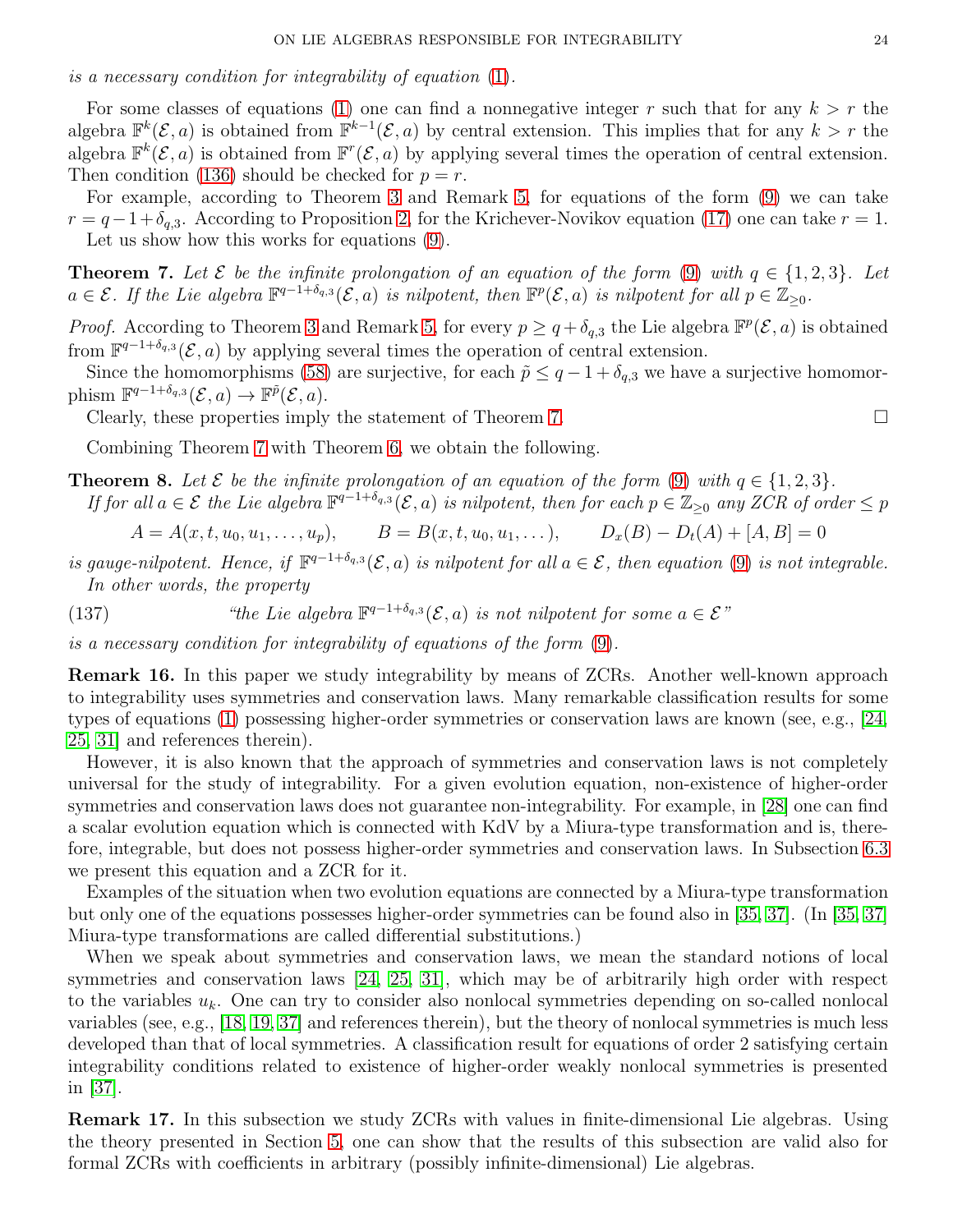<span id="page-24-1"></span>**Example 7.** Consider [\(9\)](#page-3-1) in the case  $q = 2$ . Let  $\mathcal{E}$  be the infinite prolongation of an equation of the form

<span id="page-24-2"></span>(138) 
$$
u_t = u_5 + f(x, t, u_0, u_1, u_2, u_3).
$$

According to Theorem [4,](#page-18-8) if  $\frac{\partial^3 f}{\partial x^2}$  $\partial u_3\partial u_3\partial u_3$  $\neq 0$  then  $\mathbb{F}^1(\mathcal{E}, a) = 0$  for all  $a \in \mathcal{E}$ .

Combining this with Theorem [8,](#page-23-2) we get the following. If  $\frac{\partial^3 f}{\partial x^2}$  $\partial u_3\partial u_3\partial u_3$  $\neq 0$  then equation [\(138\)](#page-24-2) is not integrable. (As said above, this means that, for any  $p \in \mathbb{Z}_{\geq 0}$ , any  $\check{ZCR}$  of order  $\leq p$  for this equation is gauge-nilpotent.)

<span id="page-24-0"></span>6.2. An evolution equation related to the Hénon-Heiles system. The following scalar evolution equation was studied by A. P. Fordy  $[6]$  in connection with the Hénon-Heiles system

<span id="page-24-3"></span>(139) 
$$
u_t = u_5 + (8\alpha - 2\beta)u_0u_3 + (4\alpha - 6\beta)u_1u_2 - 20\alpha\beta u_0^2u_1,
$$

where  $\alpha$ ,  $\beta$  are arbitrary constants. (In [\[6\]](#page-27-3) these constants are denoted by a, b, but we use the symbol a for a different purpose.)

If  $\alpha = \beta = 0$  then [\(139\)](#page-24-3) is the linear equation  $u_t = u_5$ . Since we intend to study nonlinear PDEs, in what follows we suppose that at least one of the constants  $\alpha$ ,  $\beta$  is nonzero. We want to determine for which values of  $\alpha$ ,  $\beta$  equation [\(139\)](#page-24-3) is not integrable.

The following facts were noticed in [\[6\]](#page-27-3).

- If  $\alpha + \beta = 0$  then [\(139\)](#page-24-3) is equivalent to the Sawada-Kotera equation. (That is, if  $\alpha + \beta = 0$  then [\(139\)](#page-24-3) can be transformed to the Sawada-Kotera equation by scaling of the variables. As said above, we assume that at least one of the constants  $\alpha$ ,  $\beta$  is nonzero.)
- If  $6\alpha + \beta = 0$  then [\(139\)](#page-24-3) is equivalent to the 5th-order flow in the KdV hierarchy.
- If  $16\alpha + \beta = 0$  then [\(139\)](#page-24-3) is equivalent to the Kaup-Kupershmidt equation.

So in the cases  $\alpha + \beta = 0$ ,  $6\alpha + \beta = 0$ ,  $16\alpha + \beta = 0$  equation [\(139\)](#page-24-3) is equivalent to a well-known integrable equation.

<span id="page-24-4"></span>Now we need to study the case

(140) 
$$
\alpha + \beta \neq 0, \qquad 6\alpha + \beta \neq 0, \qquad 16\alpha + \beta \neq 0.
$$

As discussed in Remark [16,](#page-23-0) there are several different approaches to the notion of integrability of PDEs. According to [\[6\]](#page-27-3) and references therein, in the case [\(140\)](#page-24-4) equation [\(139\)](#page-24-3) is not integrable in the approach of symmetries and conservation laws. (This means that the equation does not possess higher-order symmetries and conservation laws.) However, according to Remark [16,](#page-23-0) this fact does not guarantee non-integrability of [\(139\)](#page-24-3) in some other approaches.

Let us see what the structure of the algebras  $\mathbb{F}^p(\mathcal{E},a)$  can say about integrability or non-integrability of equation [\(139\)](#page-24-3) in the case [\(140\)](#page-24-4). Lemma [4](#page-24-5) is proved in [\[13\]](#page-28-1).

<span id="page-24-5"></span>**Lemma 4** ([\[13\]](#page-28-1)). Let  $\mathcal{E}$  be the infinite prolongation of equation [\(139\)](#page-24-3). Let  $a \in \mathcal{E}$ . Then

- the Lie algebra  $\mathbb{F}^1(\mathcal{E}, a)$  is obtained from  $\mathbb{F}^0(\mathcal{E}, a)$  by central extension,
- if [\(140\)](#page-24-4) holds and  $\alpha \neq 0$ , the algebra  $\mathbb{F}^0(\mathcal{E},a)$  is isomorphic to the direct sum of the 3-dimensional Lie algebra  $\mathfrak{sl}_2(\mathbb{K})$  and an abelian Lie algebra of dimension  $\leq 3$ ,
- if  $\alpha = 0$  and  $\beta \neq 0$ , the Lie algebra  $\mathbb{F}^0(\mathcal{E}, a)$  is nilpotent and is of dimension  $\leq 6$ .

Combining Lemma [4](#page-24-5) with Theorem [3](#page-18-0) and Remark [5,](#page-4-1) we get the following.

<span id="page-24-6"></span>**Theorem 9.** Let  $\mathcal{E}$  be the infinite prolongation of equation [\(139\)](#page-24-3). Let  $a \in \mathcal{E}$ . Then one has the following.

• For any  $p \in \mathbb{Z}_{\geq 0}$ , the kernel of the surjective homomorphism  $\mathbb{F}^p(\mathcal{E},a) \to \mathbb{F}^0(\mathcal{E},a)$  from [\(58\)](#page-13-1) is nilpotent. The algebra  $\mathbb{F}^p(\mathcal{E},a)$  is obtained from the algebra  $\mathbb{F}^0(\mathcal{E},a)$  by applying several times the operation of central extension.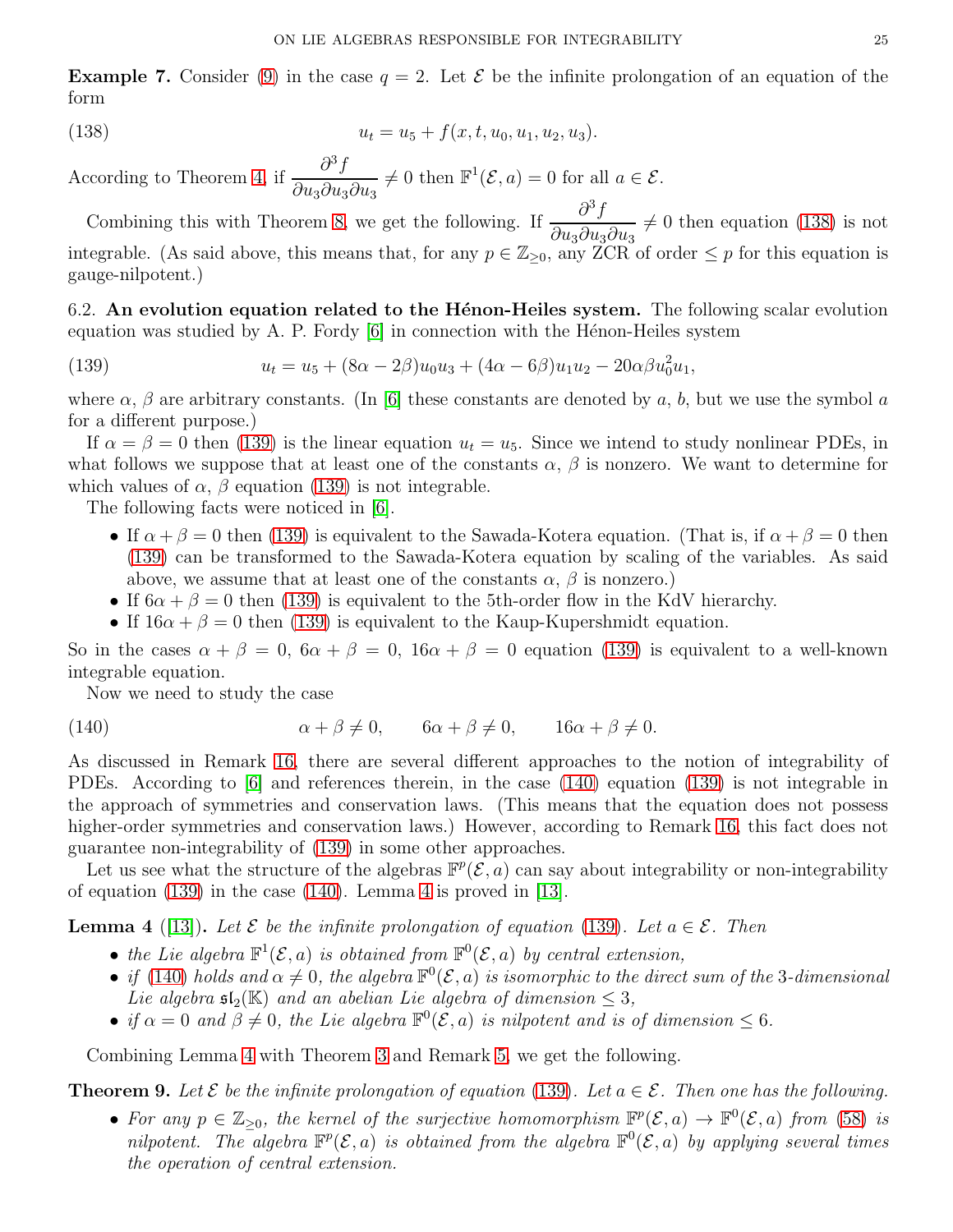- If [\(140\)](#page-24-4) holds and  $\alpha \neq 0$ , then  $\mathbb{F}^0(\mathcal{E},a)$  is isomorphic to the direct sum of  $\mathfrak{sl}_2(\mathbb{K})$  and an abelian Lie algebra of dimension  $\leq 3$ , and for each  $p \in \mathbb{Z}_{\geq 0}$  there is a surjective homomorphism  $\mathbb{F}^p(\mathcal{E}, a) \to \mathfrak{sl}_2(\mathbb{K})$  with nilpotent kernel.
- If  $\alpha = 0$  and  $\beta \neq 0$ , the Lie algebra  $\mathbb{F}^p(\mathcal{E}, a)$  is nilpotent for all  $p \in \mathbb{Z}_{\geq 0}$ .

According to Theorem [9,](#page-24-6) if  $\alpha = 0$  and  $\beta \neq 0$  then for any  $p \in \mathbb{Z}_{\geq 0}$  the Lie algebra  $\mathbb{F}^p(\mathcal{E}, a)$  for [\(139\)](#page-24-3) is nilpotent. Then Theorem [6](#page-22-2) implies that equation [\(139\)](#page-24-3) is not integrable in the case when  $\alpha = 0$  and  $\beta \neq 0.$ 

Now it remains to study the case when [\(140\)](#page-24-4) holds and  $\alpha \neq 0$ . Before doing this, we need to discuss something else. All our experience in the study of the algebras  $\mathbb{F}^p(\mathcal{E},a)$  for various evolution equations suggests that the following conjecture is valid.

<span id="page-25-0"></span>**Conjecture 1.** Let  $\mathcal{E}$  be the infinite prolongation of a  $(1+1)$ -dimensional evolution equation  $(1)$ . Suppose that the equation is integrable. Then there exist  $p \in \mathbb{Z}_{\geq 0}$  and  $a \in \mathcal{E}$  such that

- the Lie algebra  $\mathbb{F}^p(\mathcal{E},a)$  is infinite-dimensional,
- for any nilpotent ideal  $\mathfrak{I} \subset \mathbb{F}^p(\mathcal{E},a)$ , the quotient Lie algebra  $\mathbb{F}^p(\mathcal{E},a)/\mathfrak{I}$  is infinite-dimensional as well.

This conjecture is supported by the following examples.

**Example 8.** According to [\[12\]](#page-28-0) for the KdV equation, the Lie algebra  $\mathbb{F}^0(\mathcal{E}, a)$  is isomorphic to the direct sum  $\mathfrak{sl}_2(\mathbb{K}[\lambda]) \oplus \mathbb{K}^3$ , where  $\mathbb{K}^3$  is a 3-dimensional abelian Lie algebra. Hence  $\mathfrak{sl}_2(\mathbb{K}[\lambda])$  is embedded in  $\mathbb{F}^0(\mathcal{E}, a)$  as a subalgebra of codimension 3.

Evidently, the infinite-dimensional Lie algebra  $\mathfrak{sl}_2(\mathbb{K}[\lambda])$  does not have any nontrivial nilpotent ideals. Hence, for any nilpotent ideal  $\mathfrak{I} \subset \mathbb{F}^0(\mathcal{E},a)$ , one has  $\mathfrak{I} \cap \mathfrak{sl}_2(\mathbb{K}[\lambda]) = 0$  and, therefore, dim  $\mathfrak{I} \leq 3$ . This implies that Conjecture [1](#page-25-0) is valid for the KdV equation.

Example 9. Recall that the KdV hierarchy consists of commuting flows, which are scalar evolution equations of orders  $2k+1$  for  $k \in \mathbb{Z}_{>0}$ . The standard  $\mathfrak{sl}_2(\mathbb{K})$ -valued ZCR for the KdV hierarchy depends polynomially on a parameter  $\lambda$ . Therefore, this ZCR can be viewed as a ZCR with values in  $\mathfrak{sl}_2(\mathbb{K}[\lambda])$ .

It can be shown that this gives a surjective homomorphism  $\mathbb{F}^0(\mathcal{E},a) \to \mathfrak{sl}_2(\mathbb{K}[\lambda])$  for each equation in the hierarchy. Since the Lie algebra  $\mathfrak{sl}_2(\mathbb{K}[\lambda])$  is infinite-dimensional and does not have any nontrivial nilpotent ideals, this implies that dim  $\mathbb{F}^0(\mathcal{E},a) = \infty$  and dim  $\mathbb{F}^0(\mathcal{E},a)/\mathfrak{I} = \infty$  for any nilpotent ideal  $\mathfrak{I} \subset \mathbb{F}^0(\mathcal{E}, a)$ , so Conjecture [1](#page-25-0) holds true for each equation in the KdV hierarchy. Using similar arguments, one can show that Conjecture [1](#page-25-0) is valid also for many other hierarchies of integrable evolution equations possessing a ZCR with a parameter.

**Example 10.** According to Proposition [2,](#page-7-1) for the Krichever-Novikov equation  $KN(e_1, e_2, e_3)$  in the case when  $e_i \neq e_j$  for all  $i \neq j$ , the algebra  $\mathbb{F}^1(\mathcal{E}, a)$  is isomorphic to the infinite-dimensional Lie algebra  $\mathfrak{R}_{e_1,e_2,e_3}$ . Using the basis [\(21\)](#page-7-4) of this algebra, it is easy to show that  $\mathfrak{R}_{e_1,e_2,e_3}$  does not have any nontrivial nilpotent ideals. Therefore,  $\mathbb{F}^1(\mathcal{E}, a)$  is infinite-dimensional and does not have any nontrivial nilpotent ideals, which implies that Conjecture [1](#page-25-0) is valid in this case.

According to [\[38\]](#page-28-7), if  $e_1, e_2, e_3 \in \mathbb{C}$  are such that  $e_i = e_j$  for some  $i \neq j$ , then the Krichever-Novikov equation  $KN(e_1, e_2, e_3)$  is connected by a Miura-type transformation with the KdV equation. Using this fact and the fact that Conjecture [1](#page-25-0) is valid for the KdV equation, one can show that Conjecture [1](#page-25-0) holds true for the equation  $KN(e_1, e_2, e_3)$  when  $e_i = e_j$  for some  $i \neq j$ .

Example 11. In this paper we study scalar evolution PDEs [\(1\)](#page-0-0). As said in Remark [7,](#page-6-0) it is possible to introduce an analog of  $\overline{\mathbb{F}^p}(\mathcal{E},a)$  for multicomponent evolution PDEs [\(19\)](#page-6-6). Therefore, one can try to check Conjecture [1](#page-25-0) for multicomponent evolution PDEs. Computations in [\[14\]](#page-28-22) show that Conjecture [1](#page-25-0) holds true for the Landau-Lifshitz, nonlinear Schrödinger equations (which can be regarded as 2-component evolution PDEs) and for a number of other multicomponent PDEs.

Now return to the study of equation [\(139\)](#page-24-3) in the case when [\(140\)](#page-24-4) holds and  $\alpha \neq 0$ . According to Theorem [9,](#page-24-6) for any  $a \in \mathcal{E}$  and any  $p \in \mathbb{Z}_{\geq 0}$  there is a surjective homomorphism  $\psi \colon \mathbb{F}^p(\mathcal{E}, a) \to \mathfrak{sl}_2(\mathbb{K})$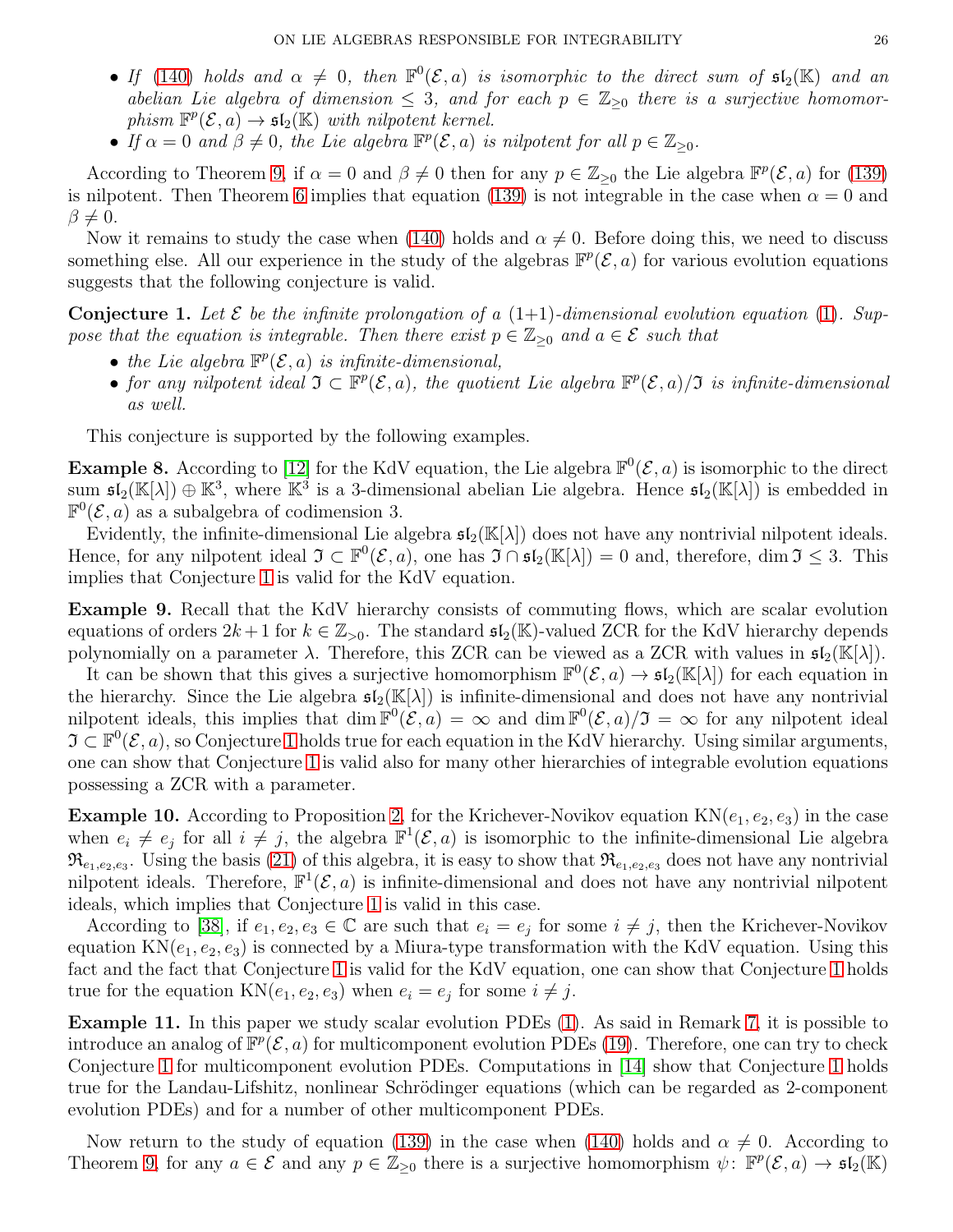with nilpotent kernel. Let  $\mathfrak{I} \subset \mathbb{F}^p(\mathcal{E}, a)$  be the kernel of  $\psi$ . Then  $\mathfrak{I}$  is a nilpotent ideal of  $\mathbb{F}^p(\mathcal{E}, a)$ , and we have

<span id="page-26-6"></span><span id="page-26-3"></span><span id="page-26-2"></span>
$$
\dim \mathbb{F}^p(\mathcal{E},a)/\mathfrak{I} = \dim \mathfrak{sl}_2(\mathbb{K}) = 3.
$$

<span id="page-26-0"></span>Then Conjecture [1](#page-25-0) implies that equation [\(139\)](#page-24-3) is not integrable in this case.

6.3. A zero-curvature representation. Consider the KdV equation

$$
(141) \t\t\t u_t = u_{xxx} + uu_x, \t u = u(x,t),
$$

and the equation

(142) 
$$
v_{\tilde{t}} = v^3 v_{\tilde{x}\tilde{x}\tilde{x}} + 3v^2 v_{\tilde{x}} v_{\tilde{x}\tilde{x}} - \tilde{x}^2 v_{\tilde{x}} + 3\tilde{x}v, \qquad v = v(\tilde{x}, \tilde{t}),
$$

where subscripts denote derivatives. We assume that x, t, u,  $\tilde{x}$ ,  $\tilde{t}$ , v take values in K.

According to [\[28\]](#page-28-27), equation [\(142\)](#page-26-2) is connected with KdV [\(141\)](#page-26-3) by the following Miura-type transformation

(143) 
$$
\tilde{t} = t, \qquad \tilde{x} = u_x, \qquad v = u_{xx}.
$$

In [\[28\]](#page-28-27) the variables  $\tilde{x}$  and  $\tilde{t}$  are denoted by y and s.

Using the methods of [\[8,](#page-28-31) [9,](#page-28-32) [36\]](#page-28-33), it is shown in [\[28\]](#page-28-27) that equation [\(142\)](#page-26-2) does not possess higher-order symmetries and conservation laws. (As explained in Remark [16,](#page-23-0) when we speak about symmetries and conservation laws, we mean the standard notions of local symmetries and conservation laws [\[24,](#page-28-3) [25,](#page-28-4) [31\]](#page-28-5).) We are going to present a ZCR for equation [\(142\)](#page-26-2).

Consider the infinite-dimensional Lie algebra  $\mathfrak{sl}_2(\mathbb{K}[\lambda]) \cong \mathfrak{sl}_2(\mathbb{K}) \otimes_{\mathbb{K}} \mathbb{K}[\lambda]$  and the map

$$
\partial_{\lambda} : \mathfrak{sl}_2(\mathbb{K}[\lambda]) \to \mathfrak{sl}_2(\mathbb{K}[\lambda]), \qquad \partial_{\lambda}(q \otimes f) = q \otimes \frac{\partial f}{\partial \lambda}, \qquad q \in \mathfrak{sl}_2(\mathbb{K}), \qquad f \in \mathbb{K}[\lambda].
$$

We set  $\mathbb{K}\partial_{\lambda} = \{c\partial_{\lambda} \mid c \in \mathbb{K}\}\.$  That is,  $\mathbb{K}\partial_{\lambda}$  is the one-dimensional vector subspace spanned by the map  $\partial_{\lambda}$  in the vector space of all K-linear maps  $\mathfrak{sl}_2(\mathbb{K}[\lambda]) \to \mathfrak{sl}_2(\mathbb{K}[\lambda]).$ 

One has the following Lie algebra structure on the vector space  $\mathfrak{sl}_2(\mathbb{K}[\lambda])\oplus \mathbb{K}\partial_\lambda$ 

$$
[m_1 + c_1 \partial_{\lambda}, m_2 + c_2 \partial_{\lambda}] = [m_1, m_2] + c_1 \partial_{\lambda}(m_2) - c_2 \partial_{\lambda}(m_1), \qquad m_1, m_2 \in \mathfrak{sl}_2(\mathbb{K}[\lambda]), \qquad c_1, c_2 \in \mathbb{K}.
$$

Consider the following functions with values in  $\mathfrak{sl}_2(\mathbb{K}[\lambda])\oplus \mathbb{K}\partial_\lambda$ 

<span id="page-26-4"></span>(144)  
\n
$$
A(\tilde{x}, v) = \left(\frac{0}{\frac{\lambda}{6v}} - \frac{1}{v}\right) + \frac{\tilde{x}}{v} \partial_{\lambda},
$$
\n
$$
B(\tilde{x}, v, v_{\tilde{x}}, v_{\tilde{x}\tilde{x}}) = \left(\frac{\frac{\tilde{x}}{6}}{\frac{1}{6}(v - \lambda vv_{\tilde{x}\tilde{x}} - \lambda v_{\tilde{x}}^2) - \frac{\lambda \tilde{x}^2}{6v} - \frac{1}{9}\lambda^2} \right) v v_{\tilde{x}\tilde{x}} + v_{\tilde{x}}^2 + \frac{\tilde{x}^2}{c} + \frac{2}{3}\lambda + \left(vv_{\tilde{x}} - \tilde{x}(vv_{\tilde{x}\tilde{x}} + v_{\tilde{x}}^2) - \frac{\tilde{x}^3}{v}\right) \partial_{\lambda}.
$$

<span id="page-26-5"></span>It is straightforward to check that these functions satisfy the zero-curvature condition

(146) 
$$
D_{\tilde{x}}(B) - D_{\tilde{t}}(A) + [A, B] = 0,
$$

where  $D_{\tilde{x}}$ ,  $D_{\tilde{t}}$  are the total derivative operators corresponding to equation [\(142\)](#page-26-2). Therefore, the functions [\(144\)](#page-26-4), [\(145\)](#page-26-5) form a ZCR for equation [\(142\)](#page-26-2). This ZCR takes values in the infinite-dimensional Lie algebra  $\mathfrak{sl}_2(\mathbb{K}[\lambda]) \oplus \mathbb{K}\partial_\lambda$ .

This ZCR for equation [\(142\)](#page-26-2) can be obtained from the standard ZCR of the KdV equation [\(141\)](#page-26-3) by means of the Miura-type transformation [\(143\)](#page-26-6) and a linear change of variables.

<span id="page-26-1"></span>**Remark 18.** Let  $\mathcal{E}$  be the infinite prolongation of equation [\(142\)](#page-26-2). According to Definition [3,](#page-8-0)  $\mathcal{E}$  can be identified with the space  $\mathbb{K}^{\infty}$  with the coordinates

<span id="page-26-7"></span>
$$
\tilde{x}, \quad \tilde{t}, \quad v, \quad v_{\tilde{x}}, \quad v_{\tilde{x}\tilde{x}}, \quad v_{\tilde{x}\tilde{x}\tilde{x}}, \quad v_{\tilde{x}\tilde{x}\tilde{x}\tilde{x}}, \quad \ldots
$$

Then  $A(\tilde{x}, v)$  and  $B(\tilde{x}, v, v_{\tilde{x}}, v_{\tilde{x}})$  given by [\(144\)](#page-26-4), [\(145\)](#page-26-5) are rational functions on  $\mathcal E$  with values in the Lie algebra  $\mathfrak{sl}_2(\mathbb{K}[\lambda]) \oplus \mathbb{K}\partial_\lambda$ .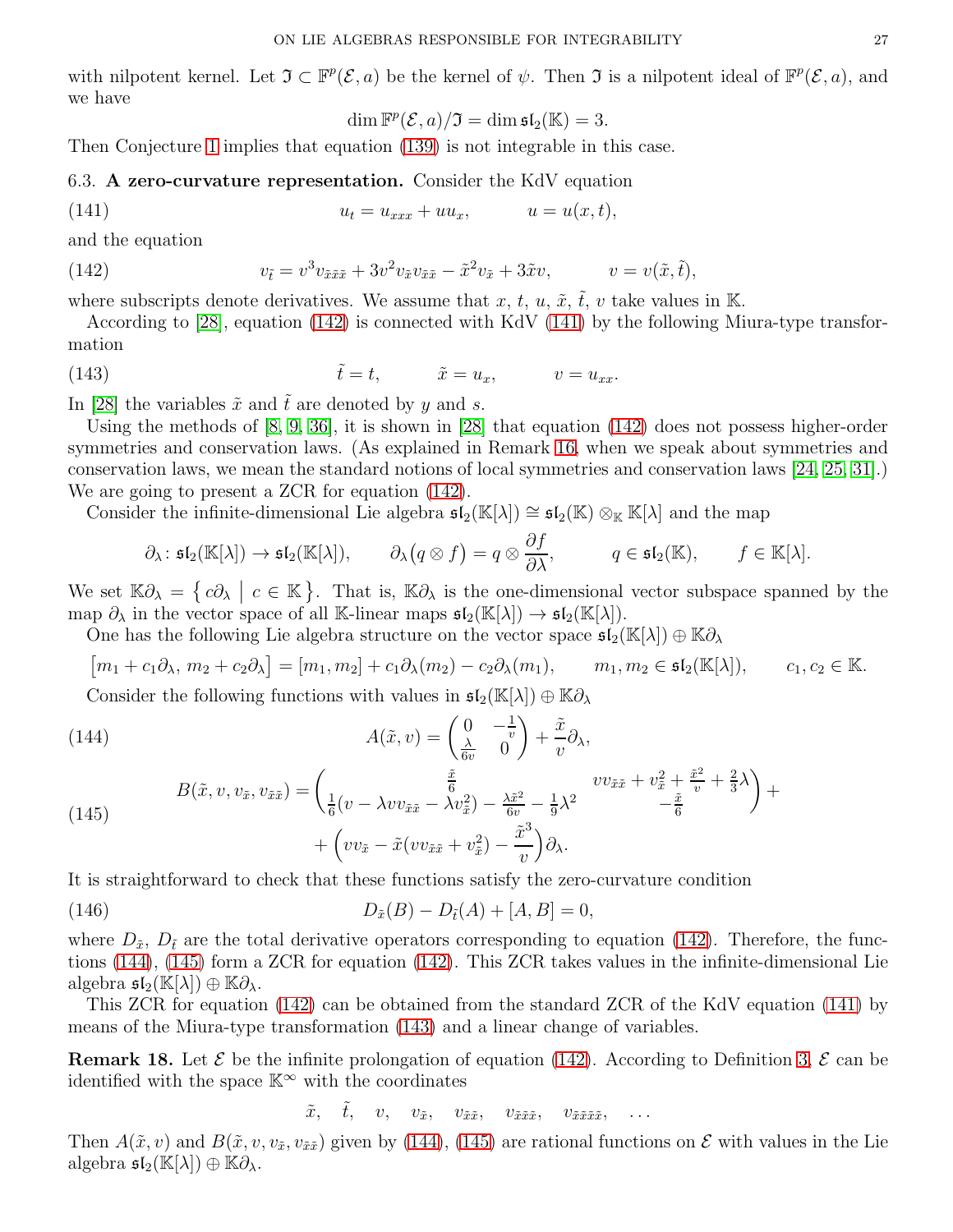Set  $V = \mathfrak{sl}_2(\mathbb{K}[\lambda]) \oplus \mathbb{K} \partial_{\lambda}$ . Consider the Lie algebra  $\mathfrak{gl}(V)$  which consists of K-linear maps  $V \to V$ . We have the following injective homomorphism of Lie algebras

$$
\psi: \mathfrak{sl}_2(\mathbb{K}[\lambda]) \oplus \mathbb{K}\partial_{\lambda} \hookrightarrow \mathfrak{gl}(V), \qquad \psi(r)(s) = [r, s], \qquad r \in \mathfrak{sl}_2(\mathbb{K}[\lambda]) \oplus \mathbb{K}\partial_{\lambda}, \qquad s \in V = \mathfrak{sl}_2(\mathbb{K}[\lambda]) \oplus \mathbb{K}\partial_{\lambda},
$$

which is the adjoint representation of  $\mathfrak{sl}_2(\mathbb{K}[\lambda]) \oplus \mathbb{K} \partial_\lambda$ . Hence  $\mathfrak{sl}_2(\mathbb{K}[\lambda]) \oplus \mathbb{K} \partial_\lambda$  can be regarded as a Lie subalgebra of  $\mathfrak{gl}(V)$ .

Take a point  $a \in \mathcal{E}$  such that  $v \neq 0$  at a. Then the functions  $A(\tilde{x}, v)$  and  $B(\tilde{x}, v, v_{\tilde{x}}, v_{\tilde{x}\tilde{x}})$  are analytic on a neighborhood of  $a \in \mathcal{E}$ .

Taking the Taylor series of these functions, we get power series with coefficients in  $\mathfrak{sl}_2(\mathbb{K}[\lambda]) \oplus \mathbb{K}\partial_\lambda$ . Equation [\(146\)](#page-26-7) implies that the Taylor series of  $A(\tilde{x}, v)$ ,  $B(\tilde{x}, v, v_{\tilde{x}}, v_{\tilde{x}\tilde{x}})$  constitute a formal ZCR of order  $\leq 0$  with coefficients in  $\mathfrak{sl}_2(\mathbb{K}[\lambda]) \oplus \mathbb{K} \partial_{\lambda}$ .

Using Theorem [5](#page-21-9) and Remark [15](#page-22-3) for the Lie algebra  $\mathfrak{L} = \mathfrak{sl}_2(\mathbb{K}[\lambda]) \oplus \mathbb{K} \partial_\lambda \subset \mathfrak{gl}(V)$ , we obtain that this formal ZCR is gauge equivalent to an a-normal formal ZCR corresponding to a homomorphism  $\mu: \mathbb{F}^0(\mathcal{E}, a) \to \mathfrak{sl}_2(\mathbb{K}[{\lambda}]) \oplus \mathbb{K} \partial_{\lambda}.$  (The homomorphism  $\mu$  is uniquely determined by the ZCR  $\overline{A(\tilde{x}, v)}$ ,  $B(\tilde{x}, v, v_{\tilde{x}}, v_{\tilde{x}\tilde{x}}).$ 

<span id="page-27-6"></span>Using methods of [\[12,](#page-28-0) [13\]](#page-28-1), one can show that

(147) 
$$
\mu\big(\mathbb{F}^0(\mathcal{E},a)\big) \text{ contains the subalgebra } \mathfrak{sl}_2(\mathbb{K}[\lambda]) \subset \mathfrak{sl}_2(\mathbb{K}[\lambda]) \oplus \mathbb{K}\partial_{\lambda}.
$$

Since the infinite-dimensional Lie algebra  $\mathfrak{sl}_2(\mathbb{K}[\lambda])$  is of codimension 1 in  $\mathfrak{sl}_2(\mathbb{K}[\lambda]) \oplus \mathbb{K}\partial_\lambda$  and does not have any nontrivial nilpotent ideals, property [\(147\)](#page-27-6) yields the following. For any nilpotent ideal  $\mathfrak{I} \subset \mathbb{F}^0(\mathcal{E},a)$ , the quotient Lie algebra  $\mathbb{F}^0(\mathcal{E},a)/\mathfrak{I}$  is infinite-dimensional. Therefore, Conjecture [1](#page-25-0) is valid for equation [\(142\)](#page-26-2).

### Acknowledgements

Gianni Manno (GM) and Sergei Igonin (SI) acknowledge that the present research has been partially supported by the following projects and grants:

- PRIN project 2017 "Real and Complex Manifolds: Topology, Geometry and holomorphic dynamics" by the Ministry of Education, University and Research (MIUR), Italy;
- "Connessioni proiettive, equazioni di Monge-Ampère e sistemi integrabili" by Istituto Nazionale di Alta Matematica (INdAM), Italy;
- "MIUR grant Dipartimenti di Eccellenza 2018-2022 (E11G18000350001)", Italy;
- "Finanziamento alla ricerca 2017-2018 (53 RBA17MANGIO)" by Politecnico di Torino;
- "FIR-2013 Geometria delle equazioni differenziali" by INdAM.

GM is a member of Gruppo Nazionale per le Strutture Algebriche, Geometriche e le loro Applicazioni (GNSAGA) of INdAM. The work of SI was carried out within the framework of the State Programme of the Ministry of Education and Science of the Russian Federation, project number 1.13560.2019/13.1.

SI would like to thank A. P. Fordy, I. S. Krasilshchik, A. V. Mikhailov, and V. V. Sokolov for useful discussions. SI is grateful to the Max Planck Institute for Mathematics (Bonn, Germany) for its hospitality and excellent working conditions during 06.2010–09.2010, when part of this research was done.

### **REFERENCES**

- <span id="page-27-1"></span>[1] P. J. Caudrey, R. K. Dodd, and J. D. Gibbon. A new hierarchy of Korteweg-de Vries equations. Proc. Roy. Soc. London Ser. A 351 (1976),  $407-422$ .
- <span id="page-27-2"></span>[2] R. Dodd and A. Fordy. The prolongation structures of quasipolynomial flows. Proc. Roy. Soc. London Ser. A 385 (1983), 389–429.
- <span id="page-27-4"></span>[3] H. N. van Eck. The explicit form of the Lie algebra of Wahlquist and Estabrook. A presentation problem. Nederl. Akad. Wetensch. Indag. Math. 45 (1983), 149–164.
- <span id="page-27-5"></span><span id="page-27-0"></span>[4] H. N. van Eck. A non-Archimedean approach to prolongation theory. Lett. Math. Phys. 12 (1986), 231–239.
- <span id="page-27-3"></span>[5] L. D. Faddeev and L. A. Takhtajan. Hamiltonian methods in the theory of solitons. Springer-Verlag, 1987.
- [6] A. P. Fordy. The Hénon-Heiles system revisited. Phys. D  $52$  (1991), 204–210.